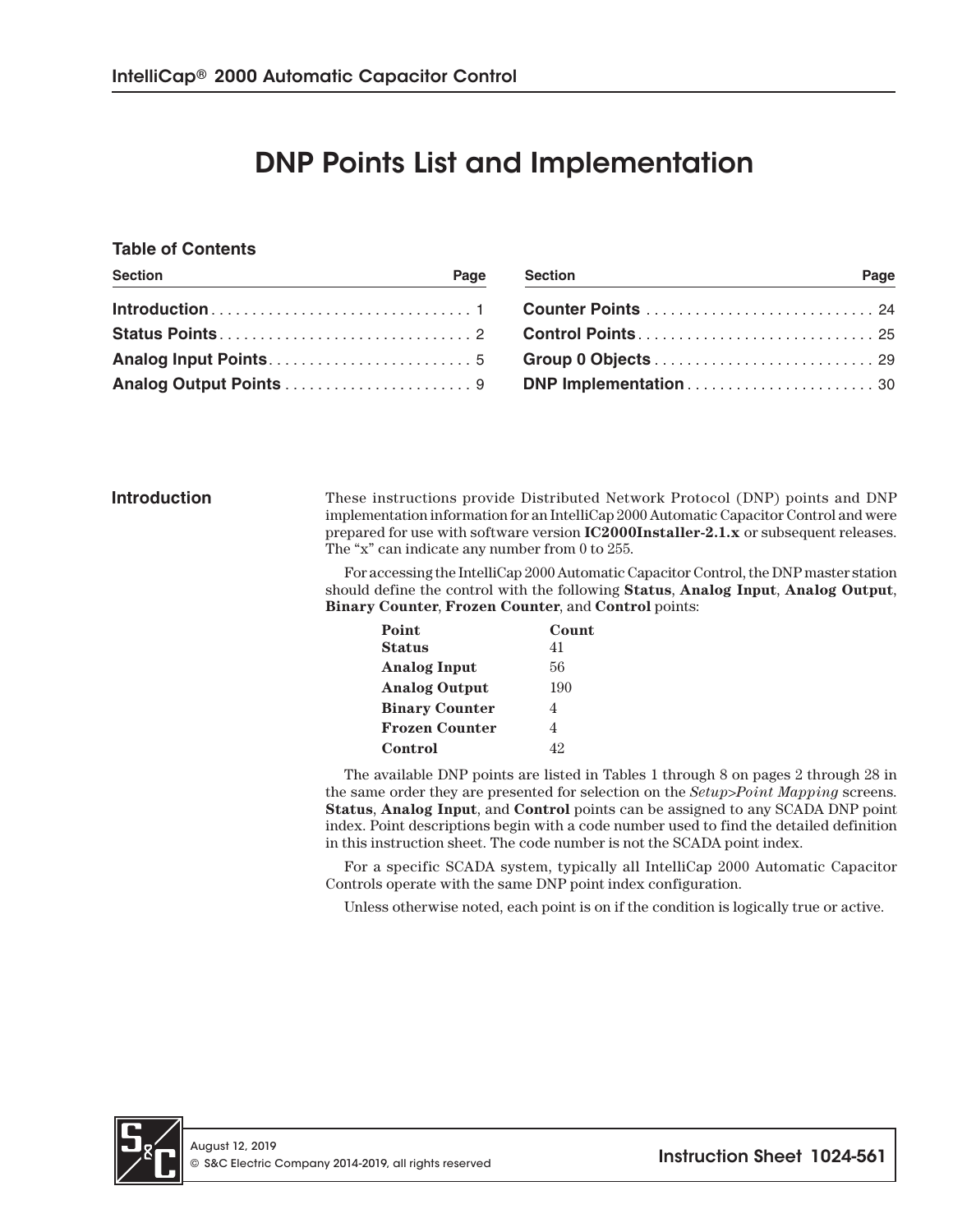## **Table 1. Status Points**

| Code#          | Name-Definition                                                                                                                                                                                                                                                                                                                                                                                              |
|----------------|--------------------------------------------------------------------------------------------------------------------------------------------------------------------------------------------------------------------------------------------------------------------------------------------------------------------------------------------------------------------------------------------------------------|
| 0              | Capacitor Bank Open-On if the capacitor bank is switched out.                                                                                                                                                                                                                                                                                                                                                |
| $\mathbf{1}$   | Capacitor Bank Closed-On if the capacitor bank is switched in.                                                                                                                                                                                                                                                                                                                                               |
| $\overline{2}$ | Auto/Manual Operation-On when the control is in the Automatic mode.                                                                                                                                                                                                                                                                                                                                          |
| 3              | Remote/Local Control Mode-On when the control is in the Remote state. In the Local state,<br>operation of the bank from the SCADA master station is blocked.                                                                                                                                                                                                                                                 |
| 4              | Alarm Summary-On when an Alarm or Trouble state occurs. This is a summary point; the exact<br>cause of the alarm can be determined from inspection of the Diagnostics>Alarms screen.                                                                                                                                                                                                                         |
| 5              | Warning Summary-On when a Warning state occurs. This is a summary point; the exact cause of the<br>warning can be determined from inspection of the Diagnostics>Warnings screen.                                                                                                                                                                                                                             |
| 6              | Error Summary-On when an Error state occurs. This is a summary point; the exact cause of the error<br>can be determined from inspection of the Diagnostics>Errors screen.                                                                                                                                                                                                                                    |
| $\overline{7}$ | SCADA Override Enabled—On when the SCADA Override mode is enabled in the setup software.<br>This override strategy may or may not be controlling the bank state when enabled, depending on the<br>state of other overrides and issued SCADA commands.                                                                                                                                                        |
| 8              | Over Voltage—On when the High-Voltage Override state is present for the active season strategy.                                                                                                                                                                                                                                                                                                              |
| 9              | Under Voltage-On when the Low-Voltage Override state is present for the active season strategy.                                                                                                                                                                                                                                                                                                              |
| 10             | Emergency Voltage Override-On when the voltage has exceeded the Emergency Voltage Override<br>setpoints.                                                                                                                                                                                                                                                                                                     |
| 11             | Reclose Block—On for a period of five minutes after a Trip state to allow the capacitors to discharge<br>fully. During this five-minute period, the bank is prevented from closing.                                                                                                                                                                                                                          |
| 12             | Maximum Daily Cycles—On when the number of Open operations of the capacitor bank reaches the<br>daily maximum limit configured in the setup software. Further automatic operations are prevented until<br>the alarm is cleared. If the Maximum Daily Cycles setpoint has been reached, this alarm will clear<br>automatically at midnight, or it can be manually cleared at any time.                        |
|                | Load Fuse Blown—On when ac voltage is not detected by the control. If the control is communicating, it<br>indicates that the load fuse is probably blown.                                                                                                                                                                                                                                                    |
| 13             | A blown load fuse will be alarmed by all wiring options except "-J67." For "-J67," any type of station power,<br>even dc, could be used as wetting voltage, so the sensing input is wired to control power and will not go<br>off if the load fuse is blown. For all other wiring options, the sensing input is wired to the load side of the<br>load fuse, and the alarm will be set for a blown load fuse. |
| 14             | Temperature Sensor Error-On if an error has been detected in the temperature sensor.                                                                                                                                                                                                                                                                                                                         |
| 15             | Temperature System Fahrenheit—On if temperature is reported in °F; off if temperature is reported<br>in °C.                                                                                                                                                                                                                                                                                                  |
| 16             | Incorrect Voltage Range-On if an error has been detected in the voltage sensor.                                                                                                                                                                                                                                                                                                                              |
| 17             | Low Switching Voltage Delta-On if the delta voltage measured during the present switching operation<br>is lower than the average of the last four switching operations by the percentage configured in the setup<br>software.                                                                                                                                                                                |
| 18             | Neutral Sensor Option-On if the neutral sensor option is present; cleared if no neutral sensor option is<br>installed.                                                                                                                                                                                                                                                                                       |
| 19             | Neutral Sensor Configuration-On if the neutral sensor measures voltage; off if the neutral sensor<br>measures current.<br>Note: Versions without the Neutral option will return a 0 value.                                                                                                                                                                                                                   |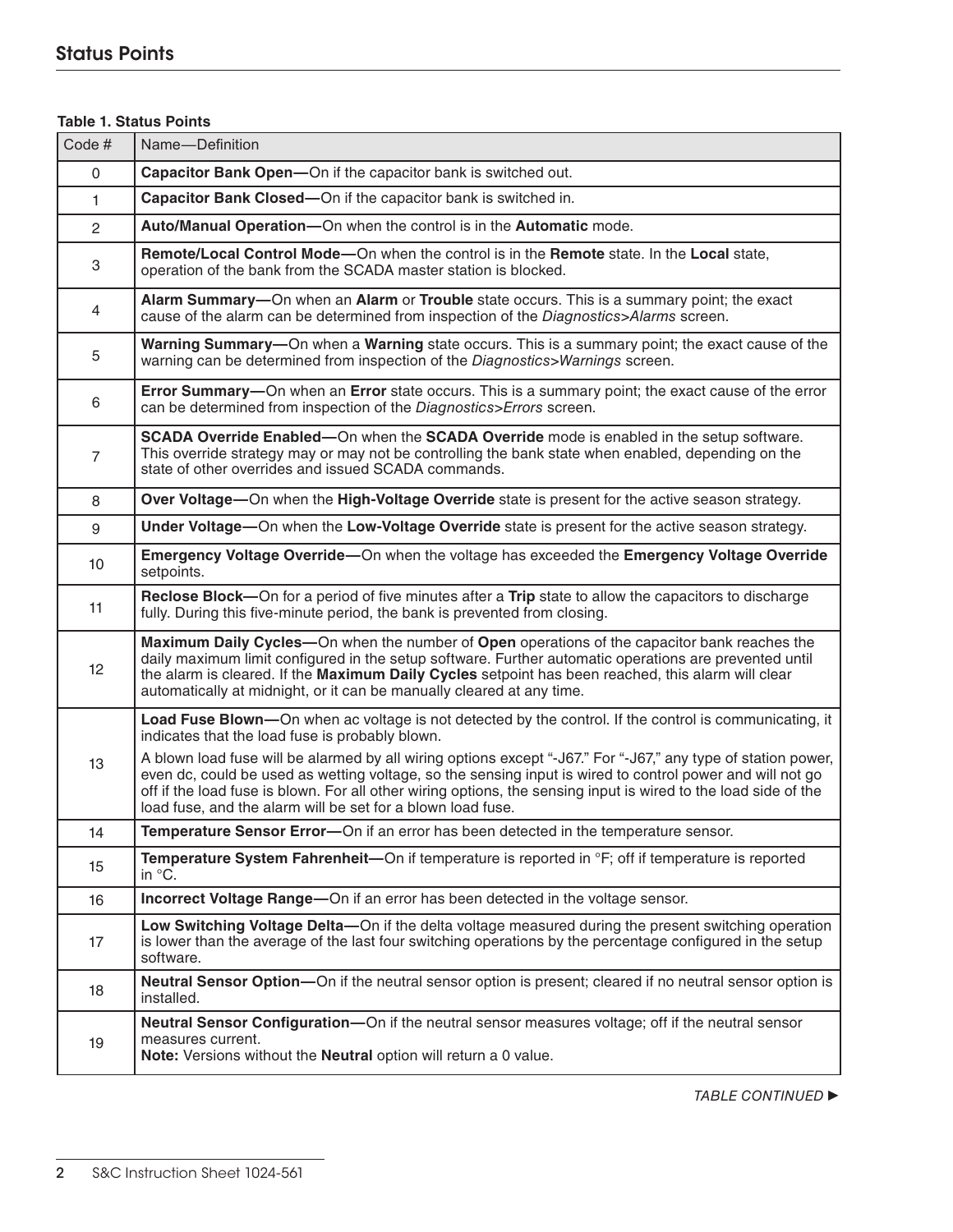## **Table 1. Status Points—Continued**

| Code # | Name-Definition                                                                                                                                                                                                                                                                                                                                                                                                                                                                                            |
|--------|------------------------------------------------------------------------------------------------------------------------------------------------------------------------------------------------------------------------------------------------------------------------------------------------------------------------------------------------------------------------------------------------------------------------------------------------------------------------------------------------------------|
| 20     | Neutral Sensor Lockout—On when neutral current remains above the Neutral Current Alarm Level<br>setting for a period of time specified by the Current Change Time Threshold setting. When the<br>Corrective Action and Neutral Current Retry modes are enabled in the setup software, and this point<br>is set, the Retry operation was unsuccessful. This alarm prevents further operation of the capacitor bank<br>by any other automatic means. To reset, issue Control Point 3, Reset Neutral Lockout. |
|        | Note: Versions without the Neutral option will return a 0 value.                                                                                                                                                                                                                                                                                                                                                                                                                                           |
| 21     | Continuous Neutral Sensor-On when the neutral current remains above the Neutral Current Alarm<br>Level setting for a period of time specified by the Neutral Current Change Time Threshold setting. It is<br>reset if the neutral current falls below the Neutral Current Alarm Level setting after the Retry operation<br>(when a Retry operation is enabled).                                                                                                                                            |
|        | Note: Versions without the Neutral option will return a 0 value.                                                                                                                                                                                                                                                                                                                                                                                                                                           |
| 22     | Zero Neutral Sensor-This is a user-selectable option. When enabled in the setup software, this point<br>is set if the neutral sensor is detecting zero neutral current or voltage, indicating a possible problem with<br>the neutral sensor or cabling. This only applies when the bank is switched in.                                                                                                                                                                                                    |
|        | Note: Versions without the Neutral option will return a 0 value.                                                                                                                                                                                                                                                                                                                                                                                                                                           |
| 23     | Var Option-On if the Var option is present; off when no Var option is installed.                                                                                                                                                                                                                                                                                                                                                                                                                           |
| 24     | <b>Current Direction--</b> On if the control detected the direction of current flow is reversed from the normal<br>direction. This should only occur during emergency switching operations.                                                                                                                                                                                                                                                                                                                |
|        | Note: Versions without the Var option will return a 0 value.                                                                                                                                                                                                                                                                                                                                                                                                                                               |
| 25     | Low Switching Var Delta-On if the delta var measured during the present switching operation is lower<br>than the average of the last four switching operations by the percentage configured in the setup software.                                                                                                                                                                                                                                                                                         |
|        | Note: Versions without the Var option will return a 0 value.                                                                                                                                                                                                                                                                                                                                                                                                                                               |
| 26     | Neutral Alarm on Total RMS-This point is off when neutral sensor alarming is based on fundamental<br>RMS measurements using only the 60-Hz component of the neutral voltage or neutral current. This point<br>is on when the total RMS measurement is the basis for this alarm.                                                                                                                                                                                                                            |
|        | Note: Versions without the Neutral option will return a 0 value.                                                                                                                                                                                                                                                                                                                                                                                                                                           |
| 27     | Current Sensor Load Side-On when the current sensor is installed on the load side of the bank.                                                                                                                                                                                                                                                                                                                                                                                                             |
| 28     | Automatic Calculations Enabled-On when automatic calculations are used.                                                                                                                                                                                                                                                                                                                                                                                                                                    |
| 29     | Cabinet Door Installed and Open-On when the optional door-position indication is enabled and the<br>enclosure door is open.                                                                                                                                                                                                                                                                                                                                                                                |
| 30     | User Defined Input—On when the optional user-defined input is enabled and active.                                                                                                                                                                                                                                                                                                                                                                                                                          |
| 31     | Operation Inhibit-On when:<br>1. The voltage is between BVC+M value and the Low-Voltage Override setpoint<br>2. The voltage is between BVC+M value and the High-Voltage Override setpoint<br>3. Automatic operations are inhibited because of user input<br>4. Automatic operations are inhibited because of a digital switch position issue<br>5. There is a SCADA Inhibit Automatic Operation command<br>Note: BVC+M = Bank Voltage Change + Margin.                                                     |
| 32     | Wi-Fi Connected-On when Wi-Fi is connected.                                                                                                                                                                                                                                                                                                                                                                                                                                                                |
| 33     | Wi-Fi Intrusion Alarm-On when a Wi-Fi intrusion attempt is detected.                                                                                                                                                                                                                                                                                                                                                                                                                                       |
| 34     | Wi-Fi Disabled from SCADA-On when Wi-Fi is disabled.                                                                                                                                                                                                                                                                                                                                                                                                                                                       |
|        |                                                                                                                                                                                                                                                                                                                                                                                                                                                                                                            |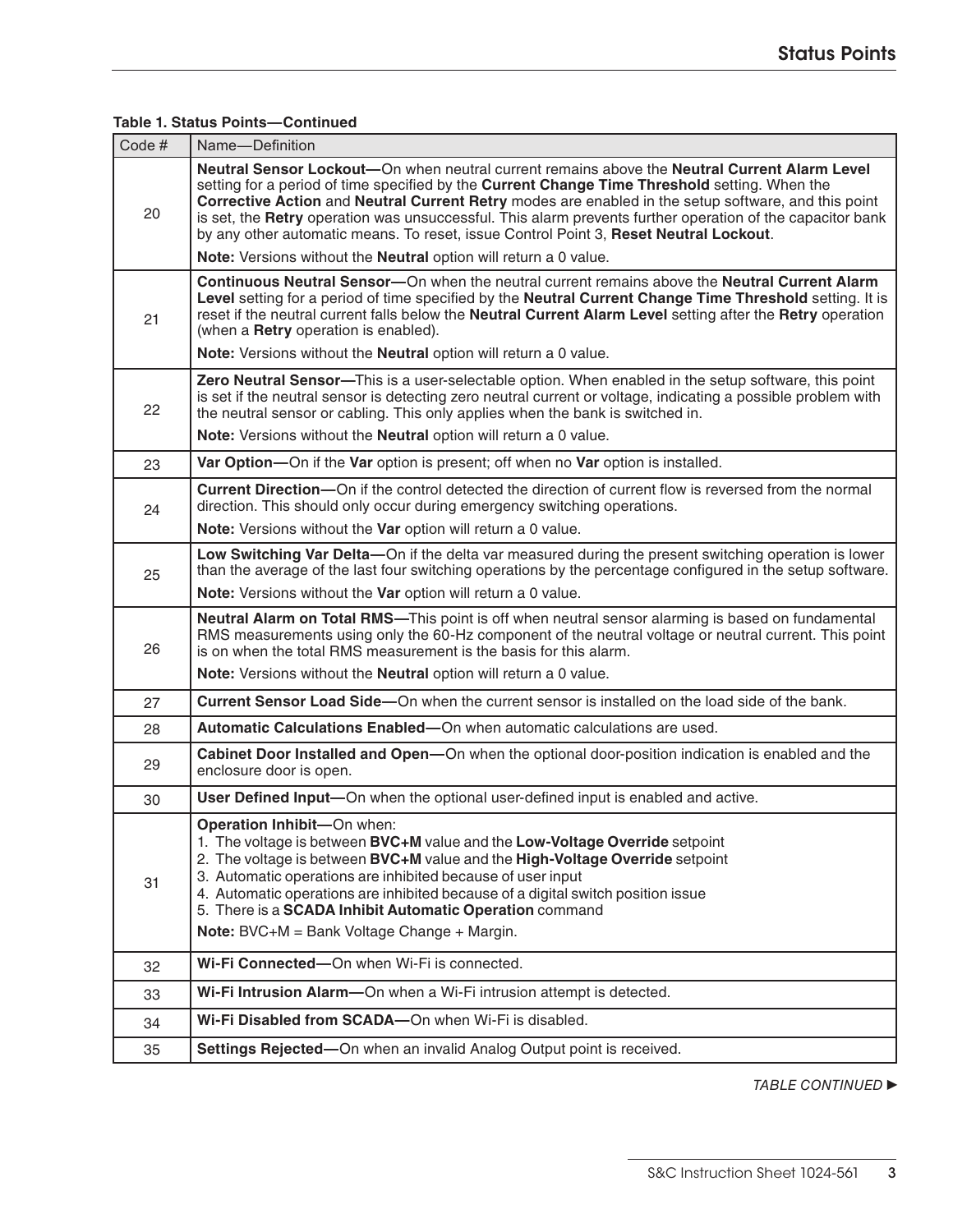| Code $#$ | Name-Definition                                                                                                                                                                                                                                                                          |
|----------|------------------------------------------------------------------------------------------------------------------------------------------------------------------------------------------------------------------------------------------------------------------------------------------|
| 36       | Harmonic Distortion Alarm-On when voltage, neutral, or current harmonics exceed the configured<br>alarm threshold for the Harmonic Distortion Alarm Threshold Time setpoint; otherwise, off. Only the<br>individual harmonics selected for logging are monitored for an alarm condition. |
| 37       | <b>Base Component on Total RMS</b> —On when Total RMS is the basis for the values the control measures<br>and compares. Off when the Base Component setpoint selects Fundamental RMS measurements.                                                                                       |
| 38       | Three-Phase Reporting-On when the Three-Phase Reporting mode is selected; off when Single-<br>Phase Reporting mode is selected.                                                                                                                                                          |
| 39       | SCADA Override Refresh Mode Message Received—On when a SCADA Override Refresh message<br>is received; off when the SCADA Override Refresh mode is in the Operate-Inhibit state.                                                                                                          |
| 40       | Selected Power Factor Convention is IEEE-On when the IEEE option is the selected Power Factor<br>Sign Convention setpoint; off when the IEC option is the selected convention setpoint.                                                                                                  |

#### **Table 1. Status Points—Continued**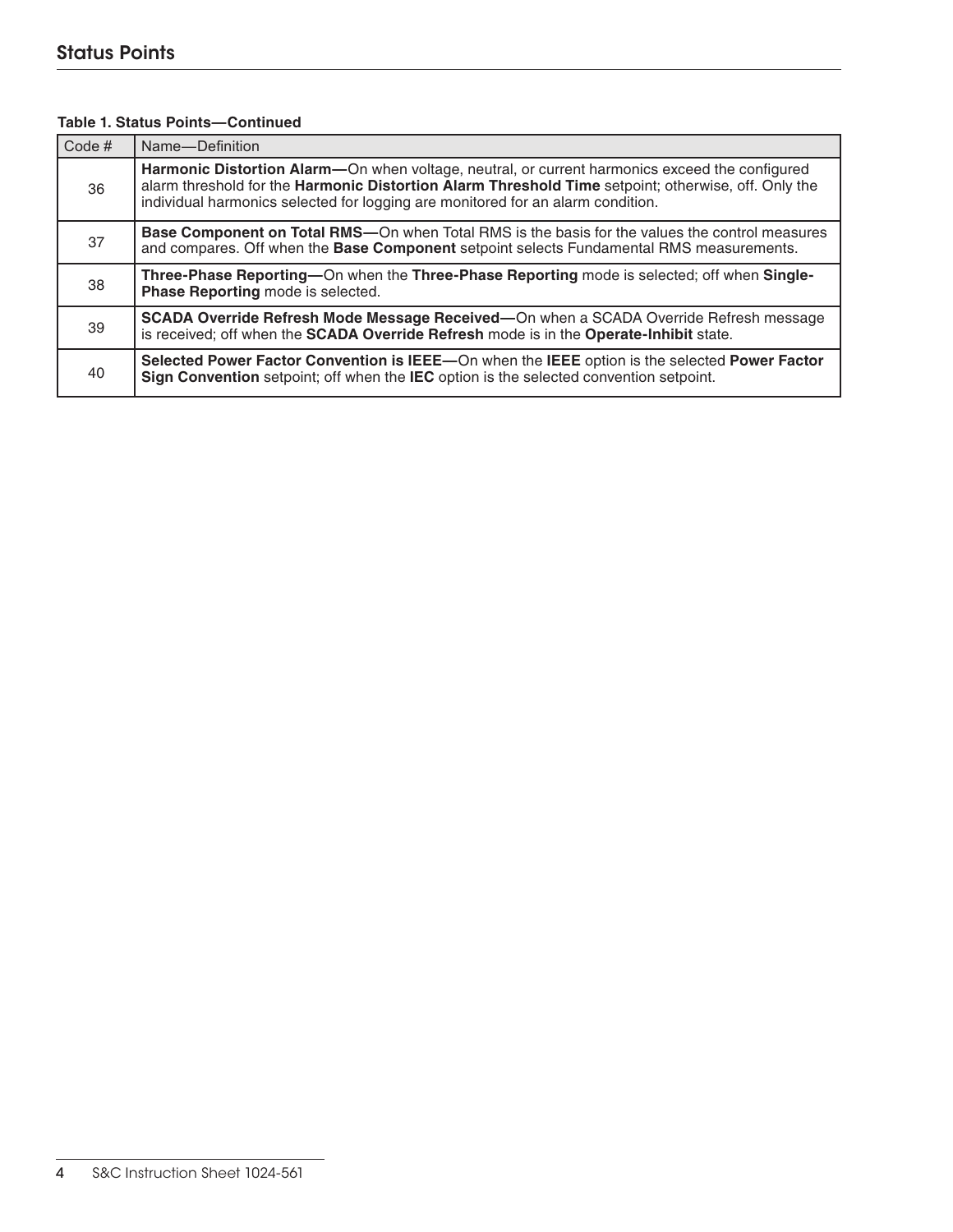| Code#           | Name-Definition                                                                                                                                                                                                                                                                                                                                                                                                                                                                                                                                                                                                                                                                                                 |
|-----------------|-----------------------------------------------------------------------------------------------------------------------------------------------------------------------------------------------------------------------------------------------------------------------------------------------------------------------------------------------------------------------------------------------------------------------------------------------------------------------------------------------------------------------------------------------------------------------------------------------------------------------------------------------------------------------------------------------------------------|
| 0               | Voltage Reference Standard 90%-This is provided for the benefit of protocol implementation to<br>conform to the remote terminal unit (RTU) standard. It is loaded as a constant. The value returned is<br>24300.                                                                                                                                                                                                                                                                                                                                                                                                                                                                                                |
| 1               | Voltage Reference Standard 0%—This is provided for the benefit of protocol implementation to conform<br>to the RTU standard. It is loaded as a constant with the value zero.                                                                                                                                                                                                                                                                                                                                                                                                                                                                                                                                    |
| 2               | Control Strategy-This is the presently configured control strategy in use. The possible values are:<br>0. Temperature<br>1. Timeclock<br>2. Voltage Only<br>3. Time-Biased Voltage<br>4. Time-Biased Temperature<br>5. Auto Offline Mode<br>6. Auto Online Mode<br>7. Current<br>8. Var<br>9. Reverse Current Voltage Only<br>10. Temperature Sensor Error, Voltage Only<br>11. SCADA Override<br>12. Timeclock with Temperature Override<br>13. Current with Temperature Override<br>14. Var with Temperature Override<br>15. Manual Operation<br>16. Reserved<br>17. Voltage Override<br>18. Reverse Current Trip Inhibit<br>Note: Values 7, 8, 13, 14, and 18 do not apply to controls without a Var option. |
| 3               | Temperature Fahrenheit-This is the most recent temperature reading, in units of °F.                                                                                                                                                                                                                                                                                                                                                                                                                                                                                                                                                                                                                             |
| $\overline{4}$  | Temperature Centigrade—This is the most recent temperature reading, units of °C.                                                                                                                                                                                                                                                                                                                                                                                                                                                                                                                                                                                                                                |
| 5               | Secondary Voltage-This is the most recent secondary voltage measurement. Each count equals<br>0.1 Vac RMS.                                                                                                                                                                                                                                                                                                                                                                                                                                                                                                                                                                                                      |
| 6               | Primary Voltage-Each count equals 10 Vac RMS.                                                                                                                                                                                                                                                                                                                                                                                                                                                                                                                                                                                                                                                                   |
|                 | Note: Controls without a Var option return a 0 value.                                                                                                                                                                                                                                                                                                                                                                                                                                                                                                                                                                                                                                                           |
| $\overline{7}$  | SCADA Override Remaining Time-When in Timed mode, this is the number of minutes remaining. In<br>the Latched mode, 255 is always returned.                                                                                                                                                                                                                                                                                                                                                                                                                                                                                                                                                                      |
| 8               | Neutral Fundamental RMS-The data reported represent the fundamental harmonic RMS value. Each<br>count equals 1 ampere for a control with neutral current sensing installed or each count equals 1 Volt for<br>a control with neutral voltage sensing installed.<br>Note: Versions without the Neutral option will return a 0 value.                                                                                                                                                                                                                                                                                                                                                                             |
| 9               | Single-Phase Line Current-Each count equals 1 ampere.<br>Note: Versions without the Var option will return a 0 value.                                                                                                                                                                                                                                                                                                                                                                                                                                                                                                                                                                                           |
| 10 <sup>°</sup> | Corrected Phase Angle-This is the Uncorrected Phase Angle value modified by the Voltage Sensor<br>Phase Shift Correction and the Phase Angle Offset setpoint. (Range: -180 to +180 degrees; Step:<br>one-eighth degree) Each count = one-eighth degree. For example: $-180^\circ = -1440$ counts, $0^\circ = 0$ counts,<br>$+108^{\circ} = +1440$ counts.<br>Note: Standard controls without the Var option will return a 0 value.                                                                                                                                                                                                                                                                              |

## **Table 2. Analog Input Points**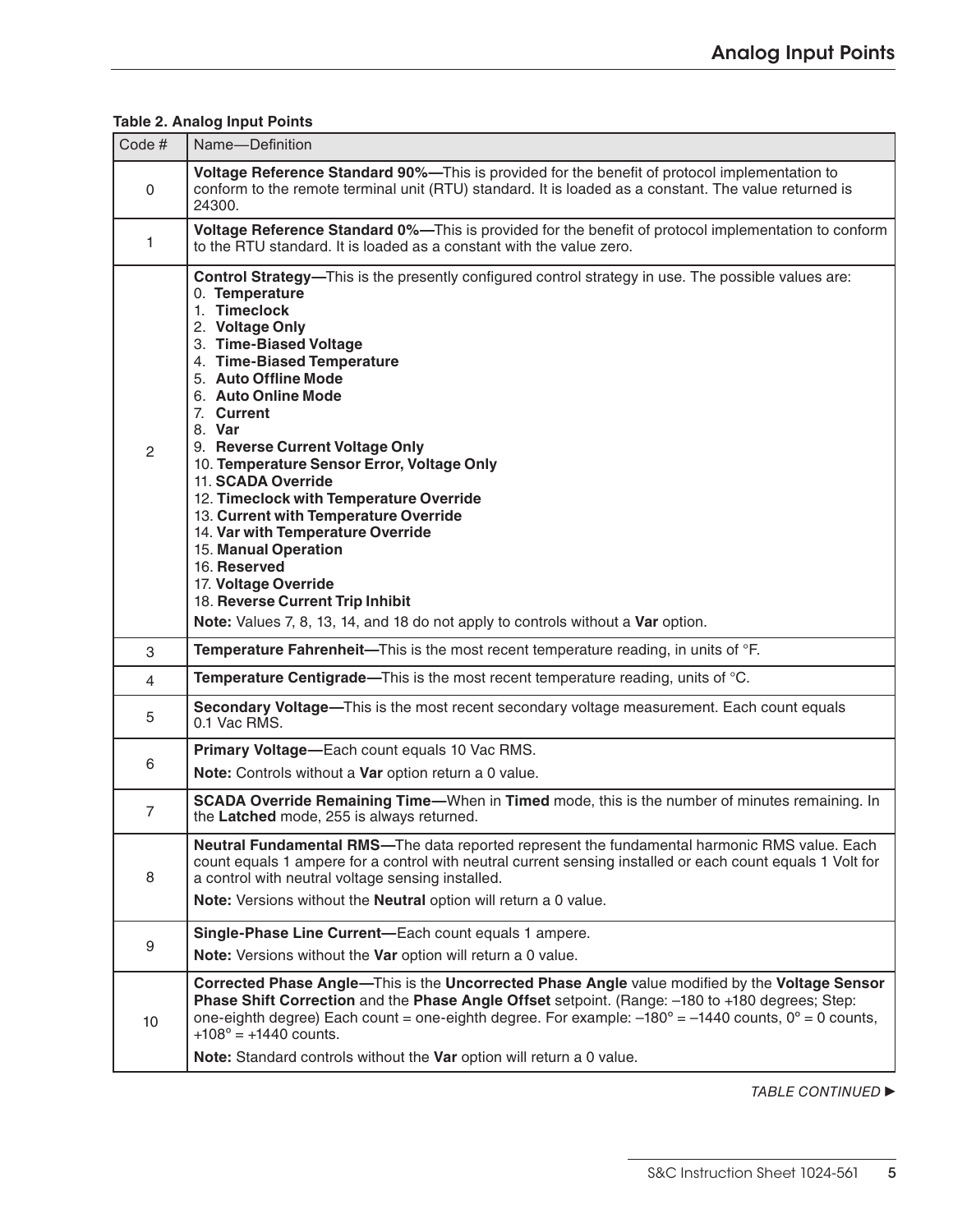| Code# | Name-Definition                                                                                                                                                                                                                                                                                                                                                    |
|-------|--------------------------------------------------------------------------------------------------------------------------------------------------------------------------------------------------------------------------------------------------------------------------------------------------------------------------------------------------------------------|
| 11    | Three-Phase Kvars-Kvars (volt-amperes, reactive) are calculated from the measured single-phase<br>voltage, current, and phase angles times three. Each count equals 1 kvar.                                                                                                                                                                                        |
|       | Note: Versions without the Var option will return a -30000 value.                                                                                                                                                                                                                                                                                                  |
| 12    | Three-Phase kVA-The Single-Phase kVA value is multiplied by three.                                                                                                                                                                                                                                                                                                 |
|       | Note: Versions without the Var option will return a 0 value.                                                                                                                                                                                                                                                                                                       |
| 13    | Three-Phase kW-The single-phase kW value is multiplied by three.                                                                                                                                                                                                                                                                                                   |
|       | Note: Versions without the Var option will return a 0 value.                                                                                                                                                                                                                                                                                                       |
| 14    | Voltage Total Harmonic (Distortion)-In units of 0.1%.                                                                                                                                                                                                                                                                                                              |
| 15    | Voltage Third Harmonic (Distortion)-In units of 0.1%.                                                                                                                                                                                                                                                                                                              |
| 16    | Voltage Fifth Harmonic (Distortion)-In units of 0.1%.                                                                                                                                                                                                                                                                                                              |
| 17    | Voltage Seventh Harmonic (Distortion)-In units of 0.1%.                                                                                                                                                                                                                                                                                                            |
|       | Current Total Harmonic (Distortion)-In units of 0.1%.                                                                                                                                                                                                                                                                                                              |
| 18    | Note: Versions without the Var option will return a 0 value.                                                                                                                                                                                                                                                                                                       |
| 19    | Current Third Harmonic (Distortion)-In units of 0.1%.                                                                                                                                                                                                                                                                                                              |
|       | Note: Versions without the Var option will return a 0 value.                                                                                                                                                                                                                                                                                                       |
| 20    | Current Fifth Harmonic (Distortion)-In units of 0.1%.                                                                                                                                                                                                                                                                                                              |
|       | Note: Versions without the Var option will return a 0 value.                                                                                                                                                                                                                                                                                                       |
| 21    | Current Seventh Harmonic (Distortion)-In units of 0.1%.                                                                                                                                                                                                                                                                                                            |
|       | Note: Versions without the Var option will return a 0 value.                                                                                                                                                                                                                                                                                                       |
| 22    | Neutral Total Harmonic (Distortion)-In units of 0.1%.                                                                                                                                                                                                                                                                                                              |
|       | Note: Versions without the Neutral option will return a 0 value.                                                                                                                                                                                                                                                                                                   |
| 23    | Neutral Third Harmonic (Distortion)-In units of 0.1%.                                                                                                                                                                                                                                                                                                              |
|       | Note: Versions without the Neutral option will return a 0 value.                                                                                                                                                                                                                                                                                                   |
| 24    | Neutral Fifth Harmonic Distortion-In units of 0.1%.                                                                                                                                                                                                                                                                                                                |
|       | Note: Versions without the Neutral option will return a 0 value.                                                                                                                                                                                                                                                                                                   |
| 25    | Neutral Seventh Harmonic (Distortion)-In units of 0.1%.                                                                                                                                                                                                                                                                                                            |
|       | Note: Versions without the Neutral option will return a 0 value.                                                                                                                                                                                                                                                                                                   |
| 26    | Voltage Delta—Each count is 0.1 Volt. This is a signed value when the voltage after switching is less<br>than the voltage before switching.                                                                                                                                                                                                                        |
| 27    | Neutral Total RMS-The data reported is the total true neutral voltage or neutral current RMS value.<br>The sensor type determines whether neutral current or neutral voltage is reported. Each count equals 1<br>ampere for a control with neutral current sensing installed, or each count equals 1 Volt for a control with<br>neutral voltage sensing installed. |
|       | Note: Versions without the Neutral option will return a 0 value.                                                                                                                                                                                                                                                                                                   |
| 28    | Kvar Delta—Each count equals 1 kvar. When the control is set to Single-Phase Reporting mode the<br>Kvar Delta value will be for a single-phase change. When the control is set to Three-Phase Reporting<br>mode the Kvar Delta value will be for a three-phase change.<br>Note: Versions without the Var option will return a 0 value.                             |
|       |                                                                                                                                                                                                                                                                                                                                                                    |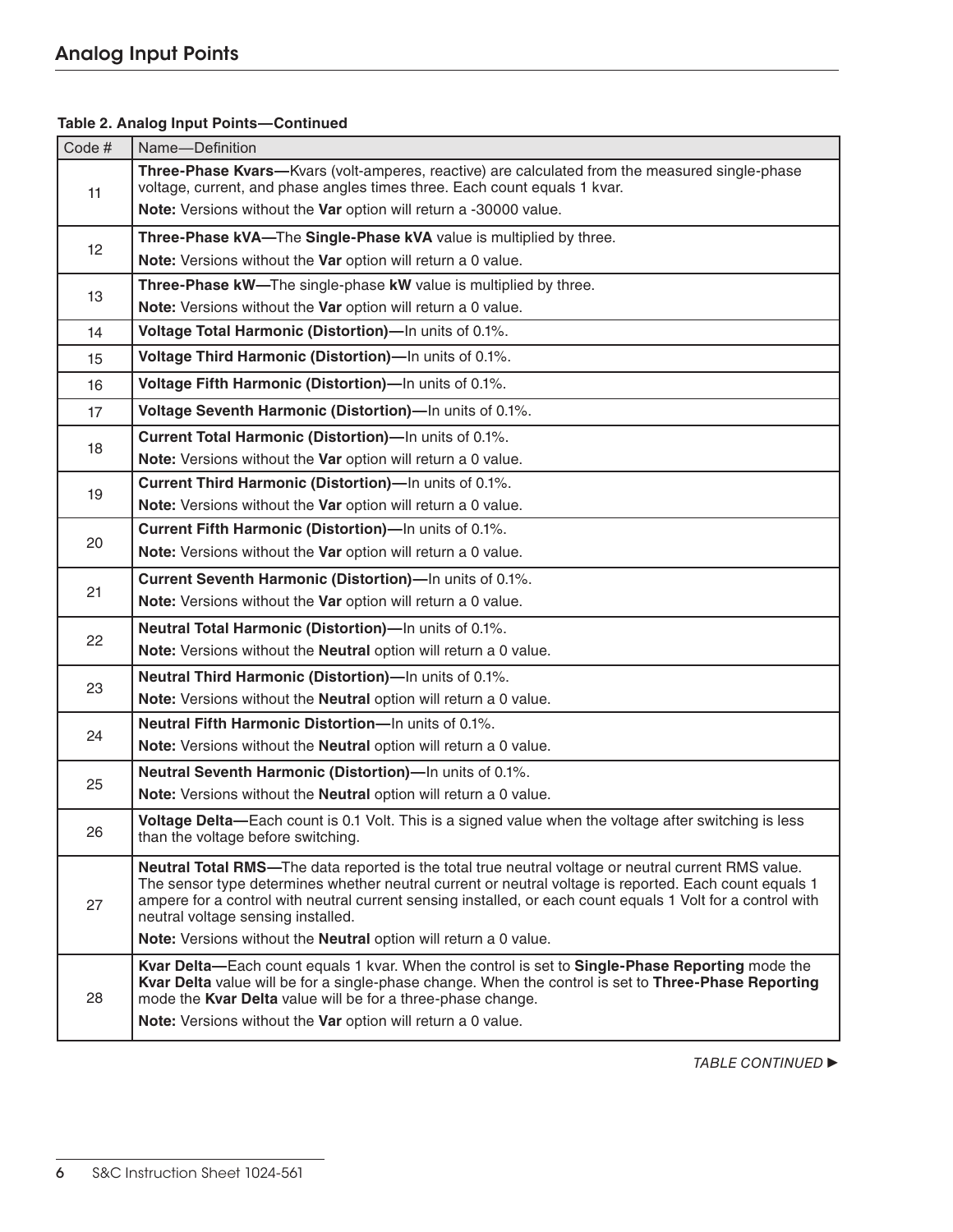| Code# | Name-Definition                                                                                                                                                                                         |
|-------|---------------------------------------------------------------------------------------------------------------------------------------------------------------------------------------------------------|
|       | Last Switch (Operation) Reason-The possible values are:<br>1. Manual Operation                                                                                                                          |
|       | 2. Reserved                                                                                                                                                                                             |
|       | 3. Voltage Override                                                                                                                                                                                     |
|       | 4. Reverse Current Inhibit                                                                                                                                                                              |
|       | 5. Neutral Voltage or Current Corrective                                                                                                                                                                |
|       | 6. Temperature                                                                                                                                                                                          |
|       | 7. Timeclock                                                                                                                                                                                            |
|       | 8. Voltage                                                                                                                                                                                              |
|       | 9. Reserved                                                                                                                                                                                             |
|       | 10. Time Biased Temperature                                                                                                                                                                             |
|       | 11. Auto Offline                                                                                                                                                                                        |
|       | 12. Auto Online                                                                                                                                                                                         |
|       | 13. Current                                                                                                                                                                                             |
| 29    | 14. Var Mode                                                                                                                                                                                            |
|       | 15. Reserved                                                                                                                                                                                            |
|       | 16. Reserved                                                                                                                                                                                            |
|       | 17. SCADA Override                                                                                                                                                                                      |
|       | 18. Temperature Override Time Clock Strategy                                                                                                                                                            |
|       | 19. Temperature Override Current Strategy                                                                                                                                                               |
|       | 20. Temperature Override Var Strategy                                                                                                                                                                   |
|       | 21. Reserved                                                                                                                                                                                            |
|       | 22. Reserved                                                                                                                                                                                            |
|       | 23. Trip on Loss of Voltage                                                                                                                                                                             |
|       | 24. User Defined Input                                                                                                                                                                                  |
|       | 25. Inconsistent Bank Position                                                                                                                                                                          |
|       | 26. Contradictory Bank Position                                                                                                                                                                         |
|       | 27. Holiday                                                                                                                                                                                             |
|       | Note: Values 13, 14, 19, and 20 do not apply to versions without the Var option.                                                                                                                        |
| 30    | Voltage Ninth Harmonic (Distortion)-In units of 0.1%.                                                                                                                                                   |
| 31    | <b>Current Ninth Harmonic (Distortion)—In units of 0.1%.</b>                                                                                                                                            |
|       | Note: Versions without the Var option will return a 0 value.                                                                                                                                            |
| 32    | Neutral, % Ninth Harmonic (Distortion)-In units of 0.1%.                                                                                                                                                |
|       | Note: Versions without the Neutral option will return a 0 value.                                                                                                                                        |
| 33    | Three-Phase Bank Size-In units of 1 kvar per count.                                                                                                                                                     |
|       | Note: Versions without the Var option will return a 0 value.                                                                                                                                            |
| 34    | Power Factor—This is based on the cosine of the Corrected Phase Angle value. Each count equals<br>0.001 with a 1000 offset (0 = -1.000 PF, 1000 = 0.000 PF, 2000 = 1.000 PF). The sign is determined by |
|       | the Power Factor Sign Convention setpoint on the Setup>General>Site-Related screen.                                                                                                                     |
|       | • IEEE convention: Negative value for quadrants 1 & 3, positive value for quadrants 2 & 4.                                                                                                              |
|       | • IEC convention: Negative value for quadrants 2 & 3, positive value for quadrants 1 & 4.                                                                                                               |
|       | Note: Quadrants are shown in the "Site-Related" section of Instruction Sheet 1024-530.                                                                                                                  |
|       |                                                                                                                                                                                                         |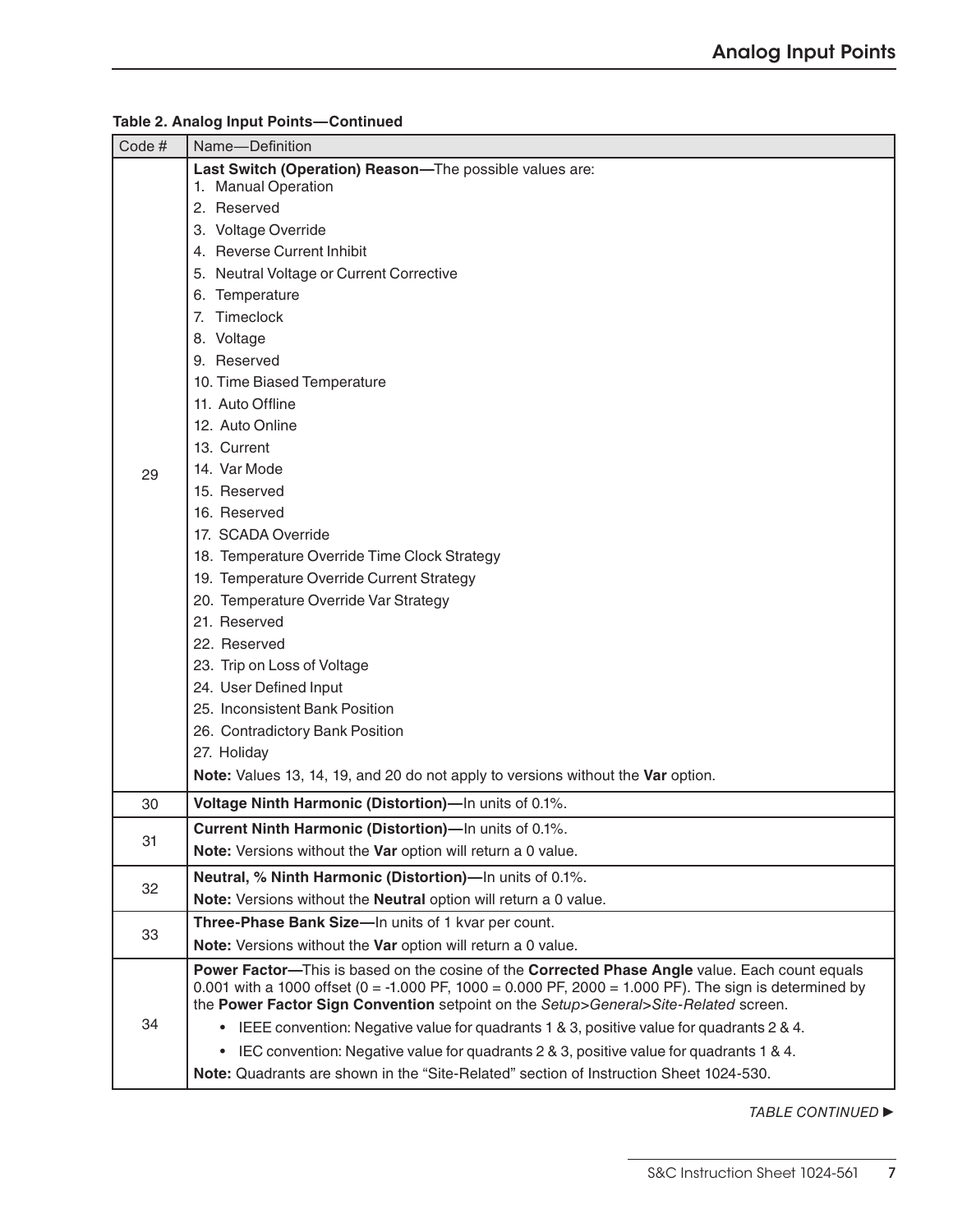| Code# | Name-Definition                                                                                                                                                                                                                                                         |
|-------|-------------------------------------------------------------------------------------------------------------------------------------------------------------------------------------------------------------------------------------------------------------------------|
| 35    | <b>Number of Seasons Configured</b>                                                                                                                                                                                                                                     |
| 36    | Voltage Eleventh Harmonic (Distortion)-In units of 0.1%.                                                                                                                                                                                                                |
| 37    | Voltage Thirteenth Harmonic (Distortion)-In units of 0.1%.                                                                                                                                                                                                              |
| 38    | Voltage Fifteenth Harmonic (Distortion)-In units of 0.1%.                                                                                                                                                                                                               |
| 39    | Voltage Seventeenth Harmonic (Distortion)-In units of 0.1%.                                                                                                                                                                                                             |
| 40    | Voltage Nineteenth Harmonic (Distortion)-In units of 0.1%.                                                                                                                                                                                                              |
| 41    | Voltage Twenty-first Harmonic (Distortion)-In units of 0.1%.                                                                                                                                                                                                            |
| 42    | Voltage Twenty-third Harmonic (Distortion)-In units of 0.1%.                                                                                                                                                                                                            |
| 43    | Current Eleventh Harmonic (Distortion)-In units of 0.1%.                                                                                                                                                                                                                |
| 44    | Current Thirteenth Harmonic (Distortion)-In units of 0.1%.                                                                                                                                                                                                              |
| 45    | Current Fifteenth Harmonic (Distortion)-In units of 0.1%.                                                                                                                                                                                                               |
| 46    | Current Seventeenth Harmonic (Distortion)-In units of 0.1%.                                                                                                                                                                                                             |
| 47    | Current Nineteenth Harmonic (Distortion)-In units of 0.1%.                                                                                                                                                                                                              |
| 48    | <b>Total Cycles Since Installation</b>                                                                                                                                                                                                                                  |
| 49    | <b>Total Cycles this Year</b>                                                                                                                                                                                                                                           |
| 50    | Active Season-This is the active season specified by calendar settings and seasons enabled.                                                                                                                                                                             |
| 51    | View Rejected Setting-This specifies the number of the last Analog Input point with an invalid setting<br>reported by the Settings Rejected Status Point. When there are no rejected settings this point will<br>display -1.                                            |
| 52    | Bank Voltage Change + Margin Value in Use-This specifies the current Bank Voltage Change<br>+ Margin value in use, whether estimated or calculated. Maximum value constrained to 10% of the<br>Nominal Operating Voltage setting. Minimum setting constrained to 0.5 V. |
| 53    | View Settings Value—Used in conjunction with the Settings to View Analog Output point. Set the point<br>number of the analog output point which you are interested in for the Settings to View Analog Output<br>point. Use this point to view its present value.        |
| 54    | Daily Automatic Cycles-This is the total number of automatic cycles completed that day and is<br>incremented when the bank is switched out. The count includes SCADA commands but excludes manual<br>operations.                                                        |
| 55    | <b>SCADA Override Status—This number indicates status: <math>0 = Disabeled</math>, 1 = Inactive, 2 = Latched,</b><br>$3 =$ Timed Override.                                                                                                                              |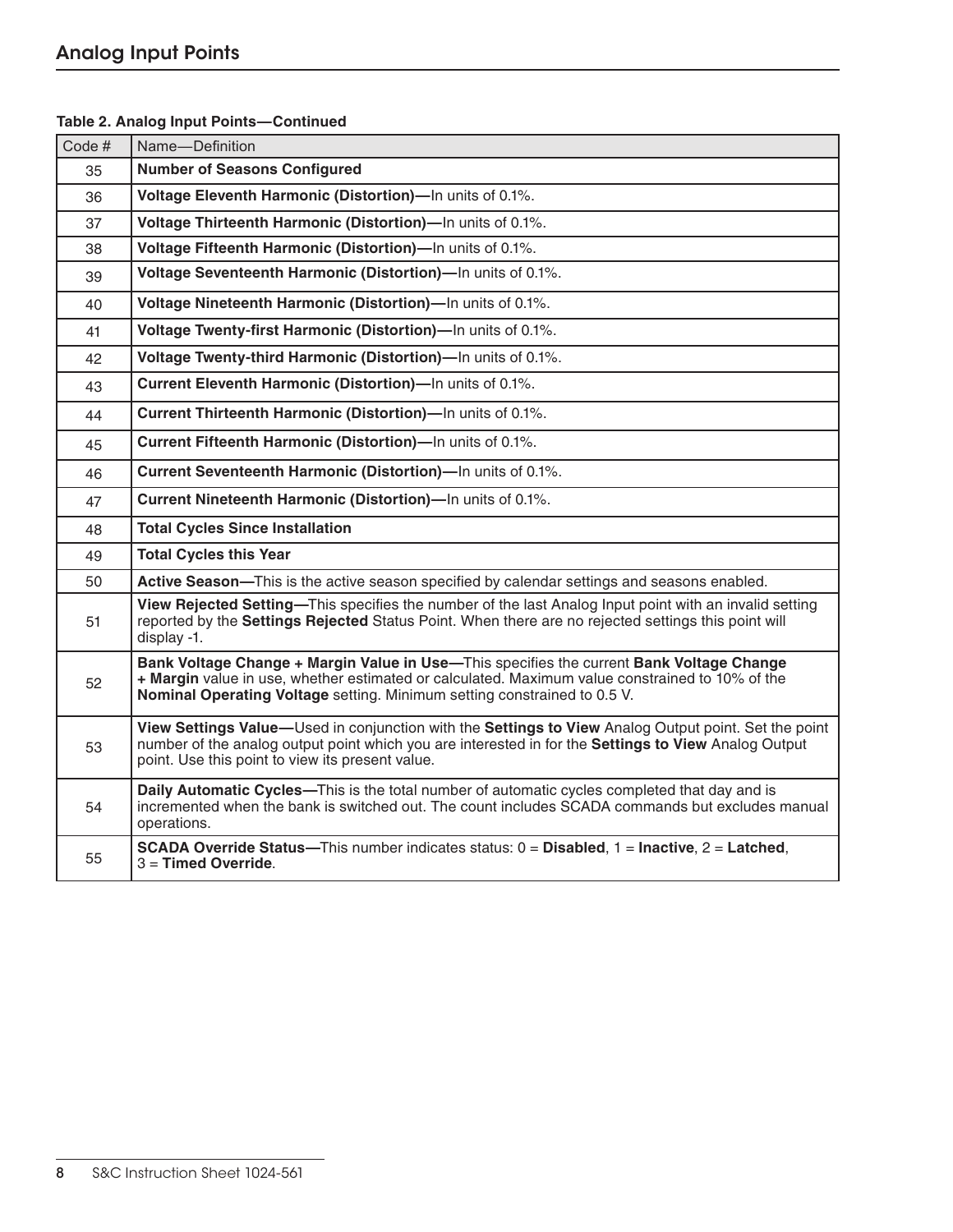**Note:** An Analog Output Point message sent with an invalid value, either because of being out of range or because it is in conflict with other settings, will result in a return message with a status code other than 0 (success).

|  | <b>Table 3. Analog Output Points</b> |  |
|--|--------------------------------------|--|
|  |                                      |  |

| Code#                     | Name-Definition                                                                                                                                                                                                                                                                                                                                                                                                   |
|---------------------------|-------------------------------------------------------------------------------------------------------------------------------------------------------------------------------------------------------------------------------------------------------------------------------------------------------------------------------------------------------------------------------------------------------------------|
| $\mathsf 0$               | Reverse Current Detection Level-This is the amount of current flow in the reverse direction required<br>for the control to detect the reverse current condition. The current must persist at or above this level<br>continuously for the Reverse Current Time Threshold setting before the control applies the Reverse<br><b>Current</b> strategy. (Range: 1 to 10 Amps; Step: 1 Amp; Default: 6 Amps)            |
| 1                         | <b>SCADA Override Timer—The setting range is latched, or 1 to 1440 minutes (24 Hrs) in 1-minute</b><br>increments. Set this to 65535 to enable the Latched state. When set to the Latched state, the value<br>returned is -1.                                                                                                                                                                                     |
| $\overline{c}$            | High Voltage SCADA Override—This is the maximum voltage setting, and it is constrained by the<br><b>Emergency High-Voltage Override</b> setting. The setting is entered in 0.1-Volt increments.                                                                                                                                                                                                                   |
| $\ensuremath{\mathsf{3}}$ | Low Voltage SCADA Override—This is the minimum voltage setting, and it is constrained by the<br>Emergency Low-Voltage Override setting. The setting is entered in 0.1-Volt increments.                                                                                                                                                                                                                            |
| $\overline{4}$            | Max Auto Cycles Per Day—In Automatic mode, the bank switch can be operated this number of<br>times per day. Further Automatic mode switching is inhibited until the next calendar day. The count is<br>incremented when the bank switch is opened. Normal overrides apply. (Range: 0 - 255)                                                                                                                       |
| 5                         | Emergency High Voltage Value-This is the maximum voltage setting before the the Automatic<br>mode is overridden and the bank switch is opened to avoid an excessive High-Voltage condition. It is<br>differentiated from the Season Override setting by a significantly shorter time threshold. The maximum<br>setting is constrained to 19% of the nominal operating voltage. (Nominal Operation Voltage + 19%). |
| 6                         | Emergency High Voltage Time—This is the time, in seconds, voltage must continuously be above the<br>Emergency High Voltage Override setpoint before the bank switch is opened. (Range: 0.1 - 30.0)                                                                                                                                                                                                                |
| $\overline{7}$            | Emergency Low Voltage Value-This is the minimum voltage before the the Automatic mode<br>is overridden and the bank switch is closed to avoid an excessive <b>Undervoltage</b> condition. It is<br>differentiated from the Season Override setting by a significantly shorter time threshold. The maximum<br>setting is constrained to 19% of the nominal operating voltage. (Nominal Operation Voltage - 19%)    |
| 8                         | Emergency Low Voltage Time-This is the time, in seconds, voltage must continuously be below the<br>Emergency Low Voltage Override setpoint before the bank switch is closed. (Range: 0.1 - 30.0)                                                                                                                                                                                                                  |
| $\boldsymbol{9}$          | <b>Bank Voltage Change + Margin—(BVC+M)</b> This is the estimated voltage change associated with<br>opening and closing the the bank switch, plus a small margin. The margin is 0.5 Volts or 25% of the<br>change amount, whichever is larger. The estimated value cannot exceed 10% of the nominal operating<br>voltage.                                                                                         |
| 10 <sub>1</sub>           | Capacitor Bank Min Switch Voltage-This is the minimum voltage necessary for the bank switch to<br>operate. (Increment: 0.1-Volt)                                                                                                                                                                                                                                                                                  |
| 11                        | Min % Delta V—This the minimum percentage of the BVC+M value that the voltage is expected to<br>change when the capacitor bank switch is opened or closed. A warning is generated when the change is<br>less than this amount. (Range: 0-99%; increment: 1%)                                                                                                                                                      |
| 12                        | Min % Delta kvars—This the minimum percentage of the BVC+M value, expressed in kvars, the kvars<br>are expected to change when the capacitor bank switch is opened or closed. A warning is generated<br>when the change is less than this amount. (Range: 0-99%; increment: 1%)                                                                                                                                   |
| 13                        | Capacitor Bank Pulse Time—This is the amount of time, in seconds, the Open and Close output signals<br>are energized. This time is determined by the manufacturer of the bank switch. This can be set to the<br>Latched setting, or from 0.1 - 60.0.                                                                                                                                                              |
|                           |                                                                                                                                                                                                                                                                                                                                                                                                                   |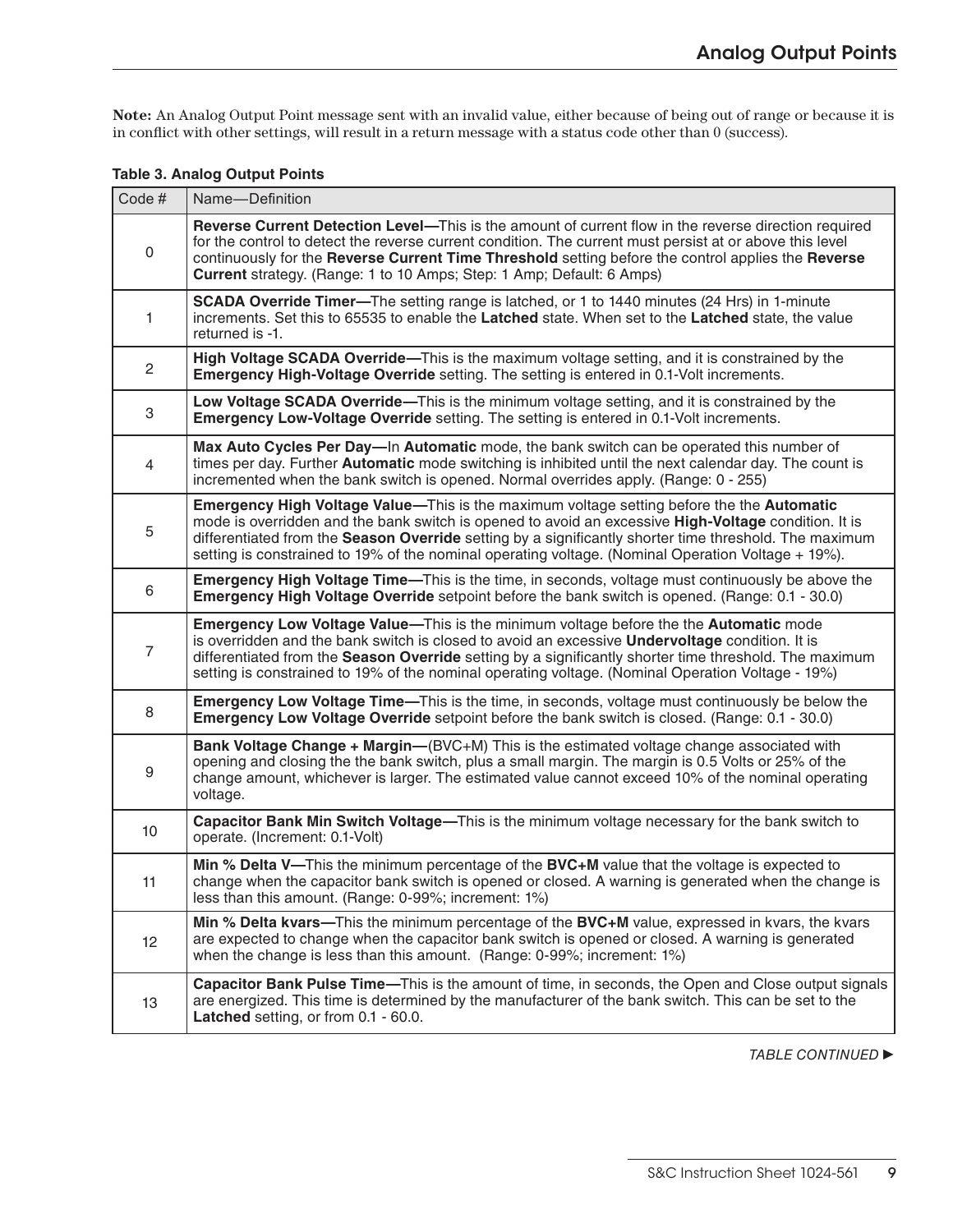| Code# | Name-Definition                                                                                                                                                                                                                                                                                                                                                                                                                                                                                                                                                                                                                                                                                                     |
|-------|---------------------------------------------------------------------------------------------------------------------------------------------------------------------------------------------------------------------------------------------------------------------------------------------------------------------------------------------------------------------------------------------------------------------------------------------------------------------------------------------------------------------------------------------------------------------------------------------------------------------------------------------------------------------------------------------------------------------|
| 14    | SCADA Use Voltage Overrides—This sets one of the the following Voltage Override settings: No,<br>specified by a setting of 0; As Voltage Override, specified by a setting of 1; and the As Voltage setpoint,<br>specified by a setting of 2. No: Use the Season Voltage Override settings. The SCADA Override mode<br>is not deactivated by a Voltage Override condition. As Voltage Override: Use the SCADA Override<br>Voltage and Time Threshold settings. SCADA Override mode is deactivated if a Voltage Override<br>condition occurs. As Voltage setpoint: Use the SCADA Override Voltage and Time Threshold settings.<br>SCADA Override mode is not deactivated as a result of a Voltage Override condition. |
| 15    | High Voltage SCADA Time Threshold-The setting range is 0.1 - 180.0 seconds.                                                                                                                                                                                                                                                                                                                                                                                                                                                                                                                                                                                                                                         |
| 16    | Low Voltage SCADA Time Threshold-The setting range is 0.1 - 180.0 seconds.                                                                                                                                                                                                                                                                                                                                                                                                                                                                                                                                                                                                                                          |
| 17    | Inhibit Duration—This is the time Automatic Operation mode is inhibited after a Voltage Override<br>operation occurs. (Range: 1-1440; Step: 1 minute; Default: 60)                                                                                                                                                                                                                                                                                                                                                                                                                                                                                                                                                  |
| 18    | High-/Low-Voltage Band Lockout Retry Delay Time Value-This is the configurable time setting to<br>allow a retry of the BVC+M Value in Use value to the Estimated Value setpoint and is a reset of the<br>automatic calculation buffer, allowing normal operation to resume control of the bank after a Voltage<br>Band Lockout error occurred. When set to the None setting, the BVC+M Value in Use value and the<br>automatic calculation buffer will not be reset by this feature. (Range: None, 1 to 96; Step: 1; Default:<br>None)                                                                                                                                                                              |
| 19    | High-/Low-Voltage Band Lockout Retry Delay Time Units-This determines whether the value is<br>minutes or hours for the High-/Low-Voltage Band Lockout Retry Delay Time Value setting. (Default:<br>hours)                                                                                                                                                                                                                                                                                                                                                                                                                                                                                                           |
| 20    | <b>Season 1 Month—This is the month Season 1 operation begins. The settings are 1 - 12.</b>                                                                                                                                                                                                                                                                                                                                                                                                                                                                                                                                                                                                                         |
| 21    | <b>Season 1 Day—This is the day Season 1 operation begins. The settings are 1 - 7.</b>                                                                                                                                                                                                                                                                                                                                                                                                                                                                                                                                                                                                                              |
| 22    | Season 1 Timeclock Strategy Schedule 1 - Start Day—This is the first day the bank switch will be<br>active. The settings are 1 - 7. Applies to Schedule 1 of the active Season 1 strategy when the strategy is:<br>Timeclock, Time-Biased Voltage, Time-Biased Temperature, or Timeclock + Temperature Override.                                                                                                                                                                                                                                                                                                                                                                                                    |
| 23    | Season 1 Timeclock Strategy Schedule 1 - End Day-This is the last day the bank switch will be<br>active. The settings are 1 - 7. Applies to Schedule 1 of the active Season 1 strategy when the strategy is:<br>Timeclock, Time-Biased Voltage, Time-Biased Temperature, or Timeclock + Temperature Override.                                                                                                                                                                                                                                                                                                                                                                                                       |
| 24    | Season 1 Timeclock Strategy Schedule 1 - Start Time Hours—This is the hour on each scheduled<br>active day the active period begins. The settings are 0 - 23. Applies to Schedule 1 of the active Season<br>1 strategy when the strategy is: Timeclock, Time-Biased Voltage, Time-Biased Temperature, or<br>Timeclock + Temperature Override.                                                                                                                                                                                                                                                                                                                                                                       |
| 25    | Season 1 Timeclock Strategy Schedule 1 - Start Time Minutes-This is the minute on each<br>scheduled active day the active period begins. The settings are 0 - 59. Applies to Schedule 1 of the active<br>Season 1 strategy when the strategy is: Timeclock, Time-Biased Voltage, Time-Biased Temperature,<br>or Timeclock + Temperature Override.                                                                                                                                                                                                                                                                                                                                                                   |
| 26    | Season 1 Timeclock Strategy Schedule 1 - End Time Hours-This is the hour on each scheduled<br>active day the active period ends. The settings are 0 - 23. Applies to Schedule 1 of the active Season<br>1 strategy when the strategy is: Timeclock, Time-Biased Voltage, Time-Biased Temperature, or<br>Timeclock + Temperature Override.                                                                                                                                                                                                                                                                                                                                                                           |
| 27    | Season 1 Timeclock Strategy Schedule 1 - End Time Minutes-This is the minute on each scheduled<br>active day the active period ends. The settings are 0 - 59. Applies to Schedule 1 of the active Season<br>1 strategy when the strategy is: Timeclock, Time-Biased Voltage, Time-Biased Temperature, or<br>Timeclock + Temperature Override.                                                                                                                                                                                                                                                                                                                                                                       |
| 28    | Season 1 Timeclock Strategy Schedule 2 - Start Day—This is the first day the bank switch will be<br>active. The settings are 1 - 7. Applies to Schedule 2 of the active Season 1 strategy when the strategy is:<br>Timeclock, Time-Biased Voltage, Time-Biased Temperature, or Timeclock + Temperature Override.                                                                                                                                                                                                                                                                                                                                                                                                    |
| 29    | Season 1 Timeclock Strategy Schedule 2 - End Day—This is the last day the bank switch will be<br>active. The settings are 1 - 7. Applies to Schedule 2 of the active Season 1 strategy when the strategy is:<br>Timeclock, Time-Biased Voltage, Time-Biased Temperature, or Timeclock + Temperature Override.                                                                                                                                                                                                                                                                                                                                                                                                       |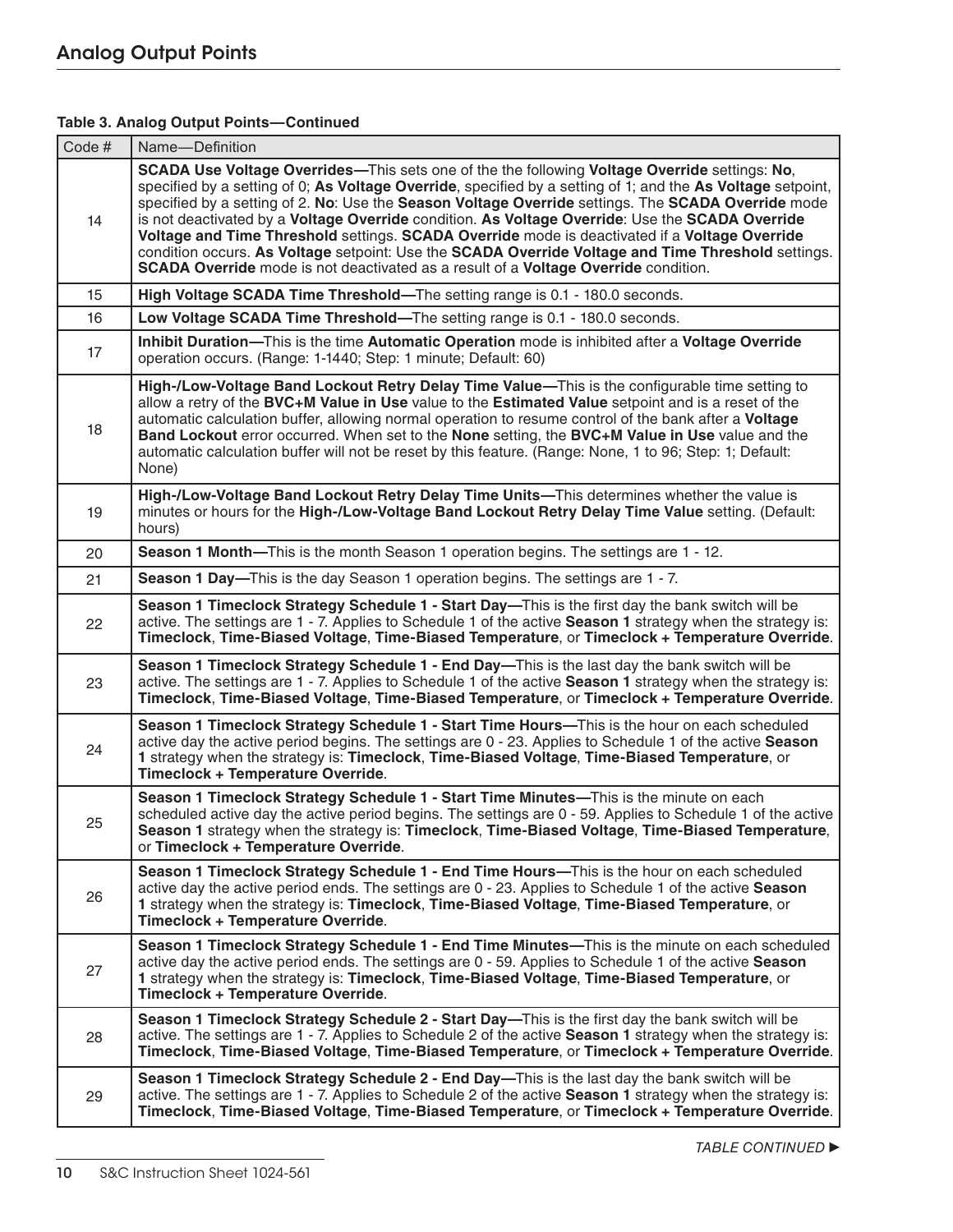| Code $#$ | Name-Definition                                                                                                                                                                                                                                                                                                                                                                                      |
|----------|------------------------------------------------------------------------------------------------------------------------------------------------------------------------------------------------------------------------------------------------------------------------------------------------------------------------------------------------------------------------------------------------------|
| 30       | Season 1 Timeclock Strategy Schedule 2 - Start Time Hours—This is the hour on each scheduled<br>active day the active period begins. The settings are 0 - 23. Applies to Schedule 2 of the active Season<br>1 strategy when the strategy is: Timeclock, Time-Biased Voltage, Time-Biased Temperature, or<br>Timeclock + Temperature Override.                                                        |
| 31       | Season 1 Timeclock Strategy Schedule 2 - Start Time Minutes—This is the minute on each<br>scheduled active day the active period begins. The settings are 0 - 59. Applies to Schedule 2 of the active<br>Season 1 strategy when the strategy is: Timeclock, Time-Biased Voltage, Time-Biased Temperature,<br>or Timeclock + Temperature Override.                                                    |
| 32       | Season 1 Timeclock Strategy Schedule 2 - End Time Hours—This is the hour on each scheduled<br>active day the active period ends. The settings are 0 - 23. Applies to <b>Schedule 2</b> of the active Season<br>1 strategy when the strategy is: Timeclock, Time-Biased Voltage, Time-Biased Temperature, or<br>Timeclock + Temperature Override.                                                     |
| 33       | Season 1 Timeclock Strategy Schedule 2 - End Time Minutes—This is the minute on each scheduled<br>active day the active period ends. The settings are 0 - 59. Applies to Schedule 2 of the active Season<br>1 strategy when the strategy is: Timeclock, Time-Biased Voltage, Time-Biased Temperature, or<br>Timeclock + Temperature Override.                                                        |
| 34       | Season 1 Strategy—This sets the control strategy used by Season 1. The available strategies are:<br>1. Temperature<br>2. Timeclock<br>3. Voltage Only<br>4. Time-Biased Voltage<br>5. Time-Biased Temperature<br>6. Automatic Offline<br>7. Automatic Online<br>8. Current<br>9. Var<br>10. Timeclock + Temperature Override<br>11. Current + Temperature Override<br>12. Var + Temperature Override |
| 35       | Season 1 High-Voltage Override Value-This is the voltage at which the Season Strategy<br>automatic operation is overridden to open the bank switch. The setting must be less than the Emergency<br>High-Voltage Override value and greater than the Low-Voltage Override value. The setting is entered<br>in 0.1-Volt increments.                                                                    |
| 36       | Season 1 High-Voltage Override Time-This is the amount of time the voltage must be continuously<br>above the Override value to be considered valid. The setting range is 0.1 - 900.0 seconds.                                                                                                                                                                                                        |
| 37       | Season 1 Low-Voltage Override Value-This is the voltage at which the Season Strategy automatic<br>operation is overridden to close the bank switch. The setting must be greater than the Emergency Low-<br>Voltage Override value and less than the High-Voltage Override value. The setting is entered in 0.1-<br>Volt increments.                                                                  |
| 38       | Season 1 Low-Voltage Override Time—This is the amount of time the voltage must be continuously<br>below the Override value to be considered valid. The setting range is 0.1 - 900.0 seconds.                                                                                                                                                                                                         |
| 39       | Season 1 Temperature Strategy - High-Temp Switches In-The bank switch is closed when the<br>temperature is continuously above this value for the High-/Low-Temperature Time Threshold time. The<br>High-Temp Switch In setting must be greater than the High-Temp Switch Out setting. The setting can<br>only be set in degrees C. The setting range is -45 to 66 degrees C (-49 to 151 degrees F).  |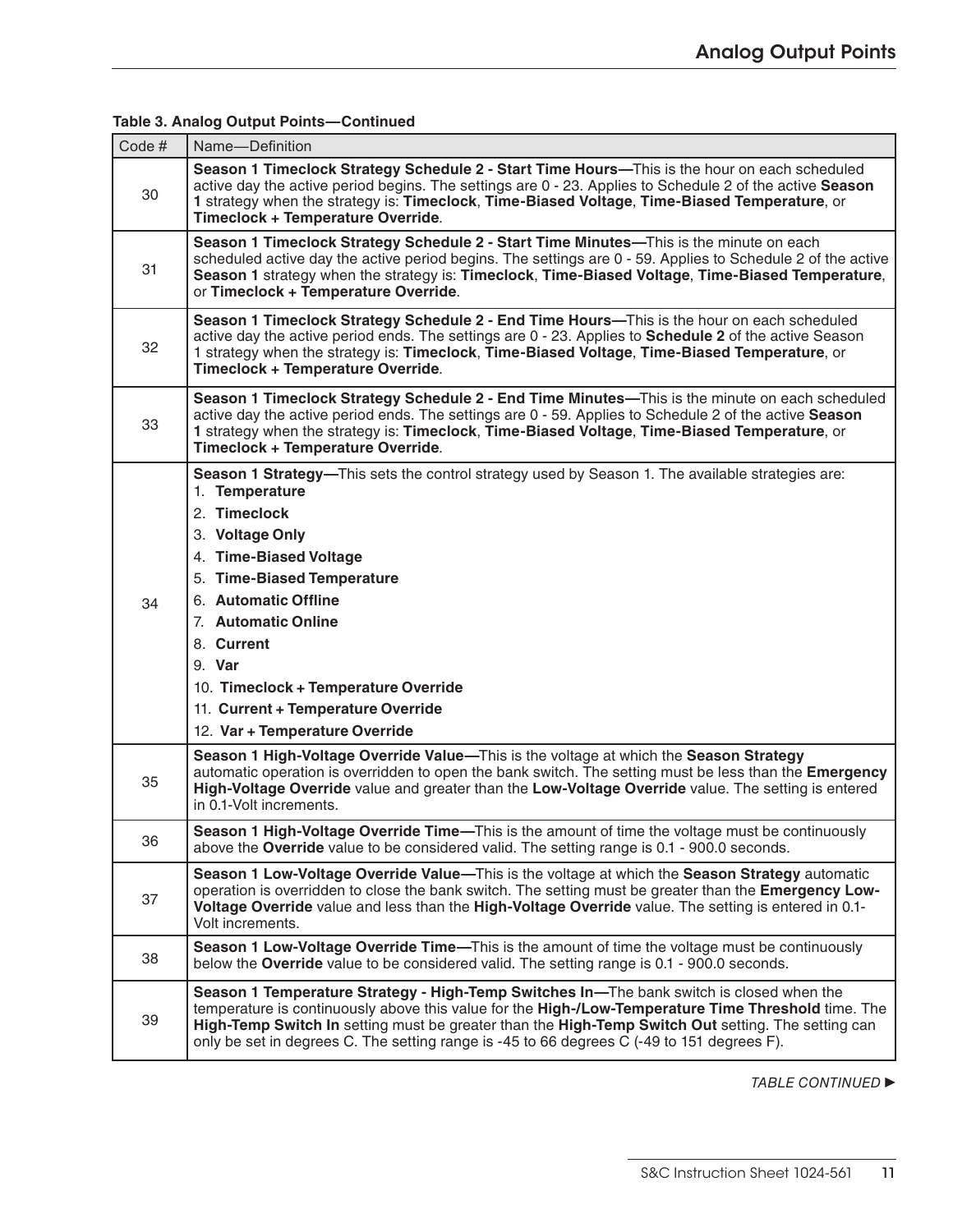| Code# | Name-Definition                                                                                                                                                                                                                                                                                                                                                                                                                              |
|-------|----------------------------------------------------------------------------------------------------------------------------------------------------------------------------------------------------------------------------------------------------------------------------------------------------------------------------------------------------------------------------------------------------------------------------------------------|
| 40    | Season 1 Temperature Strategy - High-Temp Switches Out—The bank switch is opened when the<br>temperature is continuously below this value for the High-/Low-Temperature Time Threshold time. The<br>High-Temp Switch Out setting must be less than the High-Temp Switch In setting. The setting can only<br>be set in degrees C. The setting range is -45 to 66 degrees C (-49 to 151 degrees F).                                            |
| 41    | Season 1 Temperature Strategy - Low-Temp Switches In-The bank switch is closed when the<br>temperature is continuously below this value for the High-/Low-Temperature Time Threshold time. The<br>Low-Temp Switch In setting must be less than the Low-Temp Switch Out setting. The setting can only<br>be set in degrees C. The setting range is -45 to 66 degrees C (-49 to 151 degrees F).                                                |
| 42    | Season 1 Temperature Strategy - Low-Temp Switches Out-The bank switch is opened when the<br>temperature is continuously above this value for the High-/Low-Temperature Time Threshold time. The<br>Low-Temp Switch Out setting must be greater than the Low-Temp Switch In setting. The setting can<br>only be set in degrees C. The setting range is -45 to 66 degrees C (-49 to 151 degrees F).                                            |
| 43    | Season 1 Voltage Only - Preferred Position-Settings are: None, specified by a setting of 0; Online,<br>specified by a setting of 1; and Offline, specified by a setting of 2. None: The bank switch does not<br>change positions after a Voltage Override condition clears. Online: The bank switch is closed after a<br>Voltage Override condition clears. Offline: The bank switch is opened after a Voltage Override<br>condition clears. |
| 44    | Season 1 Time-Biased Voltage - Active High Voltage-This is the voltage at which the bank switch is<br>opened during the scheduled active time period. The voltage must remain above this value for the High-/<br>Low-Voltage Time Threshold time to be considered valid.                                                                                                                                                                     |
| 45    | Season 1 Time-Biased Voltage - Active Low Voltage—This is the voltage at which the bank switch is<br>closed during the scheduled active time period. The voltage must remain below this value for the High-/<br>Low-Voltage Time Threshold time to be considered valid.                                                                                                                                                                      |
| 46    | Season 1 Time-Biased Voltage - Inactive High Voltage—This is the voltage at which the bank switch<br>is opened during the scheduled inactive time period. The voltage must remain above this value for the<br>High-/Low-Voltage Time Threshold time to be considered valid.                                                                                                                                                                  |
| 47    | Season 1 Time-Biased Voltage - Inactive Low Voltage-This is the voltage at which the bank switch is<br>closed during the scheduled inactive time period. The voltage must remain below this value for the High-/<br>Low-Voltage Time Threshold time to be considered valid.                                                                                                                                                                  |
| 48    | Season 1 Time-Biased Voltage - High-/Low-Voltage Time—This is the amount of time the voltage<br>must be continuously above or below the specified setting to be considered valid. (Range: 0.1 - 900.0)                                                                                                                                                                                                                                       |
| 49    | Season 1 Time-Biased Voltage - Behavior for Inactive Periods—When the Use Voltage Setpoints<br>mode is selected (default), the voltage settings for the inactive periods are followed. When the Offline<br>mode is selected, the voltage setpoints are ignored and the bank is taken offline.                                                                                                                                                |
| 50    | <b>Season 1 Time-Biased Temperature - Switch In—The bank switch is closed when the temperature is</b><br>continuously above this value for the High-/Low-Temperature Time value. The Switch In setting must<br>be greater than the Switch Out setting. The setting can only be set in degrees C. The setting range is<br>-45 to 66 degrees C (-49 to 151 degrees F).                                                                         |
| 51    | Season 1 Time-Biased Temperature - Switch Out—The bank switch is opened when the temperature<br>is continuously below this value for the High-/Low-Temperature Time value. The Switch Out setting<br>must be less than the Switch In setting. The setting can only be set in degrees C. The setting range is<br>$-45$ to 66 degrees C ( $-49$ to 151 degrees F).                                                                             |
| 52    | Season 1 Time-Biased Temperature - High-/Low-Temperature Time-This is the amount of time the<br>temperature must be continuously above or below the specified setting to be considered valid. (Range:<br>2-180; Increment: 1 minute)                                                                                                                                                                                                         |
| 53    | Season 1 Current - Amps Bank In-The bank switch is closed when the current is continuously above<br>this value for the Time Threshold time. The Amps Bank In setting must be greater than the Amps Bank<br>Out setting. (Range: 0.0-2550.0 Amps)                                                                                                                                                                                             |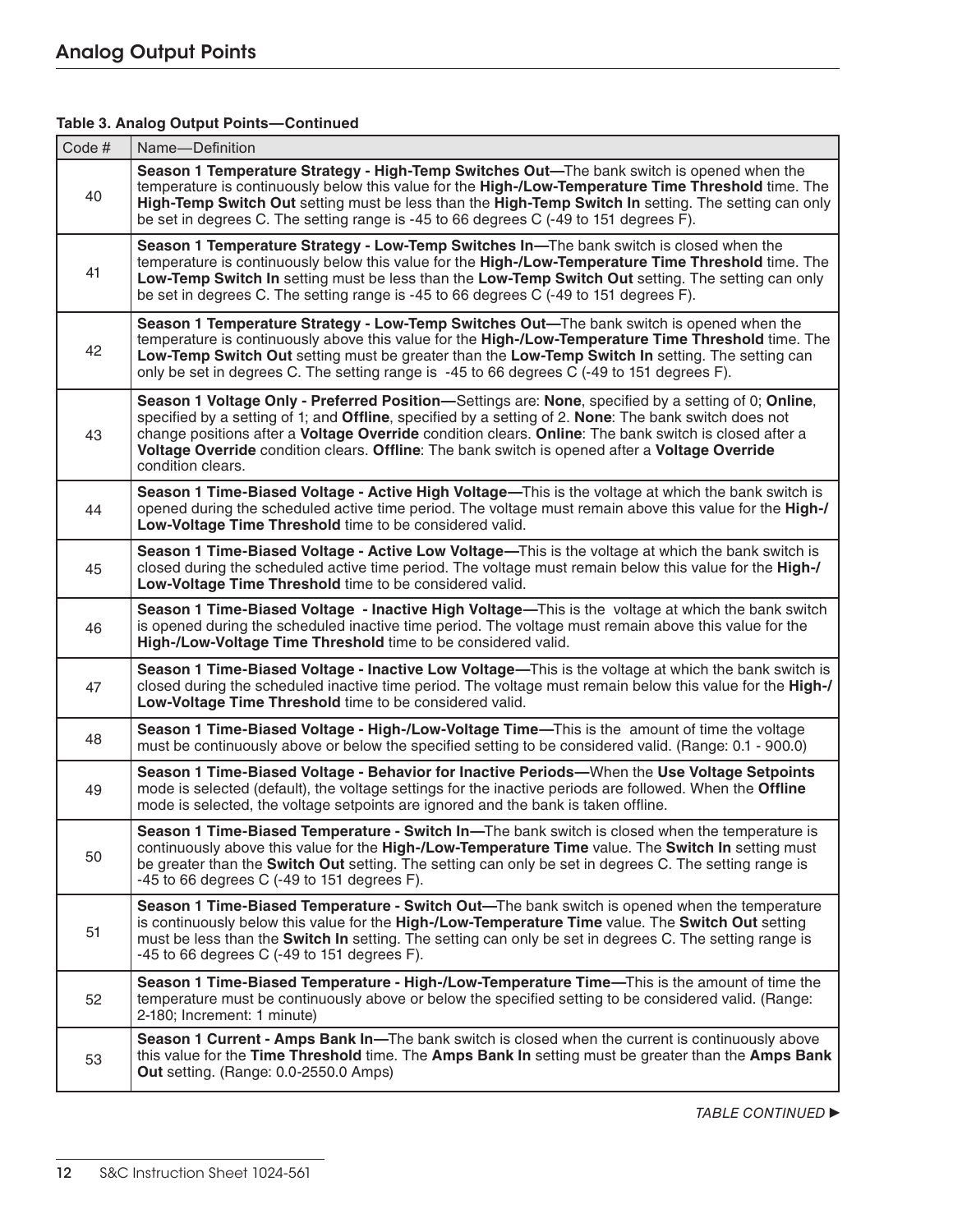| Code # | Name-Definition                                                                                                                                                                                                                                                                                                                                   |
|--------|---------------------------------------------------------------------------------------------------------------------------------------------------------------------------------------------------------------------------------------------------------------------------------------------------------------------------------------------------|
| 54     | Season 1 Current - Amps Bank Out-The bank switch is opened when the current is continuously<br>below this value for the Time Threshold time. The Amps Bank Out setting must be less than the Amps<br>Bank In setting. (Range: 0.0-2550.0 Amps)                                                                                                    |
| 55     | Season 1 Current - Time Threshold—This is the amount of time the current must be continuously<br>above or below the specified setting to be considered valid. (Range: 0.1-900.0 seconds)                                                                                                                                                          |
| 56     | Season 1 Vars - Vars Bank In-The bank switch is closed when the vars are continuously above this<br>value for the Time Threshold time. The Vars Bank In setting must be greater than the Vars Bank Out<br>setting. (Range: -327680-327680 vars)                                                                                                   |
| 57     | Season 1 Vars - Vars Bank Out-The bank switch is opened when the vars are continuously below<br>this value for the Time Threshold time. The Vars Bank Out setting must be less than the Vars Bank In<br>setting. (Range: -327680-327680 vars)                                                                                                     |
| 58     | Season 1 Vars - Time Threshold—This is the amount of time the vars must be continuously above or<br>below the specified setting to be considered valid. (Range: 0.1-900.0 seconds)                                                                                                                                                                |
| 59     | Season 1 Temperature High/Low Threshold—This is the amount of time, in minutes, the temperature<br>must be continuously outside the normal temperature range before a switching operation occurs. (Range:<br>2-180; Step: 1; Default: 10)                                                                                                         |
| 60     | Season 2 Month—This is the month Season 2 operation begins. The settings are 1 - 12.                                                                                                                                                                                                                                                              |
| 61     | Season 2 Day-This is the day Season 2 operation begins. The settings are 1 - 7.                                                                                                                                                                                                                                                                   |
| 62     | Season 2 Timeclock Strategy Schedule 1 - Start Day—This is the first day the bank switch will be<br>active. The settings are 1 - 7. Applies to Schedule 1 of the active Season 2 strategy when the strategy is:<br>Timeclock, Time-Biased Voltage, Time-Biased Temperature, or Timeclock + Temperature Override.                                  |
| 63     | Season 2 Timeclock Strategy Schedule 1 - End Day—This is the last day the bank switch will be<br>active. The settings are 1 - 7. Applies to Schedule 1 of the active Season 2 strategy when the strategy is:<br>Timeclock, Time-Biased Voltage, Time-Biased Temperature, or Timeclock + Temperature Override.                                     |
| 64     | Season 2 Timeclock Strategy Schedule 1 - Start Time Hours—This is the hour on each scheduled<br>active day the active period begins. The settings are 0 - 23. Applies to Schedule 1 of the active Season<br>2 strategy when the strategy is: Timeclock, Time-Biased Voltage, Time-Biased Temperature, or<br>Timeclock + Temperature Override.     |
| 65     | Season 2 Timeclock Strategy Schedule 1 - Start Time Minutes—This is the minute on each<br>scheduled active day the active period begins. The settings are 0 - 59. Applies to Schedule 1 of the active<br>Season 2 strategy when the strategy is: Timeclock, Time-Biased Voltage, Time-Biased Temperature,<br>or Timeclock + Temperature Override. |
| 66     | Season 2 Timeclock Strategy Schedule 1 - End Time Hours—This is the hour on each scheduled<br>active day the active period ends. The settings are 0 - 23. Applies to Schedule 1 of the active Season<br>2 strategy when the strategy is: Timeclock, Time-Biased Voltage, Time-Biased Temperature, or<br>Timeclock + Temperature Override.         |
| 67     | Season 2 Timeclock Strategy Schedule 1 - End Time Minutes—This is the minute on each scheduled<br>active day the active period ends. The settings are 0 - 59. Applies to Schedule 1 of the active Season<br>2 strategy when the strategy is: Timeclock, Time-Biased Voltage, Time-Biased Temperature, or<br>Timeclock + Temperature Override.     |
| 68     | Season 2 Timeclock Strategy Schedule 2 - Start Day—This is the first day the bank switch will be<br>active. The settings are 1 - 7. Applies to Schedule 2 of the active Season 2 strategy when the strategy is:<br>Timeclock, Time-Biased Voltage, Time-Biased Temperature, or Timeclock + Temperature Override.                                  |
| 69     | Season 2 Timeclock Strategy Schedule 2 - End Day—This is the last day the bank switch will be<br>active. The settings are 1 - 7. Applies to Schedule 2 of the active Season 2 strategy when the strategy is:<br>Timeclock, Time-Biased Voltage, Time-Biased Temperature, or Timeclock + Temperature Override.                                     |
|        |                                                                                                                                                                                                                                                                                                                                                   |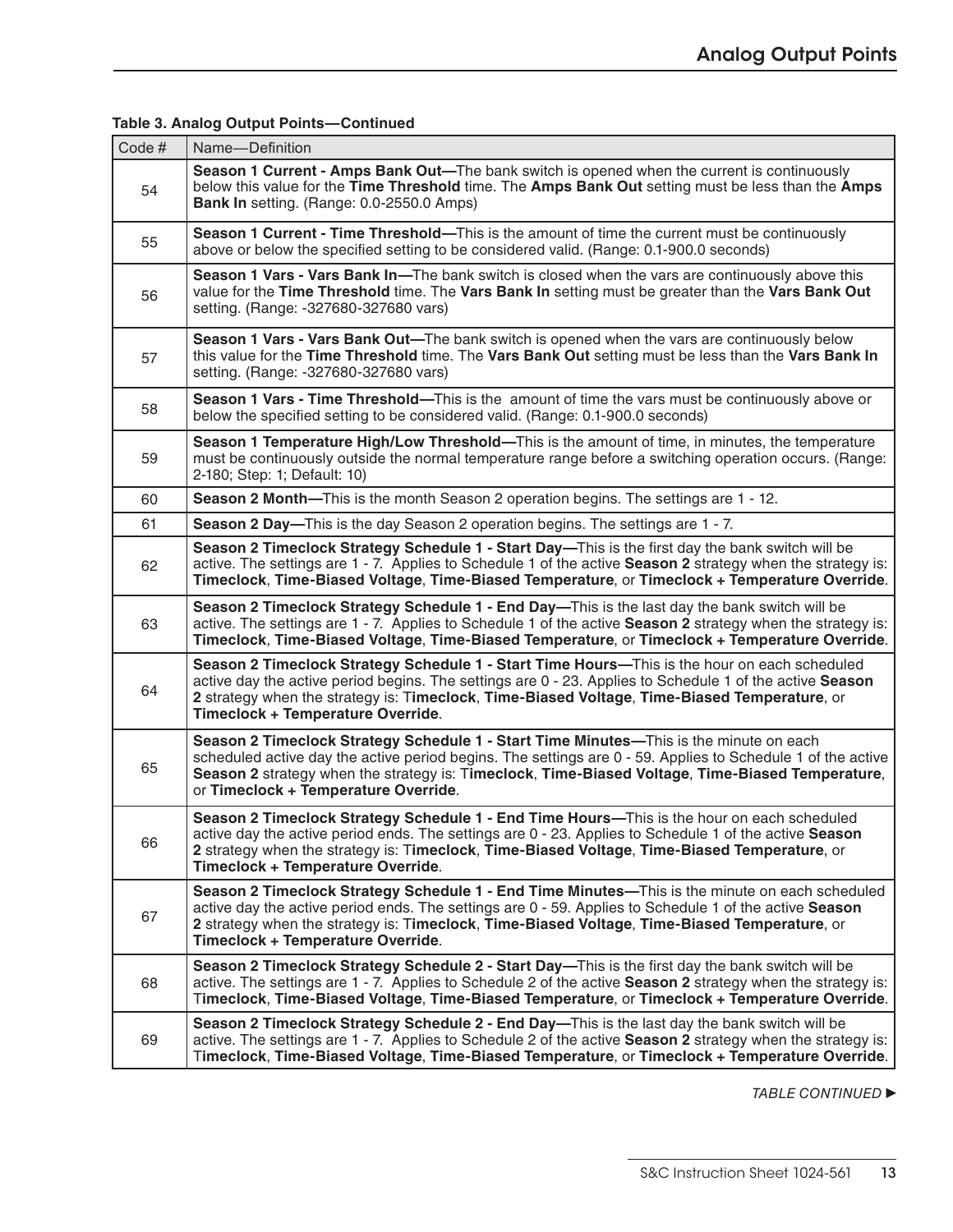| Code#    | Name-Definition                                                                                                                                                                                                                                                                                                                                                                                                                                                                                                                                                                                                                                                                             |
|----------|---------------------------------------------------------------------------------------------------------------------------------------------------------------------------------------------------------------------------------------------------------------------------------------------------------------------------------------------------------------------------------------------------------------------------------------------------------------------------------------------------------------------------------------------------------------------------------------------------------------------------------------------------------------------------------------------|
| 70       | Season 2 Timeclock Strategy Schedule 2 - Start Time Hours—This is the hour on each scheduled<br>active day the active period begins. The settings are 0 - 23. Applies to Schedule 2 of the active Season<br>2 strategy when the strategy is: Timeclock, Time-Biased Voltage, Time-Biased Temperature, or<br>Timeclock + Temperature Override.                                                                                                                                                                                                                                                                                                                                               |
| 71       | Season 2 Timeclock Strategy Schedule 2 - Start Time Minutes—This is the minute on each<br>scheduled active day the active period begins. The settings are 0 - 59. Applies to Schedule 2 of the active<br>Season 2 strategy when the strategy is: Timeclock, Time-Biased Voltage, Time-Biased Temperature,<br>or Timeclock + Temperature Override.                                                                                                                                                                                                                                                                                                                                           |
| 72       | Season 2 Timeclock Strategy Schedule 2 - End Time Hours—This is the hour on each scheduled<br>active day the active period ends. The settings are 0 - 23. Applies to Schedule 2 of the active Season<br>2 strategy when the strategy is: Timeclock, Time-Biased Voltage, Time-Biased Temperature, or<br>Timeclock + Temperature Override.                                                                                                                                                                                                                                                                                                                                                   |
| 73       | Season 2 Timeclock Strategy Schedule 2 - End Time Minutes-This is the minute on each scheduled<br>active day the active period ends. The settings are 0 - 59. Applies to Schedule 2 of the active Season<br>2 strategy when the strategy is: Timeclock, Time-Biased Voltage, Time-Biased Temperature, or<br>Timeclock + Temperature Override.                                                                                                                                                                                                                                                                                                                                               |
| 74<br>75 | Season 2 Strategy-This sets the control strategy used by Season 2. The available strategies are:<br>1. Temperature<br>2. Timeclock<br>3. Voltage Only<br>4. Time-Biased Voltage<br>5. Time-Biased Temperature<br>6. Automatic Offline<br>7. Automatic Online<br>8. Current<br>9. Var<br>10. Timeclock + Temperature Override<br>11. Current + Temperature Override<br>12. Var + Temperature Override<br>Season 2 High-Voltage Override Value-This is the voltage at which the season strategy<br>Automatic Operation is overridden to open the bank switch. The setting must be less than the<br>Emergency High-Voltage Override value and greater than the Low-Voltage Override value. The |
| 76       | setting is entered in 0.1-Volt increments.<br>Season 2 High-Voltage Override Time-This is the amount of time the voltage must be continuously<br>above the Override value to be considered valid. (Range: 0.1-900.0 seconds)                                                                                                                                                                                                                                                                                                                                                                                                                                                                |
| 77       | Season 2 Low-Voltage Override Value—This is the voltage at which the season strategy Automatic<br>Operation is overridden to close the bank switch. The setting must be greater than the Emergency Low-<br>Voltage Override value and less than the High-Voltage Override value. The setting is entered in<br>0.1-Volt increments.                                                                                                                                                                                                                                                                                                                                                          |
| 78       | Season 2 Low-Voltage Override Time-The amount of time the voltage must be continuously below the<br><b>Override</b> value to be considered valid. (Range: 0.1-900.0 seconds)                                                                                                                                                                                                                                                                                                                                                                                                                                                                                                                |
| 79       | Season 2 Temperature Strategy - High-Temp Switches In-The bank switch is closed when the<br>temperature is continuously above this value for the High-/Low-Temperature Time Threshold time. The<br>High-Temp Switch In setting must be greater than the High-Temp Switch Out setting. The setting can<br>only be set in degrees C. The setting range is -45 to 66 degrees C (-49 to 151 degrees F).                                                                                                                                                                                                                                                                                         |
| 80       | Season 2 Temperature Strategy - High-Temp Switches Out—The bank switch is opened when the<br>temperature is continuously below this value for the High-/Low-Temperature Time Threshold time. The<br>High-Temp Switch Out setting must be less than the High-Temp Switch In setting. The setting can only<br>be set in degrees C. The setting range is -45 to 66 degrees C (-49 to 151 degrees F).                                                                                                                                                                                                                                                                                           |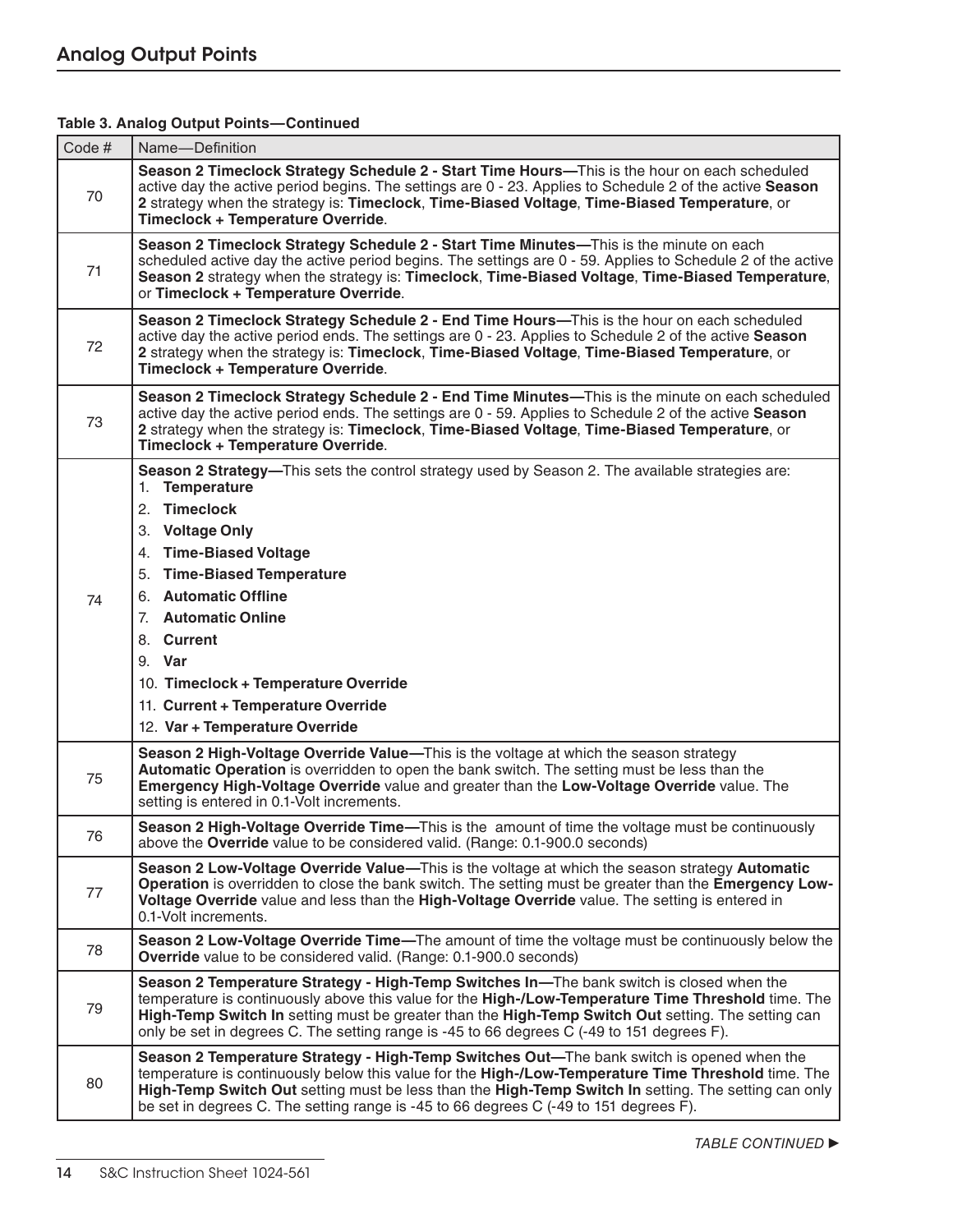| Code# | Name-Definition                                                                                                                                                                                                                                                                                                                                                                                                                                         |
|-------|---------------------------------------------------------------------------------------------------------------------------------------------------------------------------------------------------------------------------------------------------------------------------------------------------------------------------------------------------------------------------------------------------------------------------------------------------------|
| 81    | Season 2 Temperature Strategy - Low-Temp Switches In-The bank switch is closed when the<br>temperature is continuously below this value for the High-/Low-Temperature Time Threshold time. The<br>Low-Temp Switch In setting must be less than the Low-Temp Switch Out setting. The setting can only<br>be set in degrees C. The setting range is -45 to 66 degrees C (-49 to 151 degrees F).                                                           |
| 82    | Season 2 Temperature Strategy - Low-Temp Switches Out-The bank switch is opened when the<br>temperature is continuously above this value for the High-/Low-Temperature Time Threshold time. The<br>Low-Temp Switch Out setting must be greater than the Low-Temp Switch In setting. The setting can<br>only be set in degrees C. The setting range is -45 to 66 degrees C (-49 to 151 degrees F).                                                       |
| 83    | Season 2 Voltage Only (strategy) - Preferred Position—Settings are: None, specified by a setting<br>of 0; Online, specified by a setting of 1; and Offline, specified by a setting of 2. None: The bank switch<br>does not change positions after a Voltage Override condition clears. Online: The bank switch is closed<br>after a Voltage Override condition clears. Offline: The bank switch is opened after a Voltage Override<br>condition clears. |
| 84    | Season 2 Time-Biased Voltage (strategy) - Active High Voltage-This is the voltage at which the<br>bank switch is opened during the scheduled active time period. The voltage must remain above this value<br>for the High-/Low-Voltage Time Threshold time to be considered valid.                                                                                                                                                                      |
| 85    | Season 2 Time-Biased Voltage (strategy) - Active Low Voltage—This is the voltage at which the bank<br>switch is closed during the scheduled active time period. The voltage must remain below this value for<br>the High-/Low-Voltage Time Threshold time to be considered valid.                                                                                                                                                                       |
| 86    | Season 2 Time-Biased Voltage (strategy) - Inactive High Voltage-This is the voltage at which the<br>bank switch is opened during the scheduled inactive time period. The voltage must remain above this<br>value for the High-/Low-Voltage Time Threshold time to be considered valid.                                                                                                                                                                  |
| 87    | Season 2 Time-Biased Voltage (strategy) - Inactive Low Voltage—This is the voltage at which the<br>bank switch is closed during the scheduled inactive time period. The voltage must remain below this<br>value for the High-/Low-Voltage Time Threshold time to be considered valid.                                                                                                                                                                   |
| 88    | Season 2 Time-Biased Voltage (strategy) - High-/Low-Voltage Time-This is the amount of time the<br>voltage must be continuously above or below the specified setting to be considered valid. The setting<br>range is 0.1 - 900.0 seconds.                                                                                                                                                                                                               |
| 89    | Season 2 Time-Biased Voltage (strategy) - Behavior for Inactive Periods-When the Use Voltage<br>Setpoints mode is selected (default), the voltage settings for the inactive periods are followed. When the<br>Offline mode is selected, the voltage setpoints are ignored and the bank is taken offline.                                                                                                                                                |
| 90    | Season 2 Time-Biased Temperature - Switch In-The bank switch is closed when the temperature is<br>continuously above this value for the High-/Low-Temperature Time setting. The Switch In setting must<br>be greater than the Switch Out setting. The setting can only be set in degrees C. The setting range is<br>$-45$ to 66 degrees C ( $-49$ to 151 degrees F).                                                                                    |
| 91    | Season 2 Time-Biased Temperature - Switch Out-The bank switch is opened when the temperature<br>is continuously below this value for the High-/Low-Temperature Time setting. The Switch Out setting<br>must be less than the Switch In setting. The setting can only be set in degrees C. The setting range is<br>$-45$ to 66 degrees C ( $-49$ to 151 degrees F).                                                                                      |
| 92    | Season 2 Time-Biased Temperature - High-/Low-Temperature Time-This is the amount of time the<br>temperature must be continuously above or below the specified setting to be considered valid. (Range:<br>2-180; Increment: 1 minute)                                                                                                                                                                                                                    |
| 93    | Season 2 Current - Amps Bank In-The bank switch is closed when the current is continuously above<br>this value for the Time Threshold time. The Amps Bank In setting must be greater than the Amps Bank<br>Out setting. (Range: 0.0-2550.0 amps)                                                                                                                                                                                                        |
| 94    | Season 2 Current - Amps Bank Out-The bank switch is opened when the current is continuously<br>below this value for the Time-Threshold time. The Amps Bank Out setting must be less than the Amps<br>Bank In setting. (Range: 0.0-2550.0 amps)                                                                                                                                                                                                          |
| 95    | Season 2 Current - Time Threshold—This is the amount of time the current must be continuously<br>above or below the specified setting to be considered valid. (Range: 0.1-900.0 seconds)                                                                                                                                                                                                                                                                |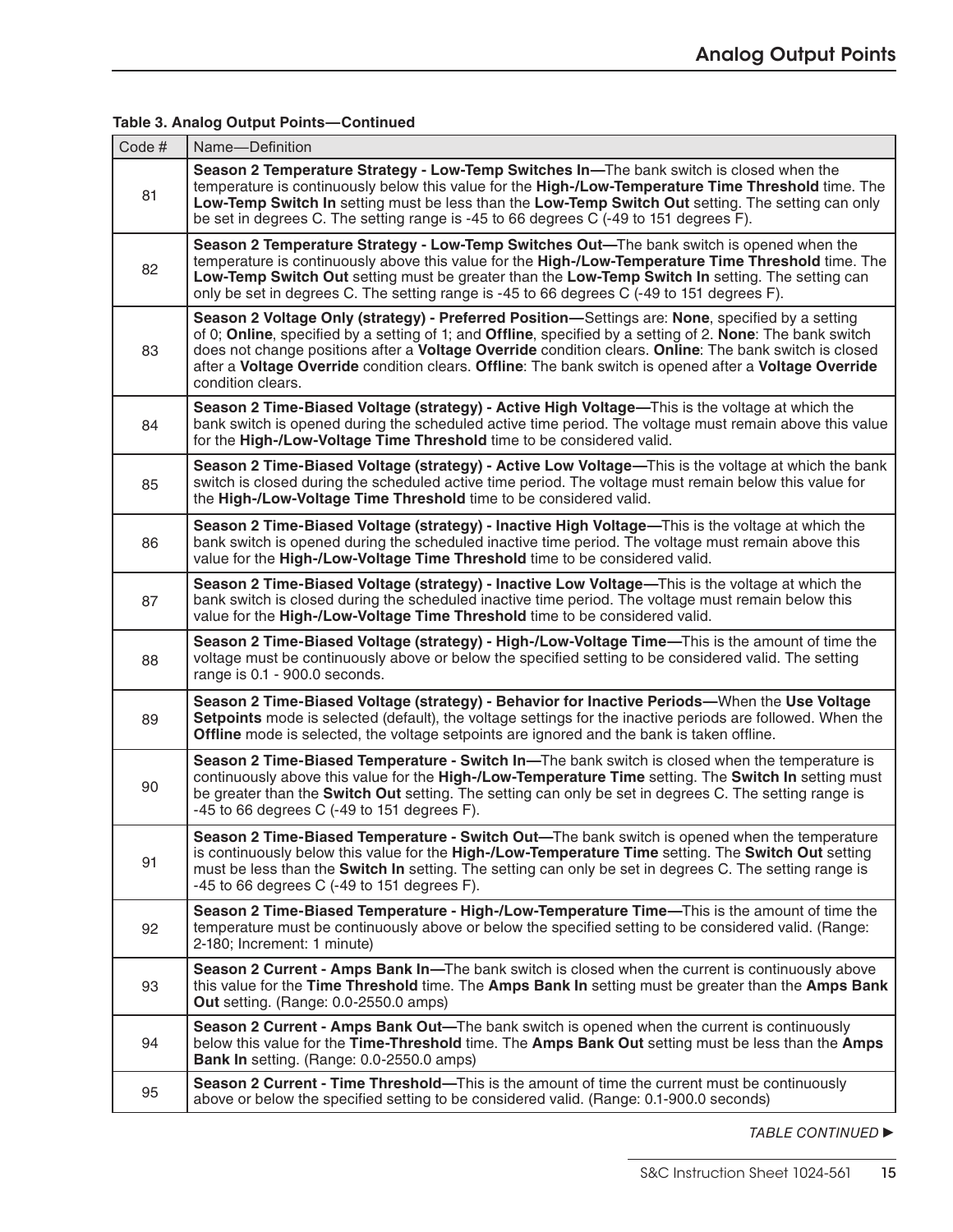| Code# | Name-Definition                                                                                                                                                                                                                                                                                                                                        |
|-------|--------------------------------------------------------------------------------------------------------------------------------------------------------------------------------------------------------------------------------------------------------------------------------------------------------------------------------------------------------|
| 96    | Season 2 Vars - Vars Bank In—The bank switch is closed when vars is continuously above this value<br>for the Time-Threshold time. The Vars Bank In setting must be greater than the Vars Bank Out setting.<br>(Range: -327680-327680 vars)                                                                                                             |
| 97    | Season 2 Vars - Vars Bank Out—The bank switch is opened when vars is continuously below this value<br>for the Time-Threshold time. The Vars Bank Out setting must be less than the Vars Bank In setting.<br>(Range: -327680-327680 vars)                                                                                                               |
| 98    | Season 2 Vars - Time Threshold—The amount of time vars must be continuously above or<br>below the specified setting to be considered valid. (Range: 0.1-900.0 seconds)                                                                                                                                                                                 |
| 99    | Season 2 Temperature High/Low Threshold-This is the amount of time, in minutes, the temperature<br>must be continuously outside the normal temperature range before a switching operation occurs. (Range:<br>2-180; Step: 1; Default: 10)                                                                                                              |
| 100   | Season 3 Month-This is the month Season 3 operation begins. The settings are 1 - 12.                                                                                                                                                                                                                                                                   |
| 101   | Season 3 Day-This is the day Season 3 operation begins. The settings are 1 - 7.                                                                                                                                                                                                                                                                        |
| 102   | Season 3 Timeclock Strategy Schedule 1 - Start Day—This is the first day the bank switch will be<br>active. The settings are 1 - 7. Applies to Schedule 1 of the active <b>Season 3</b> strategy when the strategy is:<br>Timeclock, Time-Biased Voltage, Time-Biased Temperature, or Timeclock + Temperature Override.                                |
| 103   | Season 3 Timeclock Strategy Schedule 1 - End Day—This is the last day the bank switch will be<br>active. The settings are 1 - 7. Applies to Schedule 1 of the active Season 3 strategy when the strategy is:<br>Timeclock, Time-Biased Voltage, Time-Biased Temperature, or Timeclock + Temperature Override.                                          |
| 104   | Season 3 Timeclock Strategy Schedule 1 - Start Time Hours-This is the hour on each scheduled<br>active day that the active period begins. The settings are 0 - 23. Applies to Schedule 1 of the active<br>Season 3 strategy when the strategy is: Timeclock, Time-Biased Voltage, Time-Biased Temperature,<br>or Timeclock + Temperature Override.     |
| 105   | Season 3 Timeclock Strategy Schedule 1 - Start Time Minutes-This is the minute on each<br>scheduled active day that the active period begins. The settings are 0 - 59. Applies to Schedule 1 of<br>the active Season 3 strategy when the strategy is: Timeclock, Time-Biased Voltage, Time-Biased<br>Temperature, or Timeclock + Temperature Override. |
| 106   | Season 3 Timeclock Strategy Schedule 1 - End Time Hours-This is the hour on each scheduled<br>active day that the active period ends. The settings are 0 - 23. Applies to Schedule 1 of the active<br>Season 3 strategy when the strategy is: Timeclock, Time-Biased Voltage, Time-Biased Temperature,<br>or Timeclock + Temperature Override.         |
| 107   | Season 3 Timeclock Strategy Schedule 1 - End Time Minutes-This is the minute on each scheduled<br>active day that the active period ends. The settings are 0 - 59. Applies to Schedule 1 of the active<br>Season 3 strategy when the strategy is: Timeclock, Time-Biased Voltage, Time-Biased Temperature,<br>or Timeclock + Temperature Override.     |
| 108   | Season 3 Timeclock Strategy Schedule 2 - Start Day—This is the first day the bank switch will be<br>active. The settings are 1 - 7. Applies to Schedule 2 of the active Season 3 strategy when the strategy is:<br>Timeclock, Time-Biased Voltage, Time-Biased Temperature, or Timeclock + Temperature Override.                                       |
| 109   | Season 3 Timeclock Strategy Schedule 2 - End Day—This is the last day the bank switch will be<br>active. The settings are 1 - 7. Applies to Schedule 2 of the active Season 3 strategy when the strategy is:<br>Timeclock, Time-Biased Voltage, Time-Biased Temperature, or Timeclock + Temperature Override.                                          |
| 110   | Season 3 Timeclock Strategy Schedule 2 - Start Time Hours—This is the hour on each scheduled<br>active day the active period begins. The settings are 0 - 23. Applies to Schedule 2 of the active Season<br>3 strategy when the strategy is: Timeclock, Time-Biased Voltage, Time-Biased Temperature, or<br>Timeclock + Temperature Override.          |
| 111   | Season 3 Timeclock Strategy Schedule 2 - Start Time Minutes—This is the minute on each<br>scheduled active day the active period begins. The settings are 0 - 59. Applies to Schedule 2 of the active<br>Season 3 strategy when the strategy is: Timeclock, Time-Biased Voltage, Time-Biased Temperature,<br>or Timeclock + Temperature Override.      |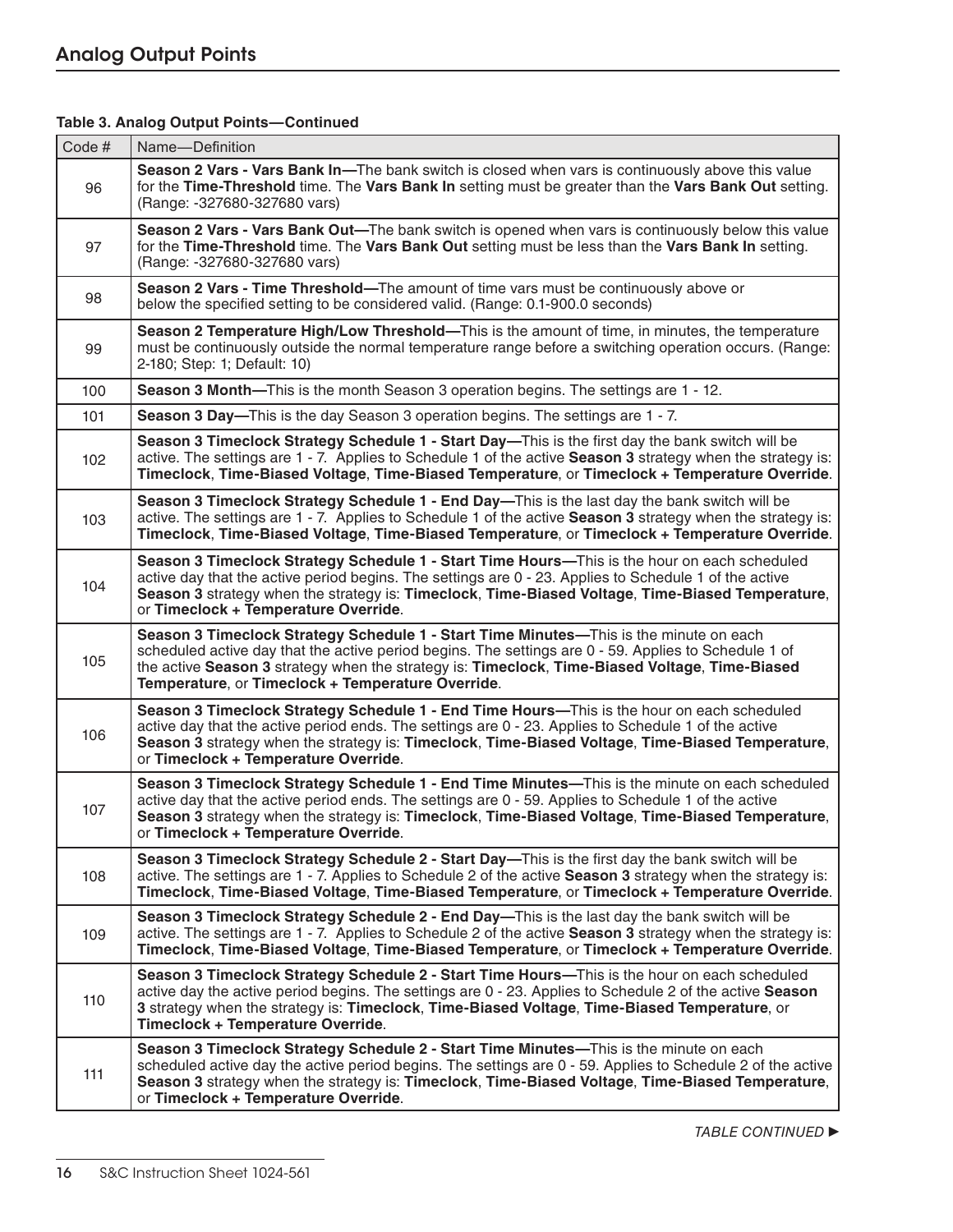| Code # | Name-Definition                                                                                                                                                                                                                                                                                                                                                                                        |
|--------|--------------------------------------------------------------------------------------------------------------------------------------------------------------------------------------------------------------------------------------------------------------------------------------------------------------------------------------------------------------------------------------------------------|
| 112    | Season 3 Timeclock Strategy Schedule 2 - End Time Hours—This is the hour on each scheduled<br>active day the active period ends. The settings are 0 - 23. Applies to Schedule 2 of the active Season<br>3 strategy when the strategy is: Timeclock, Time-Biased Voltage, Time-Biased Temperature, or<br>Timeclock + Temperature Override.                                                              |
| 113    | Season 3 Timeclock Strategy Schedule 2 - End Time Minutes-This is the minute on each scheduled<br>active day the active period ends. The settings are 0 - 59. Applies to Schedule 2 of the active Season<br>3 strategy when the strategy is: Timeclock, Time-Biased Voltage, Time-Biased Temperature, or<br>Timeclock + Temperature Override.                                                          |
| 114    | Season 3 Strategy—This sets the control strategy used by Season 3. The available strategies are:<br>1. Temperature<br>2. Timeclock<br>3. Voltage Only<br>4. Time-Biased Voltage<br>5. Time-Biased Temperature<br>6. Automatic Offline<br>7. Automatic Online<br>8. Current<br>9. Var<br>10. Timeclock + Temperature Override<br>11. Current + Temperature Override                                     |
|        | 12. Var+ Temperature Override                                                                                                                                                                                                                                                                                                                                                                          |
| 115    | Season 3 High-Voltage Override Value-This is the voltage at which the Season strategy Automatic<br>Operation is overridden to open the bank switch. The setting must be less than the Emergency High-<br>Voltage Override value and greater than the Low-Voltage Override value. The setting is entered in<br>0.1 volt increments.                                                                     |
| 116    | Season 3 High-Voltage Override Time-This is the amount of time the voltage must be continuously<br>above the High-Voltage Override value to be considered valid. (Range: 0.1-900.0 seconds)                                                                                                                                                                                                            |
| 117    | Season 3 Low-Voltage Override Value-This is the voltage at which the Season strategy Automatic<br>Operation is overridden to close the bank switch. The setting must be greater than the Emergency Low-<br>Voltage Override value and less than the High-Voltage Override value. The setting is entered in<br>0.1-Volt increments.                                                                     |
| 118    | Season 3 Low-Voltage Override Time—This is the amount of time the voltage must be continuously<br>below the Low Voltage Override value to be considered valid. (Range: 0.1-900.0 seconds)                                                                                                                                                                                                              |
| 119    | Season 3 Temperature Strategy - High-Temp Switches In-The bank switch is closed when the<br>temperature is continuously above this value for the High-/Low-Temperature Time threshold time. The<br>High-Temp Switch In setting must be greater than the High-Temp Switch Out setting. The setting can<br>only be set in degrees C. The setting range is -45 to 66 degrees C (-49 to 151 degrees F).    |
| 120    | Season 3 Temperature Strategy - High Temp Switches Out-The bank switch is opened when the<br>temperature is continuously below this value for the High-/Low-Temperature Time threshold time. The<br>High-Temp Switch Out setting must be less than the High-Temp Switch In setting. The setting can only<br>be set in degrees C. The setting range is from -45 to 66 degrees C (-49 to 151 degrees F). |
| 121    | Season 3 Temperature Strategy - Low-Temp Switches In-The bank switch is closed when the<br>temperature is continuously below this value for the High-/Low-Temperature Time threshold time. The<br>Low-Temp Switch In setting must be less than the Low-Temp Switch Out setting. The setting can only<br>be set in degrees C. The setting range is -45 to 66 degrees C (-49 to 151 degrees F).          |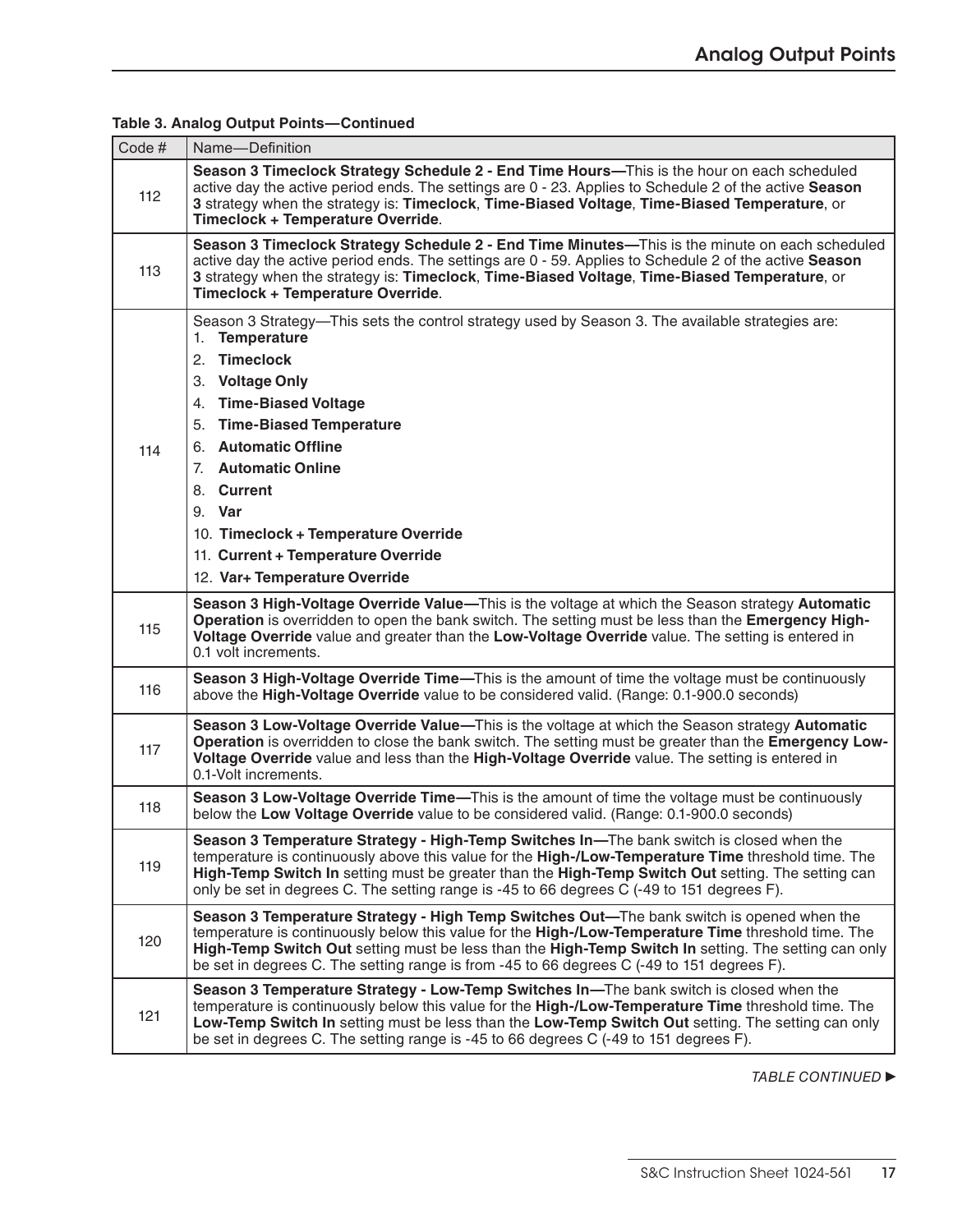| Code # | Name-Definition                                                                                                                                                                                                                                                                                                                                                                                                                                         |
|--------|---------------------------------------------------------------------------------------------------------------------------------------------------------------------------------------------------------------------------------------------------------------------------------------------------------------------------------------------------------------------------------------------------------------------------------------------------------|
| 122    | Season 3 Temperature Strategy - Low-Temp Switches Out-The bank switch is opened when the<br>temperature is continuously above this value for the High-/Low-Temperature Time threshold time. The<br>Low-Temp Switch Out setting must be greater than the Low-Temp Switch In setting. The setting can<br>only be set in degrees C. The setting range is -45 to 66 degrees C (-49 to 151 degrees F).                                                       |
| 123    | Season 3 Voltage Only (strategy) - Preferred Position—Settings are: None, specified by a setting<br>of 0; Online, specified by a setting of 1; and Offline, specified by a setting of 2. None: The bank switch<br>does not change positions after a Voltage Override condition clears. Online: The bank switch is closed<br>after a Voltage Override condition clears. Offline: The bank switch is opened after a Voltage Override<br>condition clears. |
| 124    | Season 3 Time-Biased Voltage (strategy) - Active High Voltage-This is the voltage at which the<br>bank switch is opened during the scheduled active time period. The voltage must remain above this value<br>for the High-/Low-Voltage Time threshold time to be considered valid.                                                                                                                                                                      |
| 125    | Season 3 Time-Biased Voltage (strategy) - Active Low Voltage—This is the voltage at which the bank<br>switch is closed during the scheduled active time period. The voltage must remain below this value for<br>the High-/Low-Voltage Time threshold time to be considered valid.                                                                                                                                                                       |
| 126    | Season 3 Time-Biased Voltage (strategy) - Inactive High Voltage-This is the voltage at which the<br>bank switch is opened during the scheduled inactive time period. The voltage must remain above this<br>value for the High-/Low-Voltage Time threshold time to be considered valid.                                                                                                                                                                  |
| 127    | Season 3 Time-Biased Voltage (strategy) - Inactive Low Voltage-This is the voltage at which the<br>bank switch is closed during the scheduled inactive time period. The voltage must remain below this<br>value for the High-/Low-Voltage Time threshold time to be considered valid.                                                                                                                                                                   |
| 128    | Season 3 Time-Biased Voltage (strategy) - High-/Low-Voltage Time-This is the amount of time the<br>voltage must be continuously above or below the specified setting to be considered valid. (Range:<br>0.1-900.0 seconds)                                                                                                                                                                                                                              |
| 129    | Season 3 Time-Biased Voltage (strategy) - Behavior for Inactive Periods-When the Use Voltage<br>Setpoints mode is selected (default), the voltage settings for the inactive periods are followed. When the<br>Offline mode is selected, the voltage setpoints are ignored and the bank is taken offline.                                                                                                                                                |
| 130    | Season 3 Time-Biased Temperature - Switch In-The bank switch is closed when the temperature is<br>continuously above this value for the High-/Low-Temperature Time value. The Switch In setting must<br>be greater than the Switch Out setting. The setting can only be set in degrees C. The setting range is<br>$-45$ to 66 degrees C ( $-49$ to 151 degrees F).                                                                                      |
| 131    | Season 3 Time-Biased Temperature - Switch Out-The bank switch is opened when the temperature<br>is continuously below this value for the High-/Low-Temperature Time value. The Switch Out setting<br>must be less than the <b>Switch In</b> setting. The setting can only be set in degrees C. The setting range is<br>-45 to 66 degrees C (-49 to 151 degrees F).                                                                                      |
| 132    | Season 3 Time-Biased Temperature - High-/Low-Temperature Time-This is the amount of time the<br>temperature must be continuously above or below the specified setting to be considered valid. (Range:<br>2-180; Increment: 1 minute)                                                                                                                                                                                                                    |
| 133    | Season 3 Current - Amps Bank In-The bank switch is closed when the current is continuously above<br>this value for the Current-Time Threshold time. The Amps Bank In setting must be greater than the<br>Amps Bank Out setting. (Range: 0.0-2550.0 amps)                                                                                                                                                                                                |
| 134    | Season 3 Current - Amps Bank Out—The bank switch is opened when the current is continuously<br>below this value for the Current-Time Threshold time. The Amps Bank Out setting must be less than<br>the Amps Bank In setting. Range: 0.0-2550.0 amps)                                                                                                                                                                                                   |
| 135    | Season 3 Current - Time Threshold-This is the amount of time the current must be continuously<br>above or below the specified setting to be considered valid. (Range: 0.1-900.0 seconds)                                                                                                                                                                                                                                                                |
| 136    | Season 3 Vars - Vars Bank In-The bank switch is closed when the vars are continuously above this<br>value for the Vars-Time Threshold time. The Vars Bank In setting must be greater than the Vars Bank<br>Out setting. (Range: -327680-327680 vars)                                                                                                                                                                                                    |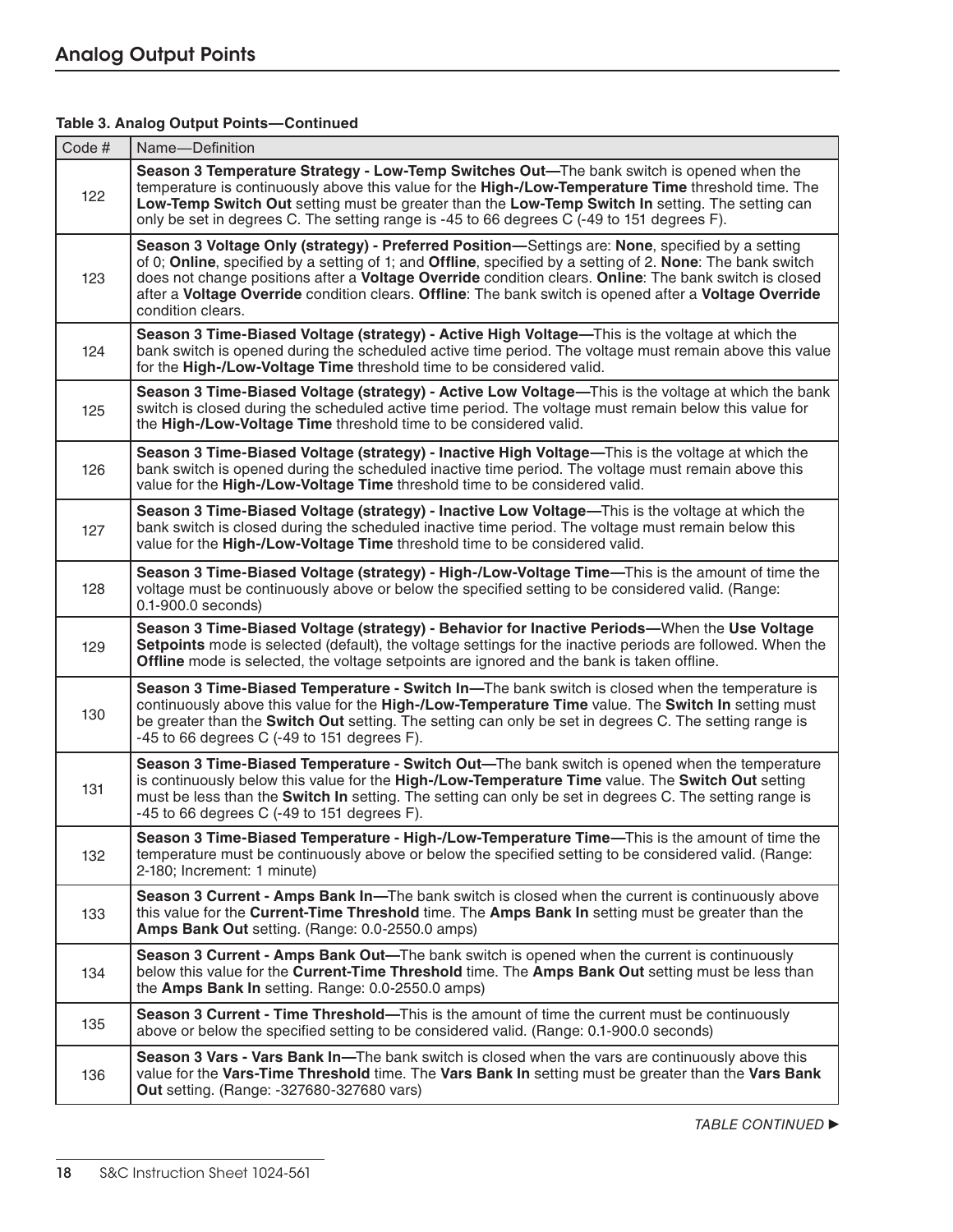| Code # | Name-Definition                                                                                                                                                                                                                                                                                                                                   |
|--------|---------------------------------------------------------------------------------------------------------------------------------------------------------------------------------------------------------------------------------------------------------------------------------------------------------------------------------------------------|
| 137    | Season 3 Vars - Vars Bank Out—The bank switch is opened when the vars are continuously below this<br>value for the Vars-Time threshold time. The Vars Bank Out setting must be less than the Vars Bank In<br>setting. (Range: -327680-327680 vars)                                                                                                |
| 138    | Season 3 Vars - Time Threshold—This is the amount of time the vars must be continuously above or<br>below the specified setting to be considered valid. (Range: 0.1-900.0 seconds)                                                                                                                                                                |
| 139    | Season 3 Temperature High/Low Threshold—This is the amount of time, in minutes, the temperature<br>must be continuously outside the normal temperature range before a switching operation occurs. (Range:<br>2-180; Step: 1; Default: 10)                                                                                                         |
| 140    | <b>Season 4 Month—This is the month Season 4 operation begins. The settings are 1 - 12.</b>                                                                                                                                                                                                                                                       |
| 141    | <b>Season 4 Day—This is the day Season 4 operation begins. The settings are 1 - 7.</b>                                                                                                                                                                                                                                                            |
| 142    | Season 4 Timeclock Strategy Schedule 1 - Start Day—This is the first day the bank switch will be<br>active. The settings are 1 - 7. Applies to Schedule 1 of the active Season 4 strategy when the strategy<br>is: Timeclock, Time-Biased Voltage, Time-Biased Temperature, or Timeclock + Temperature<br>Override.                               |
| 143    | Season 4 Timeclock Strategy Schedule 1 - End Day—This is the last day the bank switch will be<br>active. The settings are 1 - 7. Applies to Schedule 1 of the active Season 4 strategy when the strategy<br>is: Timeclock, Time-Biased Voltage, Time-Biased Temperature, or Timeclock + Temperature<br>Override.                                  |
| 144    | Season 4 Timeclock Strategy Schedule 1 - Start Time Hours—This is the hour on each scheduled<br>active day the active period begins. The settings are 0 - 23. Applies to Schedule 1 of the active Season<br>4 strategy when the strategy is: Timeclock, Time-Biased Voltage, Time-Biased Temperature, or<br>Timeclock + Temperature Override.     |
| 145    | Season 4 Timeclock Strategy Schedule 1 - Start Time Minutes—This is the minute on each<br>scheduled active day the active period begins. The settings are 0 - 59. Applies to Schedule 1 of the active<br>Season 4 strategy when the strategy is: Timeclock, Time-Biased Voltage, Time-Biased Temperature,<br>or Timeclock + Temperature Override. |
| 146    | Season 4 Timeclock Strategy Schedule 1 - End Time Hours—This is the hour on each scheduled<br>active day the active period ends. The settings are 0 - 23. Applies to Schedule 1 of the active Season<br>4 strategy when the strategy is: Timeclock, Time-Biased Voltage, Time-Biased Temperature, or<br>Timeclock + Temperature Override.         |
| 147    | Season 4 Timeclock Strategy Schedule 1 - End Time Minutes—This is the minute on each scheduled<br>active day the active period ends. The settings are 0 - 59. Applies to Schedule 1 of the active Season<br>4 strategy when the strategy is: Timeclock, Time-Biased Voltage, Time-Biased Temperature, or<br>Timeclock + Temperature Override.     |
| 148    | Season 4 Timeclock Strategy Schedule 2 - Start Day—This is the first day the bank switch will be<br>active. The settings are 1 - 7. Applies to Schedule 2 of the active Season 4 strategy when the strategy<br>is: Timeclock, Time-Biased Voltage, Time-Biased Temperature, or Timeclock + Temperature<br>Override.                               |
| 149    | Season 4 Timeclock Strategy Schedule 2 - End Day—This is the last day the bank switch will be<br>active. The settings are 1 - 7. Applies to Schedule 2 of the active Season 4 strategy when the strategy<br>is: Timeclock, Time-Biased Voltage, Time-Biased Temperature, or Timeclock + Temperature<br>Override.                                  |
| 150    | Season 4 Timeclock Strategy Schedule 2 - Start Time Hours—This is the hour on each scheduled<br>active day the active period begins. The settings are 0 - 23. Applies to Schedule 2 of the active Season<br>4 strategy when the strategy is: Timeclock, Time-Biased Voltage, Time-Biased Temperature, or<br>Timeclock + Temperature Override.     |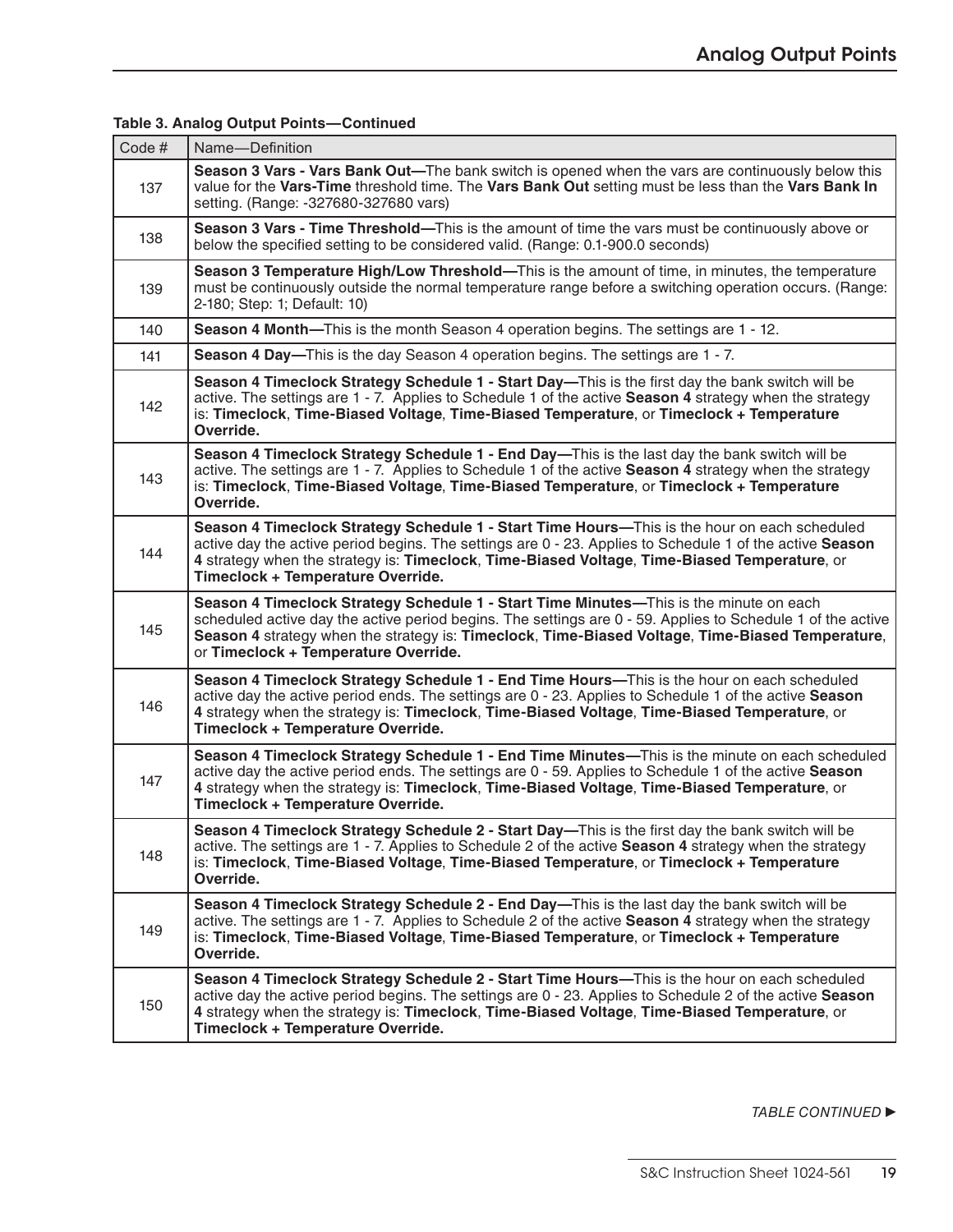| Code# | Name-Definition                                                                                                                                                                                                                                                                                                                                                                                      |
|-------|------------------------------------------------------------------------------------------------------------------------------------------------------------------------------------------------------------------------------------------------------------------------------------------------------------------------------------------------------------------------------------------------------|
| 151   | Season 4 Timeclock Strategy Schedule 2 - Start Time Minutes—This is the minute on each<br>scheduled active day the active period begins. The settings are 0 - 59. Applies to Schedule 2 of the active<br>Season 4 strategy when the strategy is: Timeclock, Time-Biased Voltage, Time-Biased Temperature,<br>or Timeclock + Temperature Override.                                                    |
| 152   | Season 4 Timeclock Strategy Schedule 2 - End Time Hours—This is the hour on each scheduled<br>active day the active period ends. The settings are 0 - 23. Applies to Schedule 2 of the active Season<br>4 strategy when the strategy is: Timeclock, Time-Biased Voltage, Time-Biased Temperature, or<br>Timeclock + Temperature Override.                                                            |
| 153   | Season 4 Timeclock Strategy Schedule 2 - End Time Minutes—This is the minute on each scheduled<br>active day the active period ends. The settings are 0 - 59. Applies to Schedule 2 of the active Season<br>4 strategy when the strategy is: Timeclock, Time-Biased Voltage, Time-Biased Temperature, or<br>Timeclock + Temperature Override.                                                        |
| 154   | Season 4 Strategy-This sets the control strategy used by Season 4. The available strategies are:<br>1. Temperature<br>2. Timeclock<br>3. Voltage Only<br>4. Time-Biased Voltage<br>5. Time-Biased Temperature<br>6. Automatic Offline<br>7. Automatic Online<br>8. Current<br>9. Var<br>10. Timeclock + Temperature Override<br>11. Current + Temperature Override<br>12. Var + Temperature Override |
|       | Season 4 High-Voltage Override Value-This is the voltage at which the season strategy Automatic<br>Operation is overridden to open the bank switch. The setting must be less than the Emergency High-                                                                                                                                                                                                |
| 155   | Voltage Override value and greater than the Low-Voltage Override value. The setting is entered in<br>0.1-Volt increments.                                                                                                                                                                                                                                                                            |
| 156   | Season 4 High-Voltage Override Time-This is the amount of time the voltage must be continuously<br>above the High-Voltage Override value to be considered valid. (Range: 0.1-900.0 seconds)                                                                                                                                                                                                          |
| 157   | Season 4 Low-Voltage Override Value-This is the voltage at which the season strategy Automatic<br>Operation is overridden to close the bank switch. The setting must be greater than the Emergency Low-<br>Voltage Override value and less than the High-Voltage Override value. The setting is entered in 0.1-volt<br>increments.                                                                   |
| 158   | Season 4 Low-Voltage Override Time-This is the amount of time the voltage must be continuously<br>below the Low-Voltage Override value to be considered valid. (Range: 0.1-900.0 seconds)                                                                                                                                                                                                            |
| 159   | Season 4 Temperature Strategy - High-Temp Switches In-The bank switch is closed when the<br>temperature is continuously above this value for the High-/Low-Temperature Time threshold time. The<br>High-Temp Switch In setting must be greater than the High-Temp Switch Out setting. The setting can<br>only be set in degrees C. The setting range is -45 to 66 degrees C (-49 to 151 degrees F).  |
| 160   | Season 4 Temperature Strategy - High-Temp Switches Out—The bank switch is opened when the<br>temperature is continuously below this value for the High-/Low-Temperature Time threshold time. The<br>High-Temp Switch Out setting must be less than the High-Temp Switch In setting. The setting can only<br>be set in degrees C. The setting range is -45 to 66 degrees C (-49 to 151 degrees F).    |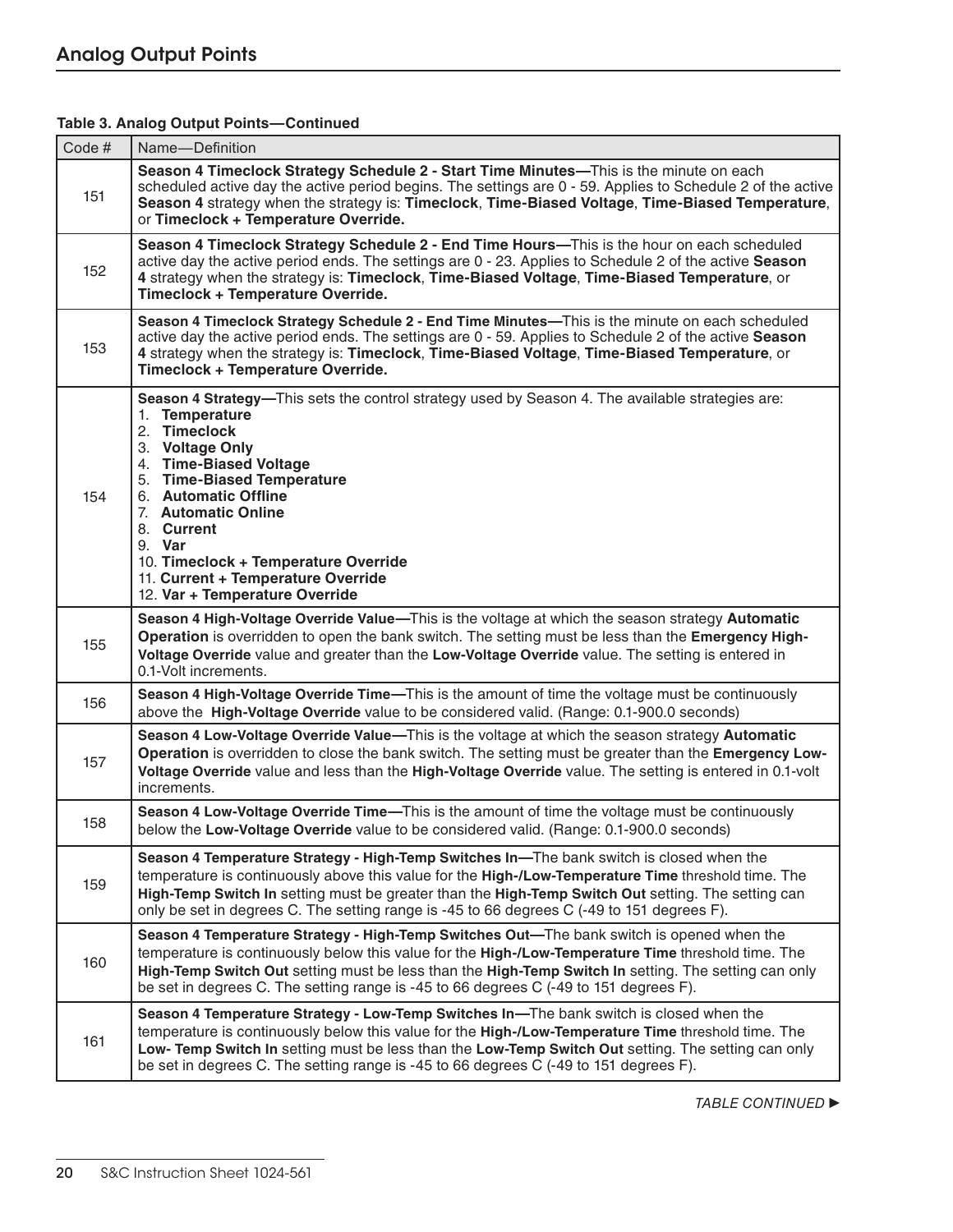| Code# | Name-Definition                                                                                                                                                                                                                                                                                                                                                                                                                                       |
|-------|-------------------------------------------------------------------------------------------------------------------------------------------------------------------------------------------------------------------------------------------------------------------------------------------------------------------------------------------------------------------------------------------------------------------------------------------------------|
| 162   | Season 4 Temperature Strategy - Low-Temp Switches Out-The bank switch is opened when the<br>temperature is continuously above this value for the High-/Low-Temperature Time threshold time. The<br>Low-Temp Switch Out setting must be greater than the Low-Temp Switch In setting. The setting can only<br>be set in degrees C. The setting range is -45 to 66 degrees C (-49 to 151 degrees F).                                                     |
| 163   | Season 4 Voltage Only Strategy - Preferred Position-Settings are: None, specified by a setting<br>of 0; Online, specified by a setting of 1; and Offline, specified by a setting of 2. None: The bank switch<br>does not change positions after a Voltage Override condition clears. Online: The bank switch is closed<br>after a Voltage Override condition clears. Offline: The bank switch is opened after a Voltage Override<br>condition clears. |
| 164   | Season 4 Time-Biased Voltage Strategy - Active High Voltage—This is the voltage at which the bank<br>switch is opened during the scheduled active time period. The voltage must remain above this value for<br>the High-/Low-Voltage Time threshold time to be considered valid.                                                                                                                                                                      |
| 165   | Season 4 Time-Biased Voltage Strategy - Active Low Voltage—This is the voltage at which the bank<br>switch is closed during the scheduled active time period. The voltage must remain below this value for<br>the High-/Low-Voltage Time threshold time to be considered valid.                                                                                                                                                                       |
| 166   | Season 4 Time-Biased Voltage Strategy - Inactive High Voltage—This is the voltage at which the bank<br>switch is opened during the scheduled inactive time period. The voltage must remain above this value for<br>the High-/Low- Voltage Time threshold time to be considered valid.                                                                                                                                                                 |
| 167   | Season 4 Time-Biased Voltage Strategy - Inactive Low Voltage—This is the voltage at which the bank<br>switch is closed during the scheduled inactive time period. The voltage must remain below this value for<br>the High-/Low- Voltage Time threshold time to be considered valid.                                                                                                                                                                  |
| 168   | Season 4 Time-Biased Voltage Strategy - High-/Low-Voltage Time—This is the amount of time the<br>voltage must be continuously above or below the specified setting to be considered valid. The setting<br>range is 0.1 - 900.0 seconds.                                                                                                                                                                                                               |
| 169   | Season 4 Time-Biased Voltage Srategy - Behavior for Inactive Periods-When the Use Voltage<br>Setpoints mode is selected (default), the voltage settings for the inactive periods are followed. When the<br>Offline mode is selected, the voltage setpoints are ignored and the bank is taken offline.                                                                                                                                                 |
| 170   | Season 4 Time-Biased Temperature - Switch In-The bank switch is closed when the temperature is<br>continuously above this value for the High-/Low-Temperature Time value. The Switch In setting must be<br>greater than the Switch Out setting. The setting can only be set in degrees C. The setting range is -45 to<br>66 degrees C (-49 to 151 degrees F).                                                                                         |
| 171   | Season 4 Time-Biased Temperature - Switch Out-The bank switch is opened when the temperature is<br>continuously below this value for the High-/Low-Temperature Time value. The Switch Out setting must<br>be less than the Switch In setting. The setting can only be set in degrees C. The setting range is -45 to<br>66 degrees C (-49 to 151 degrees F).                                                                                           |
| 172   | Season 4 Time-Biased Temperature - High-/Low-Temperature Time—This is the amount of time the<br>temperature must be continuously above or below the specified setting to be considered valid. (Range:<br>2-180; Step: 1 minute).                                                                                                                                                                                                                      |
| 173   | Season 4 Current - Amps Bank In-The bank switch is closed when the current is continuously above<br>this value for the Time threshold. The Amps Bank In setting must be greater than the Amps Bank Out<br>setting. (Range: 0.0-2550.0 amps)                                                                                                                                                                                                           |
| 174   | Season 4 Current - Amps Bank Out-The bank switch is opened when the current is continuously below<br>this value for the Time threshold. The Amps Bank Out setting must be less than the Amps Bank In<br>setting. (Range: 0.0-2550.0 amps)                                                                                                                                                                                                             |
| 175   | Season 4 Current - Time Threshold—This is the amount of time the current must be continuously above<br>or below the specified setting to be considered valid. (Range: 0.1-900.0 seconds)                                                                                                                                                                                                                                                              |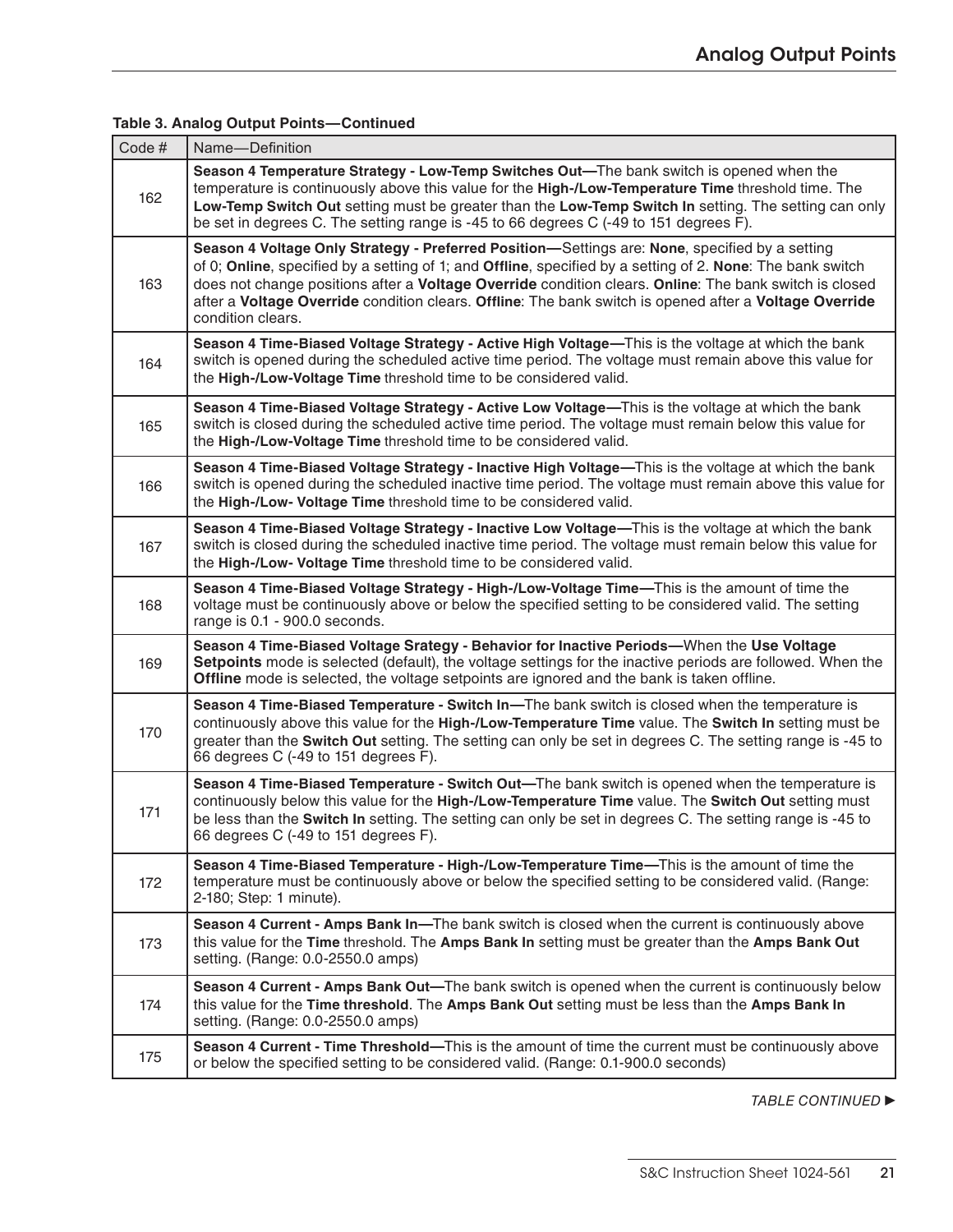| Code# | Name-Definition                                                                                                                                                                                                                                                                                                                                                                                                                                                                                                                                                                                                                                                                                                                                                                                                                               |
|-------|-----------------------------------------------------------------------------------------------------------------------------------------------------------------------------------------------------------------------------------------------------------------------------------------------------------------------------------------------------------------------------------------------------------------------------------------------------------------------------------------------------------------------------------------------------------------------------------------------------------------------------------------------------------------------------------------------------------------------------------------------------------------------------------------------------------------------------------------------|
| 176   | Season 4 Vars - Vars Bank In-The bank switch is closed when vars are continuously above this value<br>for the Time threshold. The Vars Bank In setting must be greater than the Vars Bank Out setting. (Range:<br>-327680-327680 vars)                                                                                                                                                                                                                                                                                                                                                                                                                                                                                                                                                                                                        |
| 177   | Season 4 Vars - Vars Bank Out-The bank switch is opened when vars are continuously below this<br>value for the Time threshold. The Vars Bank Out setting must be less than the Vars Bank In setting.<br>(Range: -327680-327680 vars)                                                                                                                                                                                                                                                                                                                                                                                                                                                                                                                                                                                                          |
| 178   | Season 4 Vars - Time Threshold—The amount of time vars must be continuously above or below the<br>specified setting to be considered valid. (Range: 0.1-900.0 seconds)                                                                                                                                                                                                                                                                                                                                                                                                                                                                                                                                                                                                                                                                        |
| 179   | Season 4 Temperature High/Low Threshold—This is the amount of time, in minutes, the temperature<br>must be continuously outside the normal temperature range before a switching operation occurs. (Range:<br>2-180; Step: 1; Default: 10)                                                                                                                                                                                                                                                                                                                                                                                                                                                                                                                                                                                                     |
| 180   | Analog Point Select—Selects a mapped Analog Input point for deadband changes.                                                                                                                                                                                                                                                                                                                                                                                                                                                                                                                                                                                                                                                                                                                                                                 |
| 181   | Selected Analog Deadband %—This is the Deadband % value used for the mapped Analog Input<br>point.                                                                                                                                                                                                                                                                                                                                                                                                                                                                                                                                                                                                                                                                                                                                            |
| 182   | Selected Analog Deadband Value-This is the Deadband value used for the mapped Analog Input<br>point.                                                                                                                                                                                                                                                                                                                                                                                                                                                                                                                                                                                                                                                                                                                                          |
| 183   | Application Layer Confirm Retry Time—This is the length of time the control waits for an application<br>layer confirmation on an event response message before re-sending the response. The retry time is only<br>in effect when the confirmation process is enabled. (Range: 0.1-32.767 milliseconds)                                                                                                                                                                                                                                                                                                                                                                                                                                                                                                                                        |
| 184   | Application Confirmation Retry Count-This is the number of times the control sends an event<br>response message without receiving a confirmation. This number includes the initial response. The retry<br>count is only in effect when the confirmation process is enabled. (Range: 0-10; Step: 0.1 second)                                                                                                                                                                                                                                                                                                                                                                                                                                                                                                                                   |
| 185   | Control Point Select Time—During a Select-Before-Operate procedure, this is the length of time<br>elapsing between receiving the Select function for a point and receiving the Operate function for that<br>same point. If an Operate command is not received within this time period, the point is deselected and<br>another Select function is required before the point will operate. (Range: 1.0 to 100.0; Step 0.1 second)                                                                                                                                                                                                                                                                                                                                                                                                               |
| 186   | Harmonic Distortion Alarm Threshold Time-The Harmonic Alarm is active when any selected<br>Harmonic Distortion Level setpoint is continuously greater than the Harmonic Distortion Alarm Level<br>setting for the Alarm Threshold Time setpoint. (Range: 1-60; Step: 1 second; Default: 10)                                                                                                                                                                                                                                                                                                                                                                                                                                                                                                                                                   |
| 187   | Harmonic Distortion Alarm Off-Time-This is he time period the Harmonic Alarm condition must<br>continually be clear before the alarm is cleared. (Range 1-5; Step: 1 minute; Default: 1)                                                                                                                                                                                                                                                                                                                                                                                                                                                                                                                                                                                                                                                      |
| 188   | Corrective Action-This determines the action taken when the Harmonic Alarm becomes active. When<br>set to the None mode, the alarm only provides an indication on the Diagnostics>Harmonic Alarm screen<br>and will not affect bank operation. When set to the Inhibit Bank Switch Operation mode, all automatic<br>bank-switch operations will be inhibited, the OPERATION INHIBIT indicator on the front panel will be<br>lit, and there will be an indication on the Diagnostics>Harmonic Alarm screen. When set to the Open<br>Bank Switch and Inhibit Automatic Operation mode, the bank switch will be taken offline if online, all<br>automatic bank switch operations will be inhibited, the OPERATION INHIBIT indicator on the front panel<br>will be lit, and there will be an indication on the Diagnostics>Harmonic Alarm screen. |
|       | Harmonic Selections and Level Settings-This point allows a specific harmonic to be selected or<br>unselected and sets the % of pickup at the time of selection. When a specific harmonic is turned off, the<br>percentage data is ignored.                                                                                                                                                                                                                                                                                                                                                                                                                                                                                                                                                                                                    |
| 189   | A and B select the harmonic to be set as indicated in Table 4: a 0 in C turns off the selected harmonic, a<br>1 turns on the selected harmonic; and 1 through A in D determines the % threshold.                                                                                                                                                                                                                                                                                                                                                                                                                                                                                                                                                                                                                                              |
|       | Table 4 on page 23 shows how to determine the code entry required for the settings.                                                                                                                                                                                                                                                                                                                                                                                                                                                                                                                                                                                                                                                                                                                                                           |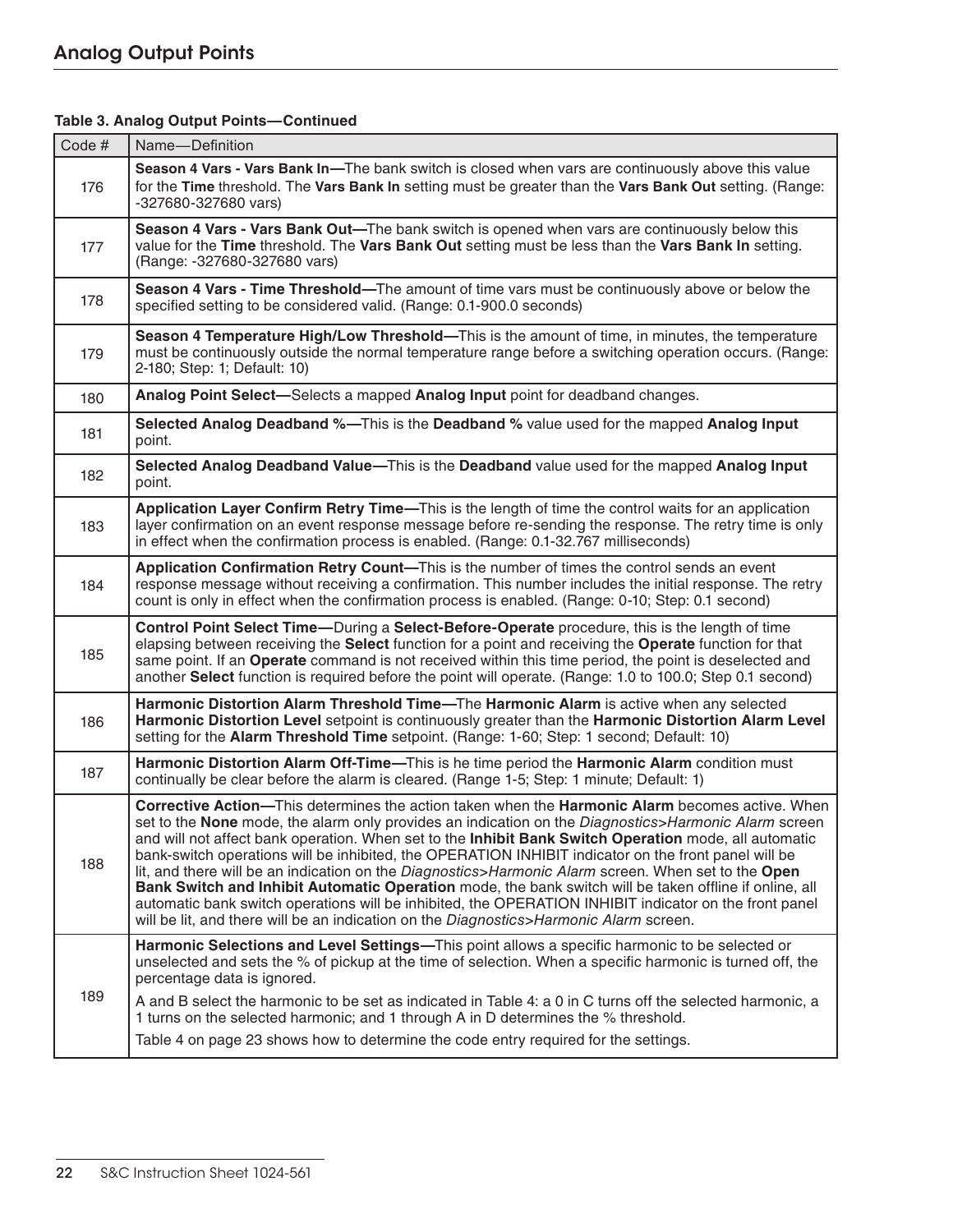| <b>Harmonic</b> | A            | B              | $\mathbf{C}$ | D      | <b>Setting Examples</b>                                                                                                                                      |
|-----------------|--------------|----------------|--------------|--------|--------------------------------------------------------------------------------------------------------------------------------------------------------------|
| Voltage-THD     | $\mathbf 0$  | $\mathbf 0$    | 0 or 1       | 1 to A |                                                                                                                                                              |
| Voltage-3rd     | $\mathbf 0$  | $\mathbf{1}$   | 0 or 1       | 1 to A | 0112 (hex) turns on the 3rd harmonic for voltage and<br>sets the percentage to 2%. 0112 (hex) is converted to<br>$decimal = 274$                             |
| Voltage-5th     | $\mathbf 0$  | 2              | $0$ or $1$   | 1 to A | 020x (hex) turns off the 5th harmonic for voltage, and<br>x is ignored (pick any from 1 to A). 0201 (hex), for<br>example, is converted to decimal $= 513$   |
| Voltage-7th     | $\mathbf 0$  | 3              | $0$ or $1$   | 1 to A |                                                                                                                                                              |
| Voltage-9th     | 0            | $\overline{4}$ | 0 or 1       | 1 to A |                                                                                                                                                              |
| Voltage-11th    | $\Omega$     | 5              | $0$ or $1$   | 1 to A |                                                                                                                                                              |
| Voltage-13th    | $\mathbf 0$  | 6              | 0 or 1       | 1 to A |                                                                                                                                                              |
| Voltage-15th    | $\mathbf 0$  | $\overline{7}$ | $0$ or $1$   | 1 to A |                                                                                                                                                              |
| Voltage-17th    | $\mathbf 0$  | 8              | 0 or 1       | 1 to A |                                                                                                                                                              |
| Voltage-19th    | $\mathbf 0$  | 9              | 0 or 1       | 1 to A |                                                                                                                                                              |
| Voltage-21st    | $\Omega$     | Α              | 0 or 1       | 1 to A |                                                                                                                                                              |
| Voltage-23rd    | $\Omega$     | B              | 0 or 1       | 1 to A |                                                                                                                                                              |
| Neutral-THD     | $\mathbf 0$  | C              | $0$ or $1$   | 1 to A |                                                                                                                                                              |
| Neutral-3rd     | $\mathbf 0$  | D              | $0$ or $1$   | 1 to A | 0D19 (hex) turns on the 3rd harmonic for neutral current<br>and sets the percentage to 9%. 0D19 (hex) is converted<br>to decimal $=$ 3353                    |
| Neutral-5th     | $\mathbf 0$  | Е              | 0 or 1       | 1 to A |                                                                                                                                                              |
| Neutral-7th     | $\mathbf 0$  | F              | $0$ or $1$   | 1 to A |                                                                                                                                                              |
| Neutral-9th     | 1            | $\mathbf 0$    | 0 or 1       | 1 to A | 100x (hex) turns off the 9th harmonic for neutral, and<br>x is ignored (pick any from 1 to A). 1001 (hex), for<br>example, is converted to decimal = 4097    |
| Current-THD     | 1            | 1              | 0 or 1       | 1 to A | 111A (hex) turns on the Total Harmonic Distortion for<br>current and sets the percentage to 10%. 111A (hex) is<br>converted to decimal = $4378$              |
| Current-3rd     | 1            | $\overline{c}$ | $0$ or $1$   | 1 to A |                                                                                                                                                              |
| Current-5th     | $\mathbf{1}$ | 3              | $0$ or $1$   | 1 to A |                                                                                                                                                              |
| Current-7th     | $\mathbf{1}$ | $\overline{4}$ | $0$ or $1$   | 1 to A |                                                                                                                                                              |
| Current-9th     | $\mathbf{1}$ | 5              | $0$ or $1$   | 1 to A |                                                                                                                                                              |
| Current-11th    | $\mathbf{1}$ | 6              | 0 or 1       | 1 to A |                                                                                                                                                              |
| Current-13th    | $\mathbf{1}$ | $\overline{7}$ | 0 or 1       | 1 to A |                                                                                                                                                              |
| Current-15th    | $\mathbf{1}$ | 8              | 0 or 1       | 1 to A |                                                                                                                                                              |
| Current-17th    | $\mathbf{1}$ | 9              | $0$ or $1$   | 1 to A |                                                                                                                                                              |
| Current-19th    | 1            | Α              | 0 or 1       | 1 to A | 1A0x (hex) turns off the 19th harmonic for current,<br>and x is ignored (pick any from 1 to A). 1A01 (hex), for<br>example, is converted to decimal $= 6657$ |

**Table 4. Code Entry Required for Analog Output Point 189 (in Table 3)①**

**①** Find the hex code in the hex table, convert it to a decimal and enter the decimal value in the SCADA system to be sent to this point.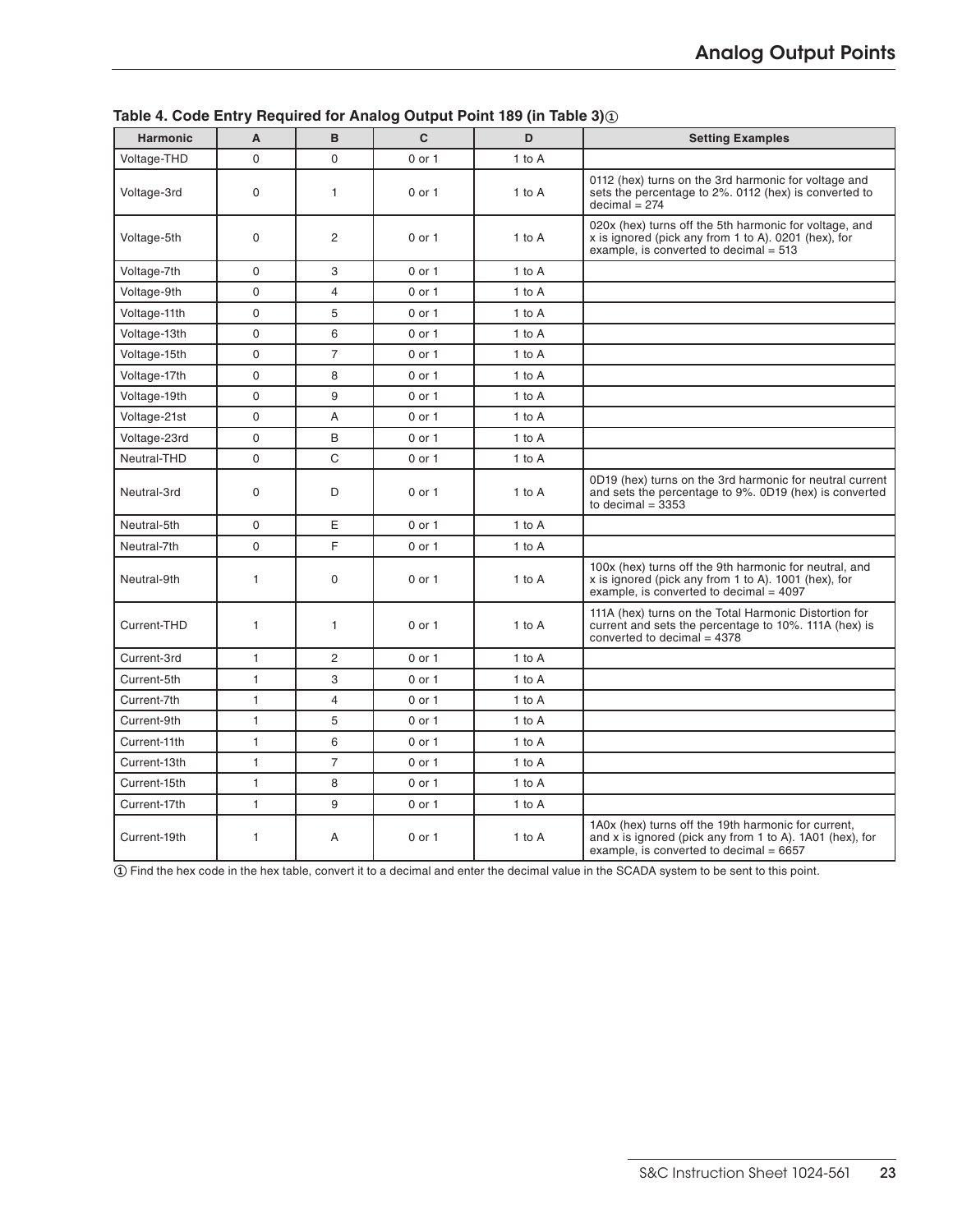## **Table 5. Binary Counter Points**

| Code#    | Name-Definition                                                                                                                                                                                                     |
|----------|---------------------------------------------------------------------------------------------------------------------------------------------------------------------------------------------------------------------|
| $\Omega$ | Reserved                                                                                                                                                                                                            |
|          | Reserved                                                                                                                                                                                                            |
| 2        | <b>Daily Automatic Operations—This is the number of switch operations during the day and is</b><br>incremented when the bank is switched out. This is a 16-bit counter and will overflow back to zero at<br>65.535. |
| 3        | Wi-Fi Intrusion Attempt Counter-This is the number of Wi-Fi Intrusion attempts detected. This is a<br>16-bit counter and will overflow back to zero at 65,535.                                                      |

## **Table 6. Frozen Counter Points**

| $\vert$ Code # | Name-Definition                                                                                                                                                   |
|----------------|-------------------------------------------------------------------------------------------------------------------------------------------------------------------|
| $\Omega$       | Reserved                                                                                                                                                          |
|                | Reserved                                                                                                                                                          |
| 2              | Total Frozen Cycles This Day—This is the number of switch operations before the operation counter<br>received a Freeze command, counted during this calendar day. |
| 3              | Wi-Fi Intrusion Attempt Counter—This is the number of Wi-Fi intrusion attempts detected.                                                                          |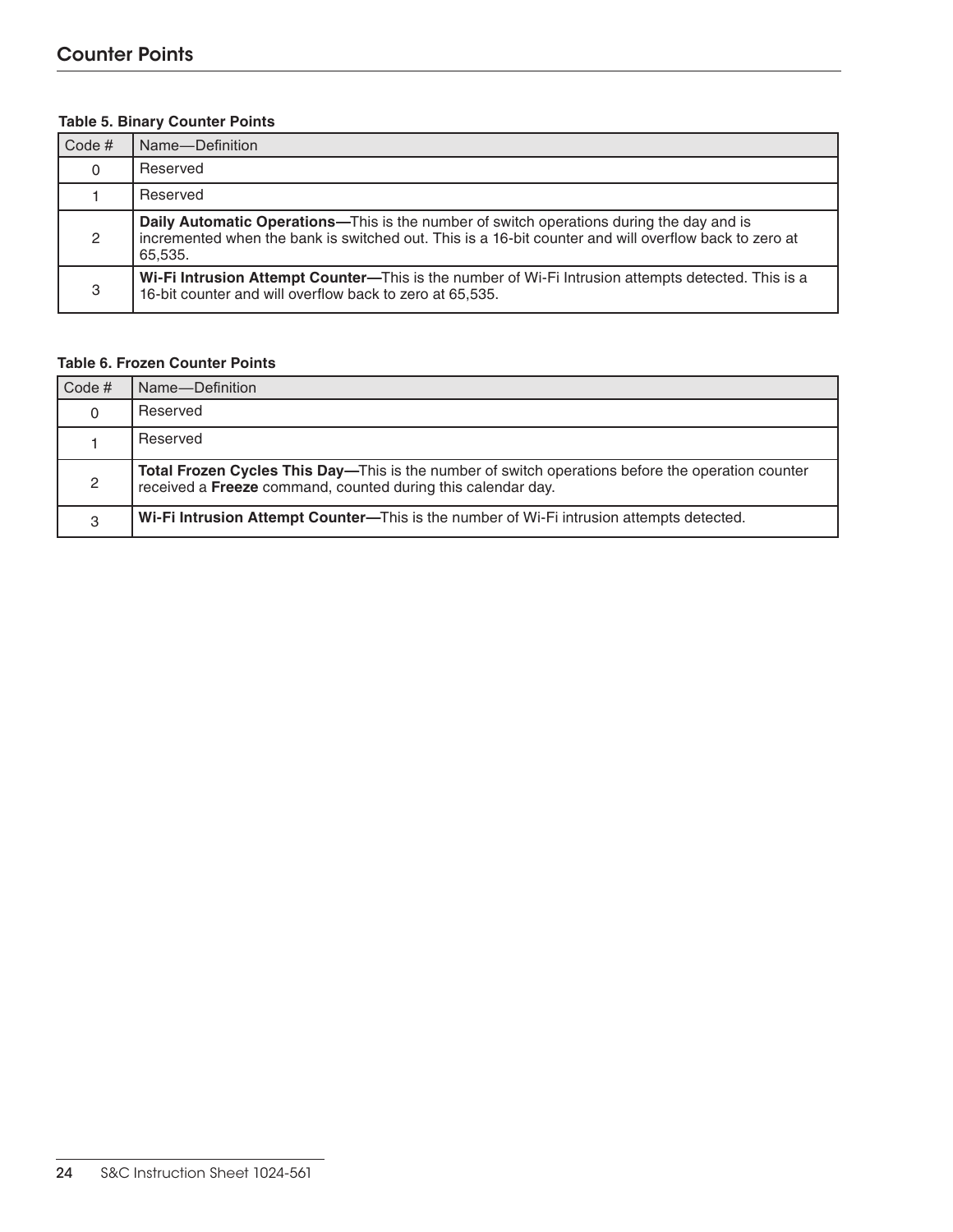The object type must be configured on the *Communication>Point Mapping>Controls>DNP Control Point Mapping*  screen for each control point when it is mapped. Only the configured object type will be accepted and acted on for that control point. The available object types are **Breaker**, **Latched**, or **Pulse** for each control point. Supported command types are shown in Table 7.

|  |  | <b>Table 7. Supported Commands</b> |
|--|--|------------------------------------|
|  |  |                                    |

| <b>CONTROL POINT COMMANDS</b> |                     |                      |               |                  |               |                  |
|-------------------------------|---------------------|----------------------|---------------|------------------|---------------|------------------|
| <b>OBJECT TYPE</b>            | <b>Breaker Trip</b> | <b>Breaker Close</b> | Latch On      | <b>Latch Off</b> | Pulse On      | <b>Pulse Off</b> |
| <b>Breaker</b>                | Supported $(I)$     | Supported            | Supported     | Supported(1)     | Not supported | Not supported    |
| Latch                         | Supported $(I)$     | Supported            | Supported     | Supported(1)     | Not supported | Not supported    |
| <b>Pulse</b>                  | Not supported       | Not supported        | Not supported | Not supported    | Supported     | Supported(1)     |

① Not applicable for control points: 4, 5, 8, 10, and 11.

#### **Table 8. Control Points**

| Code#          | Name-Definition                                                                                                                                                                                                                                                                                                                                                                                                                                                                                                                                                                                                                                                                                                                                                                                                                                                                                                                                                                                                                                                                                                                                                                                                                                                                                                                                                                                                                                                                                                                                                                                                                                                                                                                                                                                                                                                                                                                                                                                                                               |
|----------------|-----------------------------------------------------------------------------------------------------------------------------------------------------------------------------------------------------------------------------------------------------------------------------------------------------------------------------------------------------------------------------------------------------------------------------------------------------------------------------------------------------------------------------------------------------------------------------------------------------------------------------------------------------------------------------------------------------------------------------------------------------------------------------------------------------------------------------------------------------------------------------------------------------------------------------------------------------------------------------------------------------------------------------------------------------------------------------------------------------------------------------------------------------------------------------------------------------------------------------------------------------------------------------------------------------------------------------------------------------------------------------------------------------------------------------------------------------------------------------------------------------------------------------------------------------------------------------------------------------------------------------------------------------------------------------------------------------------------------------------------------------------------------------------------------------------------------------------------------------------------------------------------------------------------------------------------------------------------------------------------------------------------------------------------------|
| $\mathbf 0$    | Open/Close Switch-Note: If a bank Close operation is attempted while the Reclose Delay Block<br>timer is active, the control reports a hardware error. The control will also return a hardware error if a bank<br>operation is attempted while the control is in Automatic mode unless the SCADA Override setpoint is<br>also enabled. The <b>SCADA Override</b> setting can be enabled with Control Point 2.                                                                                                                                                                                                                                                                                                                                                                                                                                                                                                                                                                                                                                                                                                                                                                                                                                                                                                                                                                                                                                                                                                                                                                                                                                                                                                                                                                                                                                                                                                                                                                                                                                 |
| $\mathbf{1}$   | Enable or Disable Automatic Operation-This command disables all automatic operation (the control<br>is set to Manual mode) until a subsequent Enable Automatic Operation command is issued.<br>As distinguished from Control Point 5 Inhibit Automatic Operation, this command changes the<br>operating mode to Manual and does not time-out. Disabling automatic operation with Control Point 1<br>will cancel an active SCADA Override status without changing the bank state. In Manual mode, SCADA<br>bank state commands will still be accepted by the control as long as the faceplate <b>SCADA Control</b> mode<br>is set to the Remote setting.                                                                                                                                                                                                                                                                                                                                                                                                                                                                                                                                                                                                                                                                                                                                                                                                                                                                                                                                                                                                                                                                                                                                                                                                                                                                                                                                                                                       |
|                | Note: Automatic Operation mode is not disabled when the faceplate REMOTE/LOCAL switch is set to<br>the Local position.                                                                                                                                                                                                                                                                                                                                                                                                                                                                                                                                                                                                                                                                                                                                                                                                                                                                                                                                                                                                                                                                                                                                                                                                                                                                                                                                                                                                                                                                                                                                                                                                                                                                                                                                                                                                                                                                                                                        |
| $\overline{c}$ | Enable or Disable SCADA Override Mode-Enabling SCADA Override mode allows subsequent<br>SCADA commands to override automatic operation when the control is in <b>Automatic</b> mode. If the<br>control is in <b>Automatic</b> mode and a SCADA command is issued when <b>SCADA Override</b> mode is<br>disabled, the control will return a hardware error message. When SCADA Override mode is enabled,<br>issuing a Close or Open command to Control Point 0 or a Control Point 6 Inhibit Automatic Operation<br>command will start the SCADA Override timer. When the SCADA Override timer expires, the control<br>reverts to Automatic Operation mode, SCADA Override mode becomes inactive (not disabled), and<br>another SCADA command will override Automatic Operation mode and start the SCADA Override<br>timer.<br>The SCADA Override mode maintains Automatic Operation mode, but it allows a SCADA command to<br>change the bank state and override Automatic Operation mode for the duration of the SCADA Override<br>timer. When the control is in Automatic mode, unless inhibited by the Inhibit Automatic Operation<br>command, Neutral Sensor Corrective Action and Voltage Override modes are still active when<br>SCADA commands an overriding bank action.<br>When enabled, SCADA Override mode remains enabled, even if inactive, until the control is put into<br>Manual Operation mode or a Disable SCADA Override command is received. In Manual mode, any<br>SCADA command is accepted, even if SCADA Override mode is disabled because automatic operation<br>is disabled in Manual mode and there is no automatic activity to override.<br>If SCADA Override mode is active because of an Inhibit Automatic Operation command or an<br>Open or Close command, and Automatic Operation mode is subsequently disabled (Manual mode<br>is entered) and then re-enabled, SCADA Override mode must be re-enabled before either an Inhibit<br>Automatic Operation command or a Bank Operation command will be accepted. |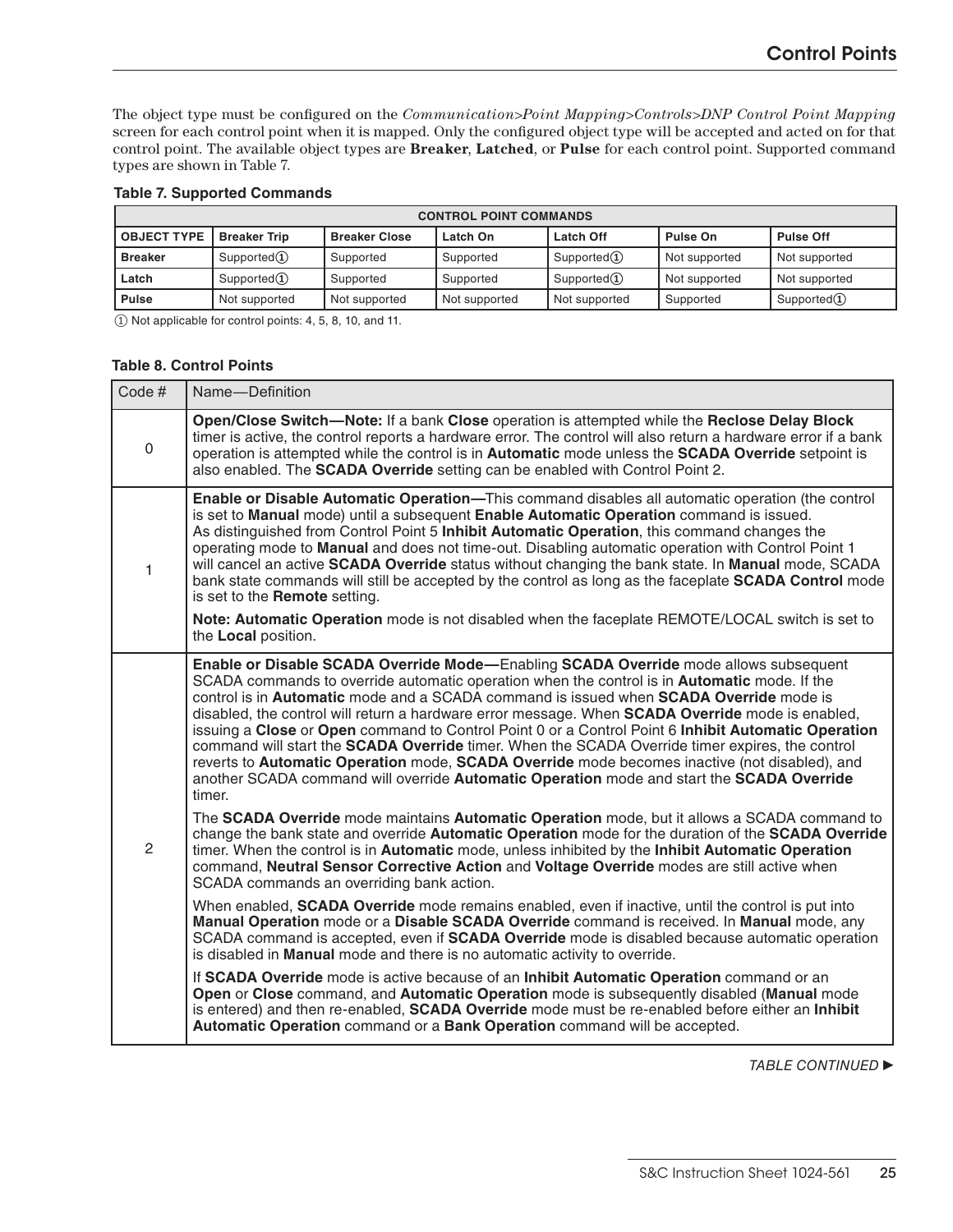## **Table 8. Control Points—Continued**

| Code #          | Name-Definition                                                                                                                                                                                                                                                                                                                                                                                                                                                                                        |  |  |  |  |
|-----------------|--------------------------------------------------------------------------------------------------------------------------------------------------------------------------------------------------------------------------------------------------------------------------------------------------------------------------------------------------------------------------------------------------------------------------------------------------------------------------------------------------------|--|--|--|--|
| 3               | Reset Neutral Lockout-Starting with software version 1.19 (and later revisions), Neutral Lockout<br>mode is reset when the Operating mode is changed, either from Automatic to Manual or Manual to<br>Automatic mode, which also resets any active Alarm and Lockout conditions. This control point resets<br>Neutral Lockout mode without changing the operating mode.                                                                                                                                |  |  |  |  |
| $\overline{4}$  | Reset All Alarms, Warnings and Errors—All trouble conditions and error conditions viewed with the<br>Alarm Status button on the Operations screen can be reset with this control point. Starting with software<br>revision 1.19 (and later revisions), all alarms are reset when the Operating mode is changed, either from<br>Automatic to Manual or Manual to Automatic mode, which also resets any lockout conditions. This<br>control point resets all alarms without changing the Operating mode. |  |  |  |  |
|                 | Inhibit Automatic Operation for (Duration of the) SCADA (Override) Timer—When SCADA sends<br>a valid command to this control point, Automatic Operation mode is inhibited for the duration of the<br>SCADA Override timer. If SCADA Override mode is presently active, the SCADA Override timer is<br>reset to its full duration. Any subsequent Automatic Override condition will not be processed and the<br>bank will remain in its present state until the timer expires.                          |  |  |  |  |
|                 | To use this command, SCADA Override mode must be presently enabled. If SCADA Override mode<br>is presently disabled, Control Point 2 can be used to enable it. An attempt to issue this command while<br><b>SCADA Override</b> mode is disabled will cause the control to return a hardware error response, indicating<br>the control is not in the proper state to accept this command.                                                                                                               |  |  |  |  |
| 5               | Issuing this command does not allow a <b>SCADA Override</b> bank-operation command to supersede a<br>pre-existing Voltage Override condition because it would place the bank in a state contraindicated<br>by the Voltage Override condition. Such an Operation command will be accepted though, and<br>subsequently acted upon, if the Voltage Override condition clears before the SCADA Override timer<br>expires.                                                                                  |  |  |  |  |
|                 | When the SCADA Override timer expires, the previous Automatic strategy is resumed. If the timer has<br>not expired, sending an additional Latch On command to this point will restart the SCADA Override<br>Timer and maintain Inhibition Automatic Operation mode for the duration of the timer. If a Latch Off<br>command is sent, both Inhibit Automatic Operation and SCADA Override modes are cancelled.                                                                                          |  |  |  |  |
|                 | Any Operation command will turn off the Inhibit Automatic Operation mode and restart the SCADA<br>Override timer for the Open or Close operation, as long as there are no other conditions having higher<br>precedence. Inhibit Automatic Operation mode will be cancelled if an emergency Voltage Override<br>condition occurs. A presently active Override condition will supersede a SCADA command to put the<br>bank into a state contrary to that dictated by the Automatic Override condition.   |  |  |  |  |
| 6               | Enable/Disable Automatic Bank Voltage Change Calculation—Where applicable, Breaker Close,<br>Latch On, and Pulse On commands enable automatic calculation; where applicable, Breaker Trip,<br>Latch Off, and Pulse Off commands disable the calculation.                                                                                                                                                                                                                                               |  |  |  |  |
| 7               | Reset Voltage Override to Factory (Default) Settings-Where applicable, Breaker Close, Latch<br>On, and Pulse On commands reset all Voltage-Override Level setpoints and Time setpoints for all<br>configured or unconfigured seasons to the proper factory defaults for the nominal system operating<br>voltage.                                                                                                                                                                                       |  |  |  |  |
| 8               | Wi-Fi Enable/Disable—Where applicable, Breaker Close, Latch On, and Pulse On commands enable<br>Wi-Fi; Latch Breaker Open, Latch Off, and Pulse Off commands disable Wi-Fi.                                                                                                                                                                                                                                                                                                                            |  |  |  |  |
| 9               | Disable Wi-Fi-Where applicable, Breaker Close, Latch On, and Pulse On commands disable Wi-Fi.                                                                                                                                                                                                                                                                                                                                                                                                          |  |  |  |  |
| 10 <sup>1</sup> | Enable Wi-Fi-Where applicable, Breaker Close, Latch On, and Pulse On commands enable Wi-Fi.                                                                                                                                                                                                                                                                                                                                                                                                            |  |  |  |  |
| 11              | Wi-Fi Test—Where applicable, Breaker Close, Latch On, and Pulse On commands cause Wi-Fi to<br>transmit its SSID.                                                                                                                                                                                                                                                                                                                                                                                       |  |  |  |  |
| 12              | Clear Wi-Fi Intrusion Alarm—Where applicable, Breaker Close, Latch On, and Pulse On commands<br>clear the Wi-Fi Intrusion Alarm.                                                                                                                                                                                                                                                                                                                                                                       |  |  |  |  |
| 13              | Clear Alarms—Where applicable, Breaker Close, Latch On, and Pulse On commands clear alarms.                                                                                                                                                                                                                                                                                                                                                                                                            |  |  |  |  |
|                 |                                                                                                                                                                                                                                                                                                                                                                                                                                                                                                        |  |  |  |  |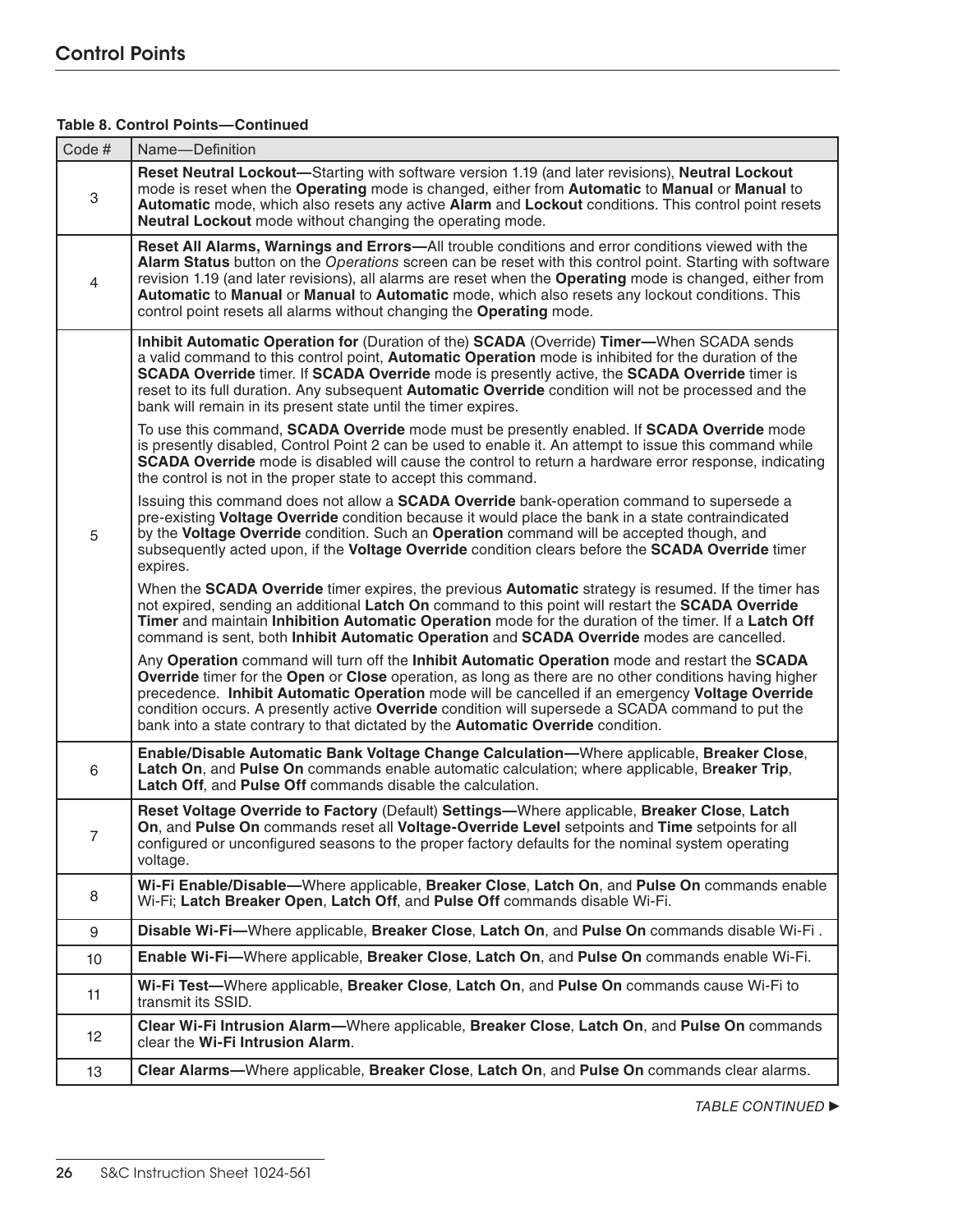| Code# | Name-Definition                                                                                                                                                                                                                                                                                                                                                                                                                                                                                                                                                                                                 |  |  |  |  |
|-------|-----------------------------------------------------------------------------------------------------------------------------------------------------------------------------------------------------------------------------------------------------------------------------------------------------------------------------------------------------------------------------------------------------------------------------------------------------------------------------------------------------------------------------------------------------------------------------------------------------------------|--|--|--|--|
| 14    | Clear Warnings—Where applicable, Breaker Close, Latch On, and Pulse On commands clear<br>warnings.                                                                                                                                                                                                                                                                                                                                                                                                                                                                                                              |  |  |  |  |
| 15    | Clear Errors—Where applicable, Breaker Close, Latch On, and Pulse On commands clear errors.                                                                                                                                                                                                                                                                                                                                                                                                                                                                                                                     |  |  |  |  |
| 16    | Season 2 Enable/Disable-This enables or disables Season 2 operation.                                                                                                                                                                                                                                                                                                                                                                                                                                                                                                                                            |  |  |  |  |
| 17    | Season 3 Enable/Disable—This enables or disables Season 3 operation. Season 3 can only be<br>enabled if Season 2 is enabled.                                                                                                                                                                                                                                                                                                                                                                                                                                                                                    |  |  |  |  |
| 18    | Season 4 Enable/Disable—This enables or disables Season 4 operation. Season 4 can only be<br>enabled if Season 3 is enabled.                                                                                                                                                                                                                                                                                                                                                                                                                                                                                    |  |  |  |  |
| 19    | Season 1 Temperature Strategy-High-Temp Enable/Disable-This enables or disables the High-<br>Temperature operation mode when the Temperature Strategy mode is selected for Season 1.                                                                                                                                                                                                                                                                                                                                                                                                                            |  |  |  |  |
| 20    | Season 1 Temperature Strategy-Low-Temp Enable/Disable-This enables or disables the Low-<br>Temperature operation mode when the Temperature Strategy mode is selected for Season 1.                                                                                                                                                                                                                                                                                                                                                                                                                              |  |  |  |  |
| 21    | Season 2 Temperature Strategy—High-Temp Enable/Disable—This enables or disables the High-<br>Temperature operation mode when the Temperature Strategy mode is selected for Season 2.                                                                                                                                                                                                                                                                                                                                                                                                                            |  |  |  |  |
| 22    | Season 2 Temperature Strategy-Low-Temp Enable/Disable-This enables or disables the Low-<br>Temperature operation mode when the Temperature Strategy mode is selected for Season 2.                                                                                                                                                                                                                                                                                                                                                                                                                              |  |  |  |  |
| 23    | Season 3 Temperature Strategy-High-Temp Enable/Disable-This enables or disables the High-<br>Temperature operation mode when the Temperature Strategy mode is selected for Season 3.                                                                                                                                                                                                                                                                                                                                                                                                                            |  |  |  |  |
| 24    | Season 3 Temperature Strategy-Low-Temp Enable/Disable-The enables or disables the Low-<br>Temperature operation mode when Temperature Strategy mode is selected for Season 3.                                                                                                                                                                                                                                                                                                                                                                                                                                   |  |  |  |  |
| 25    | Season 4 Temperature Strategy—High-Temp Enable/Disable—The enables or disables the High-<br>Temperature operation mode when the Temperature Strategy mode is selected for Season 4.                                                                                                                                                                                                                                                                                                                                                                                                                             |  |  |  |  |
| 26    | Season 4 Temperature Strategy—Low-Temp Enable/Disable—This enables or disables the Low-<br>Temperature operation mode when the Temperature Strategy mode is selected for Season 4.                                                                                                                                                                                                                                                                                                                                                                                                                              |  |  |  |  |
| 27    | Bank Voltage Change + Margin—This enables or disables automatic calculation of the Bank Voltage<br>Change + Margin value. This value is added to the High-Voltage Override Time and Low-Voltage<br>Override Time values during a Return to Normal operation.                                                                                                                                                                                                                                                                                                                                                    |  |  |  |  |
| 28    | SCADA Override Timer Refresh Mode-Settings are: Operate-Inhibit - specified by a setting of 0, and<br>Message Received - specified by a setting of 1. When SCADA Override mode is active and the<br>Refresh mode is set to Operate-Inhibit mode, the SCADA Override Timer is refreshed when a SCADA<br>Override Open command or a SCADA Override Close command, or an Inhibit Automatic Operation<br>for SCADA Timer command is sent. When SCADA Override mode is active and the Refresh mode<br>is set to the Message Received setting, any SCADA message or command will refresh the SCADA<br>Override timer. |  |  |  |  |
| 29    | Clear Settings Rejected-Clears the Settings Rejected status point.                                                                                                                                                                                                                                                                                                                                                                                                                                                                                                                                              |  |  |  |  |
| 30    | Clear Harmonic Distortion Alarm—This clears the Harmonic Distortion Alarm and resets the<br><b>Harmonic Distortion Alarm Threshold Timer.</b>                                                                                                                                                                                                                                                                                                                                                                                                                                                                   |  |  |  |  |
| 31    | Enable Inhibit on Voltage Override-This inhibits the active strategy after a Voltage Override<br>condition for the Inhibit Duration setpoint period. This applies only to season overrides and requires<br>authorization in the "Advanced Settings" section on the Setup>Security screen. This feature does not<br>apply to Time Biased Voltage, Automatic Offline, Automatic Online strategies, or the Emergency<br>High-/Low-Voltage Override conditions.                                                                                                                                                     |  |  |  |  |
| 32    | Base Component-This toggles between the Fundamental RMS and Total RMS Base Component<br>setpoint.                                                                                                                                                                                                                                                                                                                                                                                                                                                                                                               |  |  |  |  |
| 33    | Season 1 vars kvars—This toggles between the Single-Phase or Three-Phase Reporting Value<br>setpoint.                                                                                                                                                                                                                                                                                                                                                                                                                                                                                                           |  |  |  |  |

#### **Table 8. Control Points—Continued**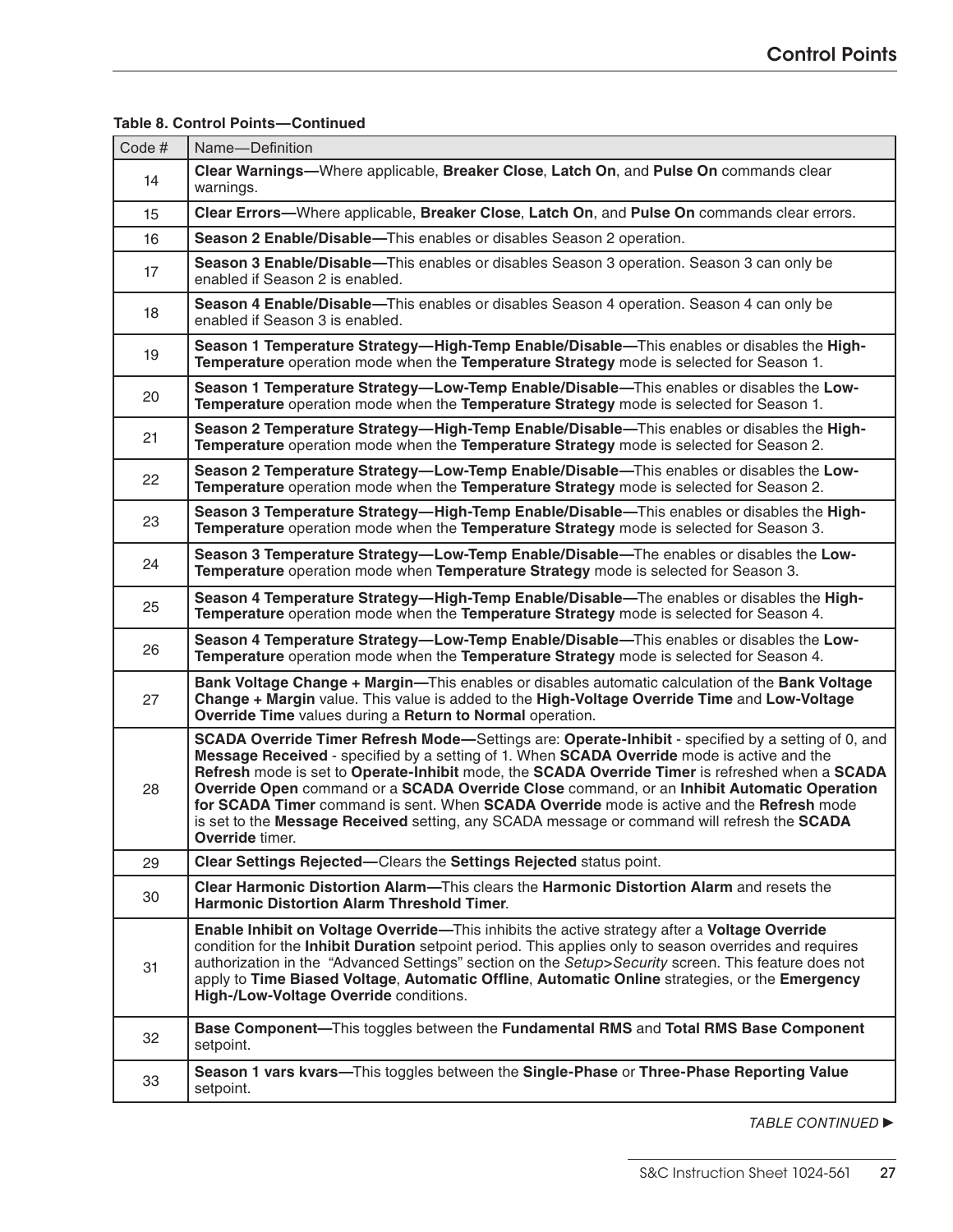## Control Points

| Code# | Name-Definition                                                                                                               |  |  |  |
|-------|-------------------------------------------------------------------------------------------------------------------------------|--|--|--|
| 34    | Season 2 vars kvars—This toggles between the Single-Phase or Three-Phase Reporting Value<br>setpoint.                         |  |  |  |
| 35    | Season 3 vars kvars—This toggles between the Single-Phase or Three-Phase Reporting Value<br>setpoint.                         |  |  |  |
| 36    | Season 4 vars kvars—This toggles between the Single-Phase or Three-Phase Reporting Value<br>setpoint.                         |  |  |  |
| 37    | Season 1 vars with Temperature kvars—This toggles between the Single-Phase or Three-Phase<br><b>Reporting Value setpoint.</b> |  |  |  |
| 38    | Season 2 vars with Temperature kvars—This toggles between the Single-Phase or Three-Phase<br><b>Reporting Value setpoint.</b> |  |  |  |
| 39    | Season 3 vars with Temperature kvars—This toggles between the Single-Phase or Three-Phase<br><b>Reporting Value setpoint.</b> |  |  |  |
| 40    | Season 4 vars with Temperature kvars—This toggles between the Single-Phase or Three-Phase<br><b>Reporting Value setpoint.</b> |  |  |  |
| 41    | Reporting Values—This toggles between the Single-Phase or Three-Phase Reporting Value setpoint.                               |  |  |  |

## **Table 8. Control Points—Continued**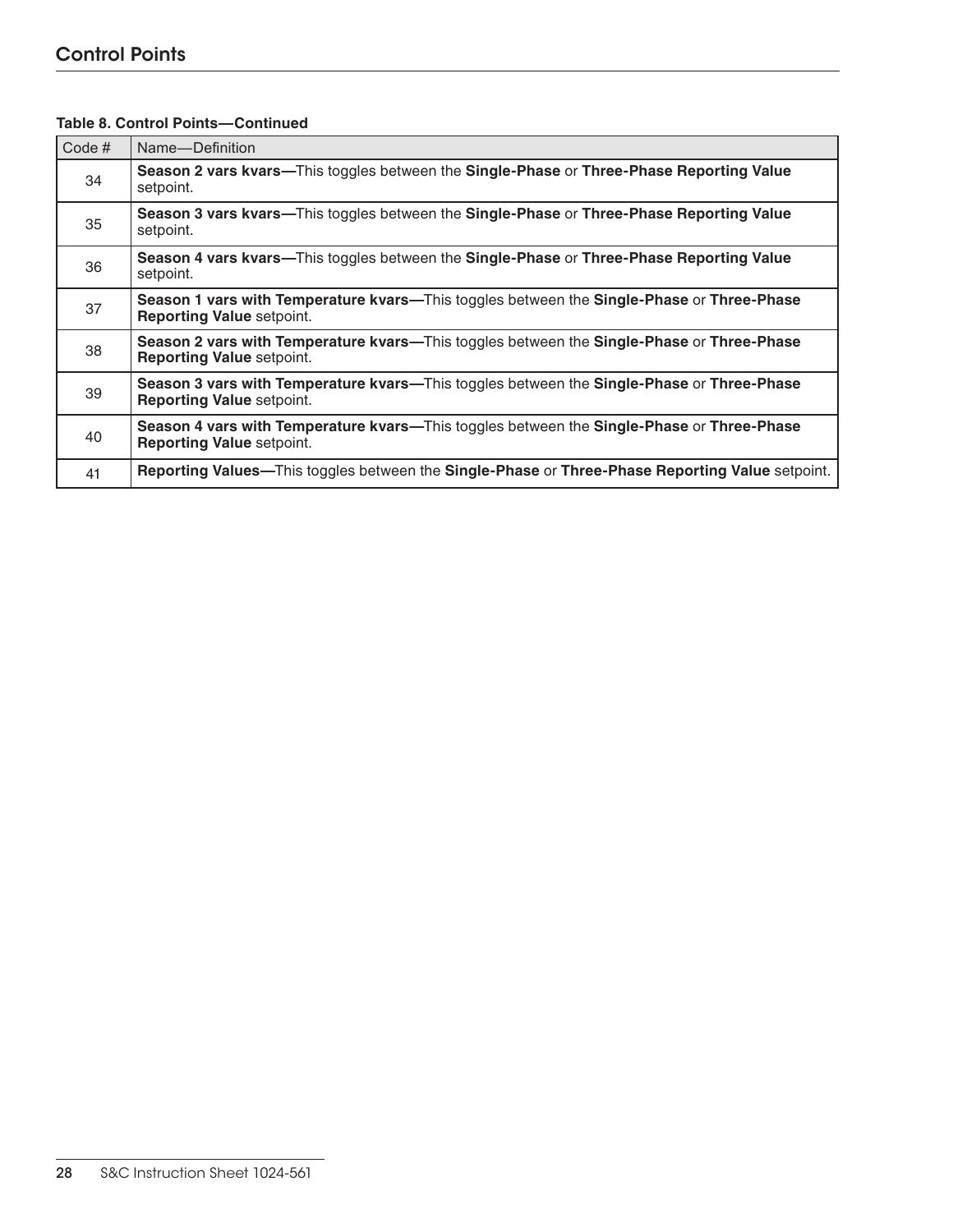## **Table 9. Group O Objects**

| Variation | Variation<br>Name                               | Definition                                                                                                                                                                                                                                                                                                                                                                                                                                               |
|-----------|-------------------------------------------------|----------------------------------------------------------------------------------------------------------------------------------------------------------------------------------------------------------------------------------------------------------------------------------------------------------------------------------------------------------------------------------------------------------------------------------------------------------|
| 204       | Device<br>location<br>longitude                 | This is the longitude of the control provided by GPS in decimal degree based on the<br>WGS84 reference. A value of zero is returned when a GPS signal is not available,<br>the Fix Quality is in the Invalid state, or no GPS module is installed. When the<br>GPS module is installed, the present position is always returned, even when<br>GPS mode is not selected for the Time Source Synchronization setpoint on the<br>Setup>General>Time screen. |
| 205       | Device<br>location<br>latitude                  | This is the latitude of the control provided by GPS in decimal degree based on the<br>WGS84 reference. A value of zero is returned when a GPS signal is not available,<br>the Fix Quality is in the Invalid state, or no GPS module is installed. When the<br>GPS module is installed the present position is always returned, even when GPS<br>mode is not selected for the Time Source Synchronization setpoint on the<br>Setup>General>Time screen.   |
| 242       | Device<br>manufacturer's<br>software<br>version | The S&C implementation will return a string containing the MCU Application and MCU<br>EOS. The following is an example of the string that will be returned: "003.003.004.003<br>060.001.021.043," representing MCU Application 3.3.4.3, MCU EOS 60.1.21.43.                                                                                                                                                                                              |
| 248       | Device serial<br>number                         | The S&C implementation will return a string containing the IntelliCap 2000 control<br>serial number.                                                                                                                                                                                                                                                                                                                                                     |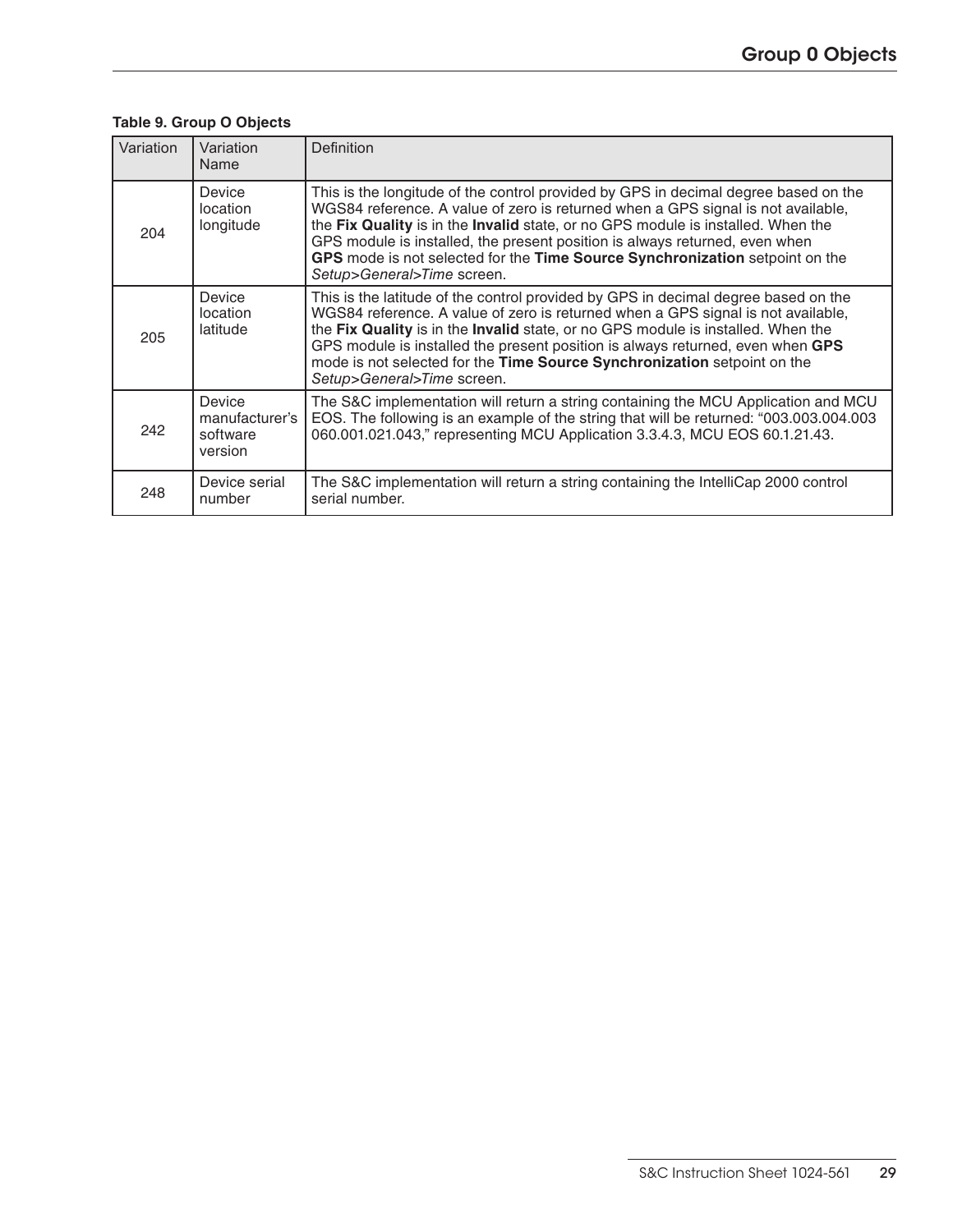This implementation of DNP and this section of documentation conform to the document DNP V3.00 Subset Definitions, version 0.01, available from the DNP Users Group.

#### **Table 10. Device Profile Description**

This section describes the compatibility of S&C's implementation of DNP with other devices.

| DNP V3.00<br>DEVICE PROFILE DOCUMENT                                                                                                                                                                            |                                                                                                          |  |  |
|-----------------------------------------------------------------------------------------------------------------------------------------------------------------------------------------------------------------|----------------------------------------------------------------------------------------------------------|--|--|
| Vendor Name: S&C Electric Company                                                                                                                                                                               |                                                                                                          |  |  |
| Device Name: IntelliCap 2000 Automatic Capacitor Control                                                                                                                                                        |                                                                                                          |  |  |
| Highest DNP Level Supported:<br>Device Function:<br>For Requests - Level 2<br>Master X Slave<br>For Responses - Level 2                                                                                         |                                                                                                          |  |  |
| Notable objects, functions, and/or qualifiers supported in addition to the Highest<br>DNP Levels Supported (the complete list is described in the attached table):<br>Variation 4 Analog Change Event Object 32 |                                                                                                          |  |  |
| Maximum Data Link Frame Size (bytes)<br>Transmitted - 292<br>$Received - 292$                                                                                                                                   | Max Application Fragment Size (bytes)<br>Transmitted - 249<br>$Received - 249$                           |  |  |
| Maximum Data link Re-tries:<br>X None<br>Fixed at<br>Configurable, range 1 to 25                                                                                                                                | Maximum Application Layer Re-tries:<br>None<br>Fixed at<br>X Configurable, range 1 to 10<br>and infinite |  |  |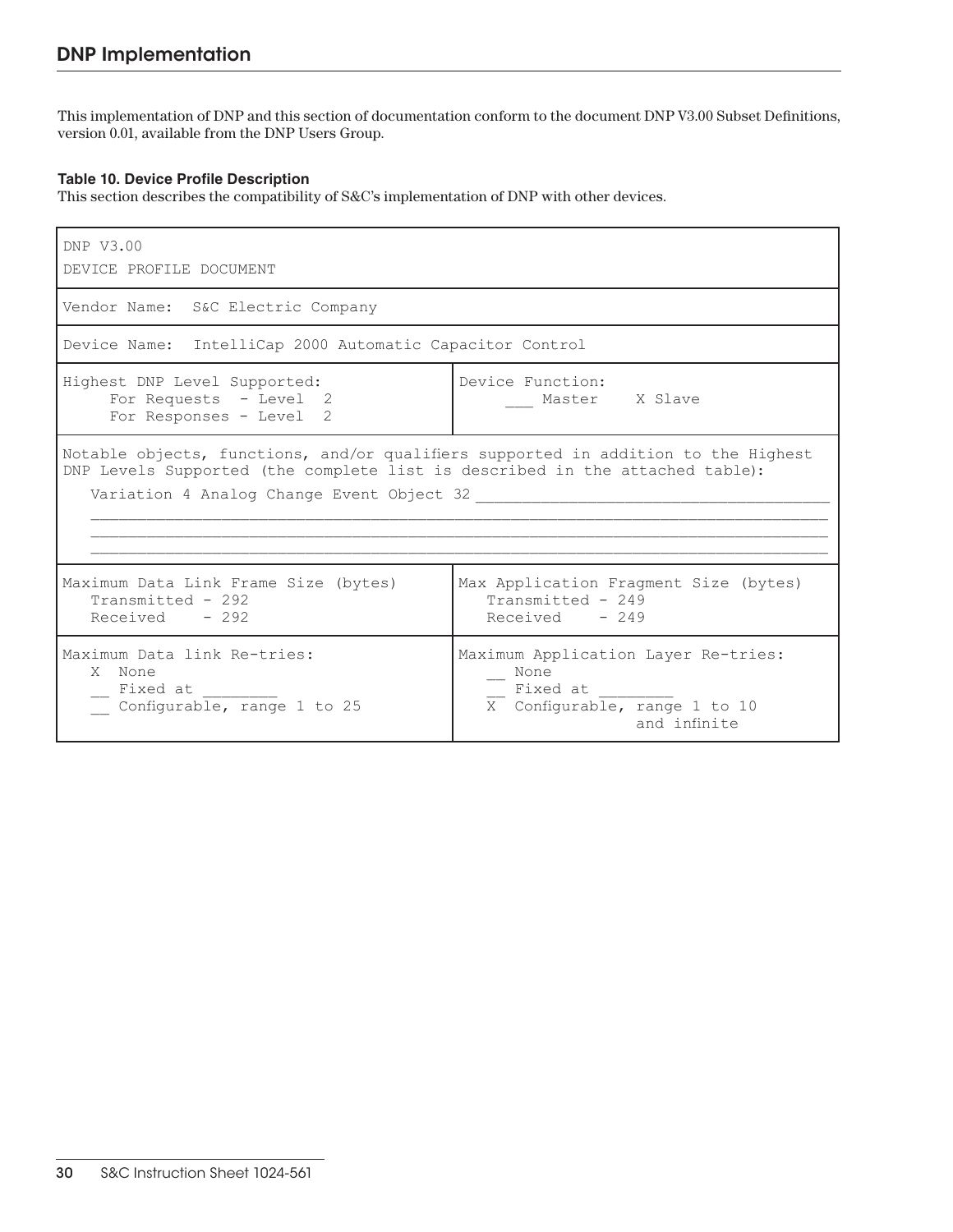| Requires Data Link Layer Confirmation:<br>X Never<br>Always<br>Sometimes If "Sometimes," when?<br>Configurable If "Configurable," how?                                                                                                                                                                                                                                                                                                                                                                                                                                                                                                                                                                                                                                                                        |
|---------------------------------------------------------------------------------------------------------------------------------------------------------------------------------------------------------------------------------------------------------------------------------------------------------------------------------------------------------------------------------------------------------------------------------------------------------------------------------------------------------------------------------------------------------------------------------------------------------------------------------------------------------------------------------------------------------------------------------------------------------------------------------------------------------------|
| Requires Application Layer Confirmation:<br>Never<br>Always (not recommended)<br>When reporting Event Data (Slave devices only)<br>When sending multi-fragment responses (Slave devices only)<br>Sometimes If "Sometimes," when?<br>X Configurable If "Configurable," how? - Response confirmations are<br>configured through SCADA communications or through locally<br>connected setup software.                                                                                                                                                                                                                                                                                                                                                                                                            |
| Timeouts while waiting for:<br>Data Link Confirm X None<br>Fixed<br>Variable<br>Config<br>$-$ Fixed<br>Variable<br>Complete Appl. Fragment X None<br>Config<br>Application Confirm  None __ Fixed __ Variable X Config<br>Complete Appl. Response $\overline{X}$ None<br>Fixed Variable<br>Config<br>Others<br>Attach explanation if "Variable" or "Configurable" was checked<br>(see Note 1 for explanation)                                                                                                                                                                                                                                                                                                                                                                                                 |
| Sends/Executes Control Operations:<br>WRITE Binary Outputs X Never<br>Always Sometimes<br>Config<br>SELECT/OPERATE<br>$\overline{X}$ Sometimes<br>Never<br>__ Config<br>Always X Sometimes<br>DIRECT OPERATE<br>Never<br>$\_$ Config<br>Always X Sometimes<br>DIRECT OPERATE - NO ACK<br>Config<br>Never<br>Count $>1$<br>X Never<br>__ Always __ Sometimes<br>Config<br>Pulse On<br>Always X Sometimes<br>Config<br>Never<br>- Always X Sometimes<br>$\equiv$ Config<br>Pulse Off<br>Never<br>Always X Sometimes<br>Latch On<br>Never<br>$\overline{\phantom{0}}$ Config<br>Always X Sometimes<br>Latch Off<br>Config<br>Never<br>X Never _ Always _ Sometimes<br>Config<br>Queue<br>X Never<br>Always Sometimes<br>Config<br>Clear Queue<br>Attach explanation if "Sometimes" or "Configurable" was checked |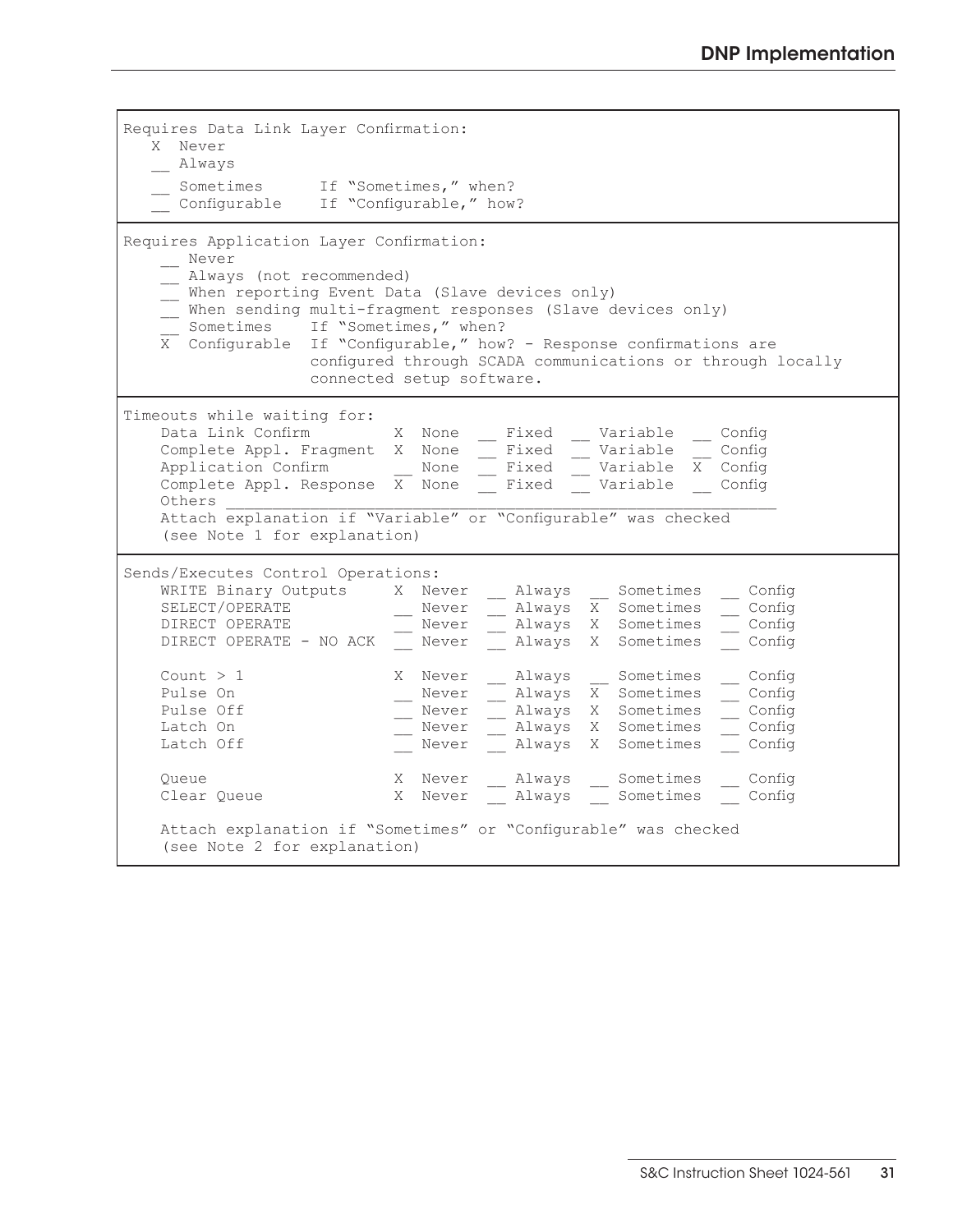| FILL OUT THE FOLLOWING ITEM FOR MASTER DEVICES ONLY:                                                                                                                                                   |                                                                                                                                                                  |  |  |  |  |  |  |
|--------------------------------------------------------------------------------------------------------------------------------------------------------------------------------------------------------|------------------------------------------------------------------------------------------------------------------------------------------------------------------|--|--|--|--|--|--|
| Master Expects Binary Input Change Events:<br>Either time-tagged or non-time-tagged for a single event<br>Both time-tagged and non-time-tagged for a single event<br>Configurable (attach explanation) |                                                                                                                                                                  |  |  |  |  |  |  |
| FILL OUT THE FOLLOWING ITEMS FOR SLAVE DEVICES ONLY:                                                                                                                                                   |                                                                                                                                                                  |  |  |  |  |  |  |
| Reports Binary Input Change Events when<br>no specific variation requested:                                                                                                                            | Reports time-tagged Binary Input Change<br>Events when no specific variation<br>requested:                                                                       |  |  |  |  |  |  |
| Never<br>Only time-tagged<br>$\overline{X}$ Only non-time-tagged<br>Configurable to send both                                                                                                          | Never<br>X Binary Input Change with Time<br>Bin In Change Relative Time<br>Configurable (explain)                                                                |  |  |  |  |  |  |
| Sends Unsolicited Responses:<br>Never<br>X Configurable (explain)<br>Only certain objects<br>Sometimes (explain)<br>ENABLE/DISABLE UNSOLICITED<br>Function codes supported<br>(see Note 3)             | Sends Static Data in Unsolicited<br>Responses:<br>Never<br>When Device Restarts<br>X When Status Flags Change<br>No other options are permitted.<br>(see Note 3) |  |  |  |  |  |  |
| Default Counter Object/Variation:<br>No Counters Reported<br>Configurable (explain)<br>$\overline{X}$ Default Object - 20<br>Default Variation - 5<br>Point-by-point list attached                     | Counters Roll Over at:<br>No Counters Reported<br>Configurable (explain)<br>16 Bits<br>X 32 Bits<br>Other Value<br>Point-by-point list attached                  |  |  |  |  |  |  |
| Sends Multi-Fragment Responses (Slave Only): X Yes<br>No                                                                                                                                               |                                                                                                                                                                  |  |  |  |  |  |  |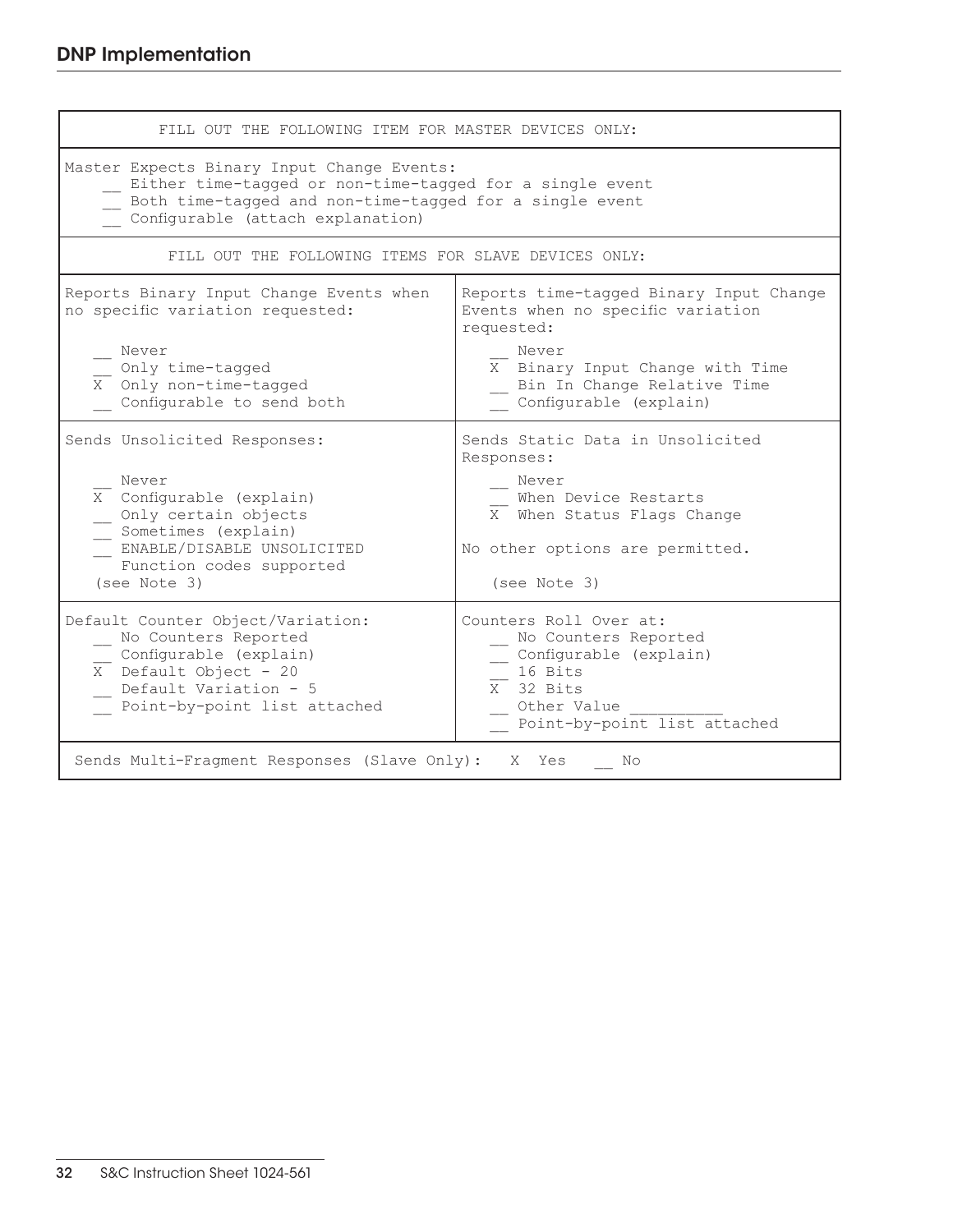## **NOTE 1: Timeouts While Waiting for Confirmations**

When an application layer response confirmation is requested, the control waits before sending another response/ confirmation attempt (if the retry number has not been reached or the confirmation process has been stopped). This Confirmation request uses the timeout period **Time Delay Between Attempts** setpoint.

The **Time Delay Between Attempts** setpoint can be set with the setup software or via SCADA. (See Instruction Sheet 1024-530, "IntelliCap 2000 Automatic Capacitor Control: *Setup*" for more information.)

## **NOTE 2: Control Operations Executed**

For all **Binary Output Relay and Analog Output** operations, the allowed control functions are:

- **• Select/Operate**
- **• Direct Operate**
- **• Direct Operate No Ack**

The master station can choose which of these three functions to use at any given time.

The **Trip/Close** bits for these functions must be used in the control block. Set the count value to "1" and the code value to "NUL" (0) or "1." The control ignores the **On-Time** and **Off-Time** values and the Queue and Clear flags in the control code.

For all momentary point operations, use the **Pulse On** or **Pulse Off** function. When using the **Pulse** option for either function, set the count value in the control block to "1" and the code value to "1." Set the **Trip/Close** setting to "NUL" (00). The switch control ignores the **On-Time** and **Off-Time** values and the Queue and Clear flags in the control code.

For all latching point operations, use either the **Latch On or Latch Off** function. For either function, set the count value in the control block to "1." Set the code value to "3" for the **Latch On** setting or "4" for the **Latch Off** setting. Set the **Trip/Close** setting to "NUL" (00). The switch control ignores the **On-Time** and **Off-Time** values and the Queue and Clear flags in the control code.

For more information, see the "Control Relay Output Block" section of the document object library in IEEE 1815-2012, available from the DNP Users Group.

#### **NOTE 3: Unsolicited Responses**

The control returns unsolicited responses to the configured master station address when a change occurs in any status point or when the device is restarted. Object 2, variation 0 (Binary Input Change with Time) is returned.

The control returns unsolicited responses to the configured master station address when a deadband-configurable analog input point change occurs exceeding the configured deadband delta. Object 32, variation 4 (Analog Change Event - Variation 2) is returned.

The control also returns unsolicited responses when certain analog input points have been enabled to report a bank switching event and that event occurs. See Table 11 starting on Page 34. Object 32, variation 2 (Analog Change Event - Variation 2) is returned.

Unsolicited responses can be enabled and disabled from the setup software or via SCADA (function code 20 to enable, function code 21 to disable).

## **NOTE 4: Binary Output Status**

In a response to a Binary Output Status request, the control returns a status byte for each control point available. In this implementation of the **Binary Output Status** object, only the **Online** bit is used. All other bits, including the **State** bit, should be ignored.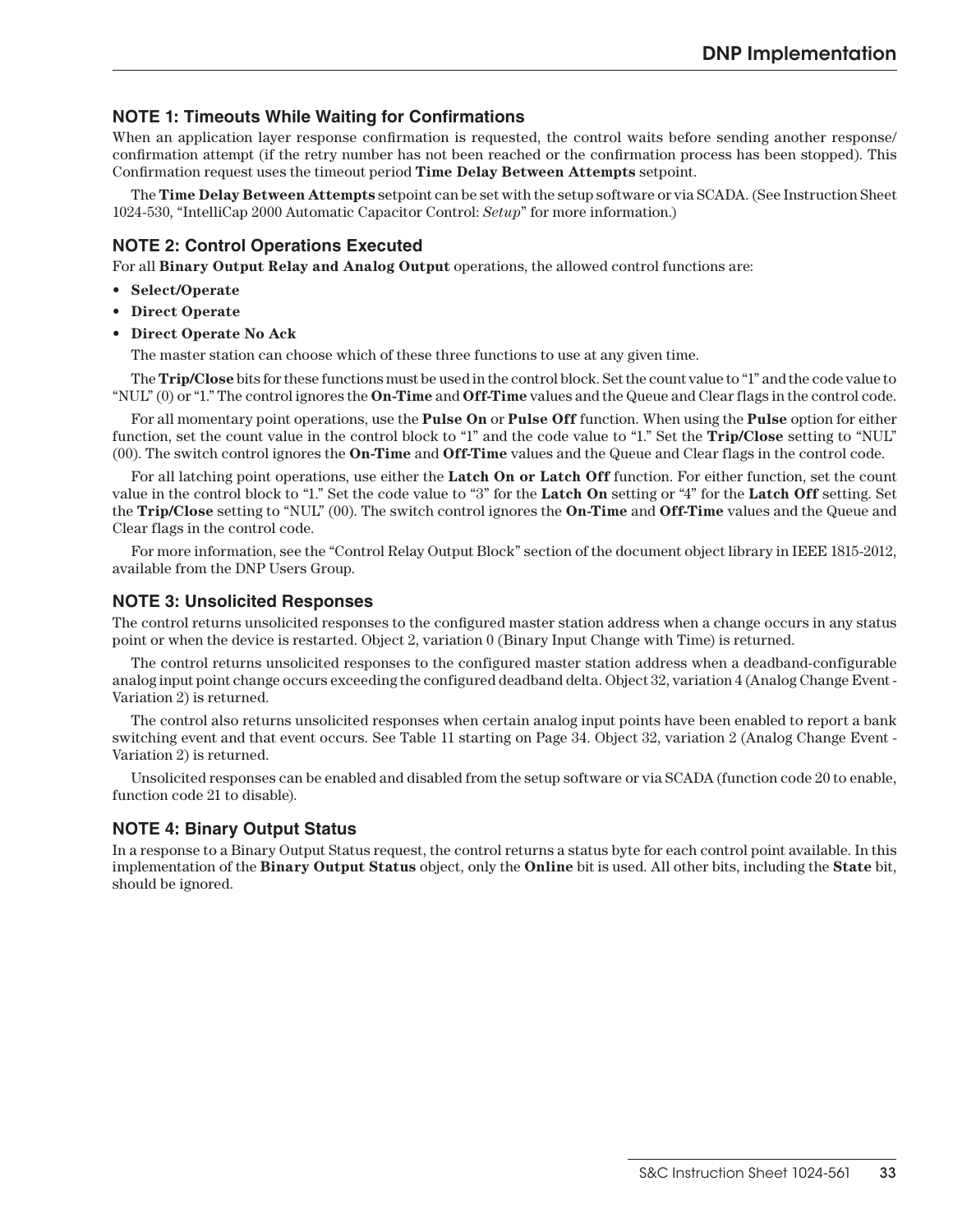#### **Table 11. Implementation Table**

Inspect the state of all digital points (controlled and not controlled) by using the **Binary Input** object. This section describes which objects and requests this implementation accepts and which responses are returned. **Object**, **Variation**, and **Qualifier Codes** in the request must exactly match what is expected; otherwise, the switch control flags an error. All application layer responses use the standard response function code 129.

|          | OBJECT         |                                                                                 | REQUEST               |                             | RESPONSE                  |
|----------|----------------|---------------------------------------------------------------------------------|-----------------------|-----------------------------|---------------------------|
| ŕdO      | Var            | Description                                                                     | Func<br>Code<br>(dec) | Oualifier<br>Codes<br>(hex) | Default<br>Qual.<br>(hex) |
| 0        | 242            | Device Manufacturer's Device Software                                           | $\mathbf{1}$          | 00,06                       | 00                        |
| $\Omega$ | 248            | Device Manufacturer's Serial Number                                             | $\mathbf 1$           | 00,06                       | 0 <sup>0</sup>            |
| $\Omega$ | 254            | Non-Specific All Attribute Request                                              | $\mathbf 1$           | 00,06                       |                           |
| $\Omega$ | 255            | Device List of Attribute                                                        | $\mathbf 1$           | 00,06                       | 17                        |
| 1        | $\Omega$       | Binary Input - All Variations                                                   | $\mathbf 1$           | 06                          |                           |
| 1        | $\mathbf 1$    | Binary Input                                                                    |                       |                             | 0 <sup>0</sup>            |
| 2        | $\Omega$       | Binary Input Change - All Variations                                            | $\mathbf{1}$          | 06,07,08                    |                           |
| 2        | $\mathbf 1$    | Binary Input Change without Time                                                | $\mathbf 1$           | 06,07,08                    | 17                        |
| 2        | 2              | Binary Input Change with Time<br>(see Note 4)                                   | 1                     | 06,07,08                    | 17                        |
| 2        | 3              | Binary Input Change with Relative Time<br>(object parsed but no data to return) | 1                     | 06,07,08                    | 17                        |
| 10       | $\Omega$       | Binary Output - All Variations                                                  | $\mathbf 1$           | 06                          |                           |
| 10       | 1              | Binary Output<br>(object parsed but WRITE not used)                             | 2                     | 17,28                       |                           |
| 10       | $\overline{2}$ | Binary Output Status<br>(only use the on-line bit, see Note 4)                  |                       |                             | 0 <sub>0</sub>            |
| 12       | 1              | Control Relay Output Block                                                      | 3,4,<br>5,6           | 17,28                       | echo of<br>request        |
| 20       | $\Omega$       | Binary Counter - All Variations                                                 | 1, 7, 8<br>9,10       | 06                          |                           |
| 20       | 5              | 32-Bit Binary Counter without Flag                                              |                       |                             | 00 <sup>o</sup>           |
| 21       | $\Omega$       | Frozen Counter - All Variations                                                 | 1                     | 06                          |                           |
| 21       | 9              | 32-Bit Frozen Counter without Flag                                              |                       |                             | 00 <sup>o</sup>           |
| 22       | $\Omega$       | Counter Change Event - All Variations<br>(object parsed but no data to return)  | 1                     | 06,07,08                    |                           |